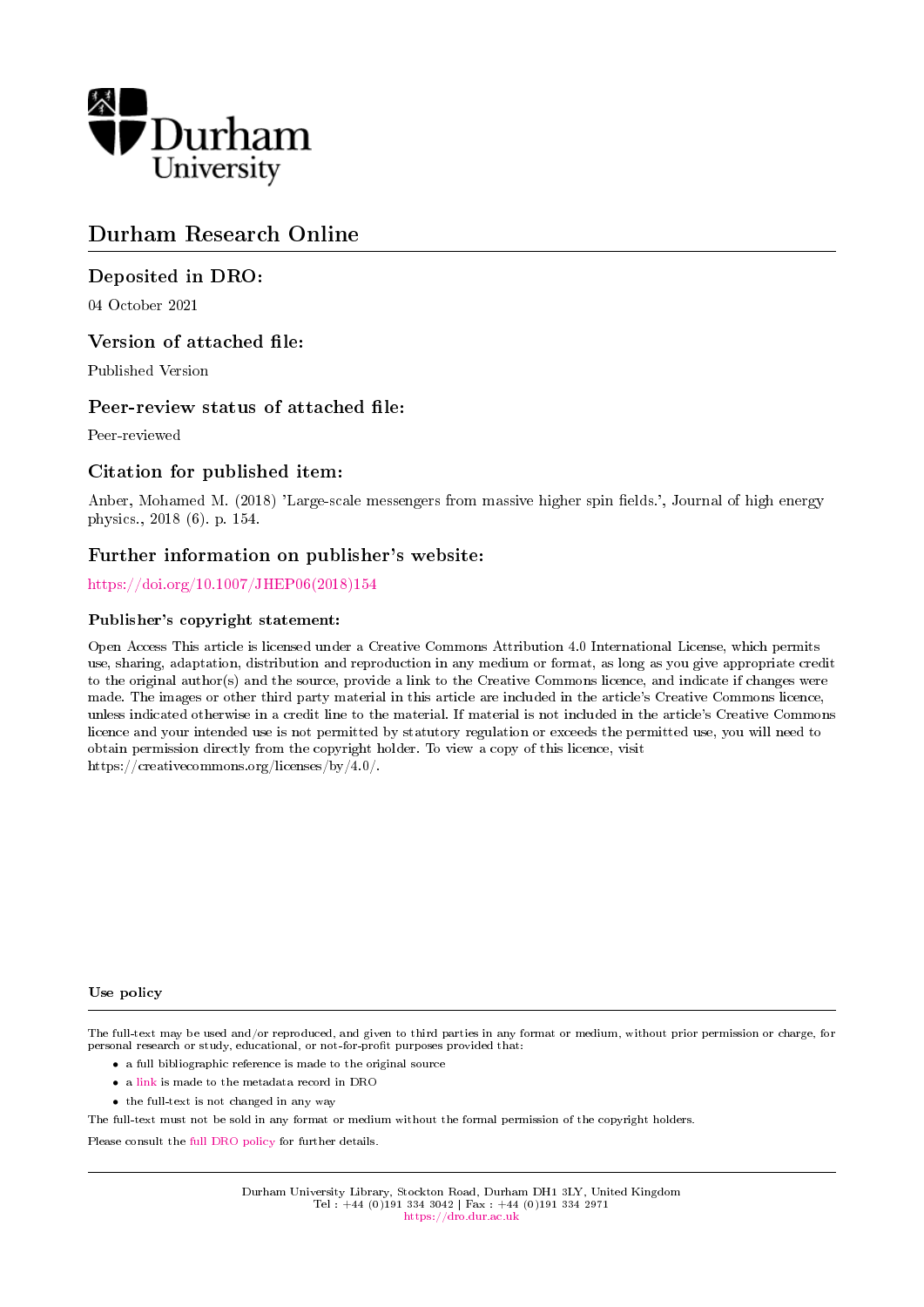PUBLISHED FOR SISSA BY 2 SPRINGER

Received: February 8, 2018 Revised: May 16, 2018 Accepted: June 20, 2018 PUBLISHED: June 27, 2018

# Large-scale messengers from massive higher spin fields

#### Mohamed M. Anber

Department of Physics, Lewis & Clark College, 0615 S.W. Palatine Hill Road, MSC 15, Portland, OR 97219, U.S.A.

E-mail: [manber@lclark.edu](mailto:manber@lclark.edu)

Abstract: We show that nonperturbative production of massive higher spin fields from vacuum will accompany the generation of non-vanishing macroscopic energy-momentum tensor correlators. This argument is based on the general causal field formalism, which gives a manifestly covariant description of higher spin particles without any reference to gauge redundancy. Our findings are direct consequence of the Poincaré covariance and anlayticity of the Green's functions and independent of any detailed particle physics model. Further, we discuss the idea that any mechanism causing imbalance between the on-shell production of left- and right-handed fields leads to a helical structure in the energy momentum correlators and violation of the macroscopic parity symmetry. We check our method for fields with spin  $\frac{1}{2}$  and show that it correctly reproduces previous results. The formalism, however, suffers from pathologies related to non-localities that appear for massless particles with spin  $\geq 1$  in flat space. We discuss the origin of these pathologies and the relevance of our findings to cosmology.

Keywords: Higher Spin Symmetry, Nonperturbative Effects, Cosmology of Theories beyond the SM

ArXiv ePrint: [1801.07349](https://arxiv.org/abs/1801.07349)



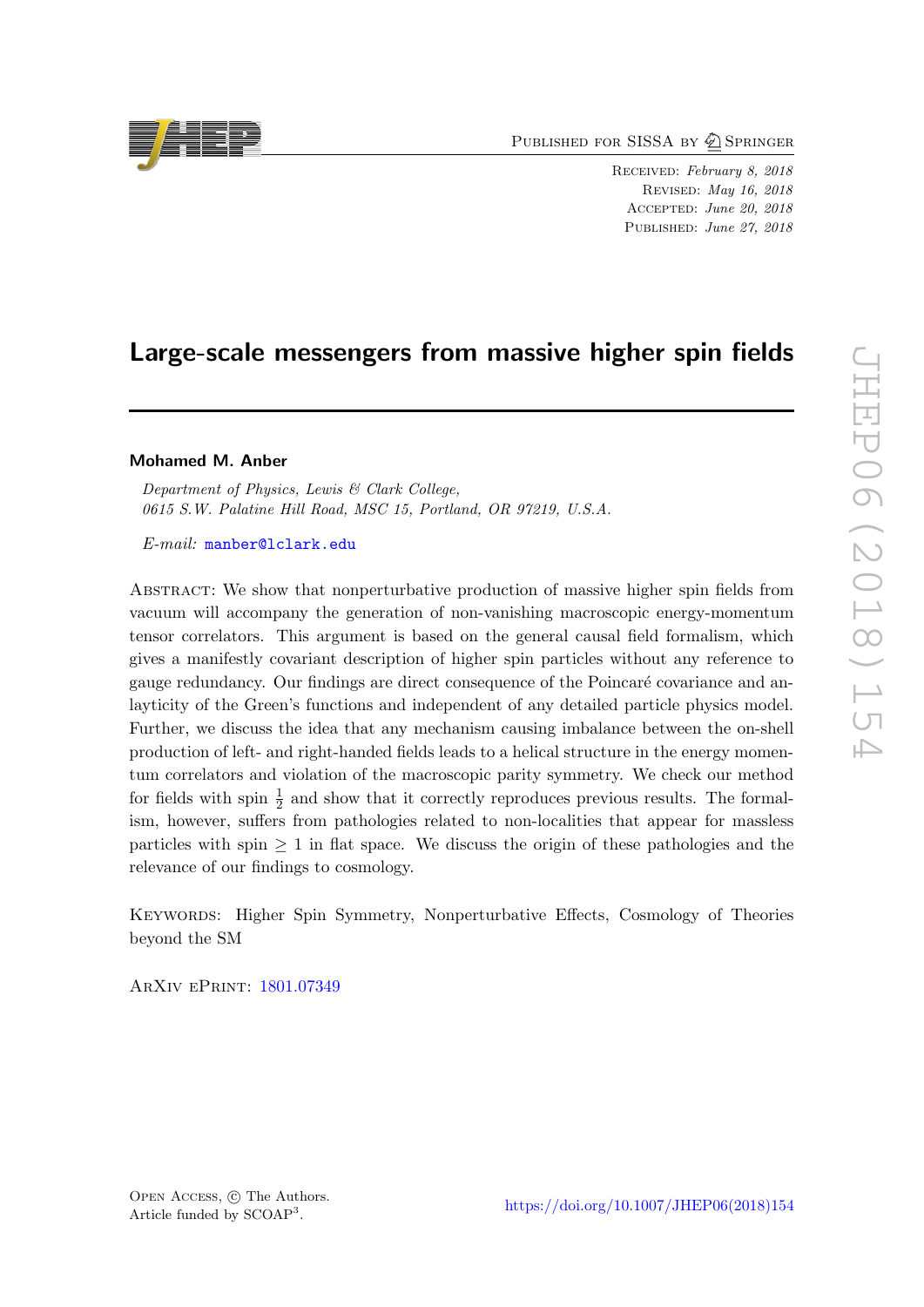## Contents

| $\mathbf{1}$ |                                                             | Introduction                                                             | $\mathbf{1}$            |
|--------------|-------------------------------------------------------------|--------------------------------------------------------------------------|-------------------------|
| $\bf{2}$     | Theory and formulation                                      |                                                                          | $\overline{\mathbf{4}}$ |
|              | 2.1                                                         | General causal fields                                                    | $\overline{4}$          |
|              | 2.2                                                         | Quantization of the general causal fields in flat space: massless fields | 7                       |
|              | 2.3                                                         | Quantization of the general causal fields in flat space: massive fields  | 9                       |
|              | 2.4                                                         | Spinor calculus                                                          | 10                      |
|              | 2.5                                                         | General causal fields in curved space: the vierbein formalism            | 11                      |
| $\bf{3}$     | Path integral, effective action, and energy momentum tensor |                                                                          | 14                      |
|              | 3.1                                                         | Motivation and strategy                                                  | 14                      |
|              | 3.2                                                         | Massless fields                                                          | 15                      |
|              |                                                             | 3.3 Massive fields                                                       | 18                      |
|              | 4 Vertex operators                                          |                                                                          | 18                      |
|              | 4.1                                                         | Flat space vertices: massless fields                                     | 18                      |
|              | 4.2                                                         | Flat space vertices: massive fields                                      | 20                      |
|              | 4.3                                                         | Curved space vertices                                                    | 21                      |
| $5^{\circ}$  | Structure of the energy-momentum tensor correlator          |                                                                          | 22                      |
|              | 5.1                                                         | Flat space energy-momentum tensor correlators: massless fields           | 24                      |
|              | 5.2                                                         | Flat space energy-momentum tensor correlators: massive fields            | 25                      |
|              | 5.3                                                         | Energy-momentum tensor correlators in curved space: massless             |                         |
|              |                                                             | $s=\frac{1}{2}$ field                                                    | 27                      |
| 6            | Comments on the gravitational wave spectrum                 |                                                                          | 28                      |
| 7            | <b>Discussion</b>                                           |                                                                          | 30                      |
|              |                                                             |                                                                          |                         |

### <span id="page-2-0"></span>1 Introduction

Higher spin fields is among the most challenging topics in theoretical physics. Irrespective of the theoretical difficulties, there are a few examples where massive higher spin fields naturally arise in physical contexts. For example, hadronic resonances have masses of order the strong scale and spins  $s \geq 1/2$ . String theory, in addition, has a spectrum of massive higher spin fields with masses above the Planck scale. QCD excitations can be easily produced in terrestrial high energy experiments. The production of particles with masses larger than a few TeV, however, is infeasible given today's limited technology. Fortunately enough, massive higher spin particles could be produced in the early Universe, e.g., during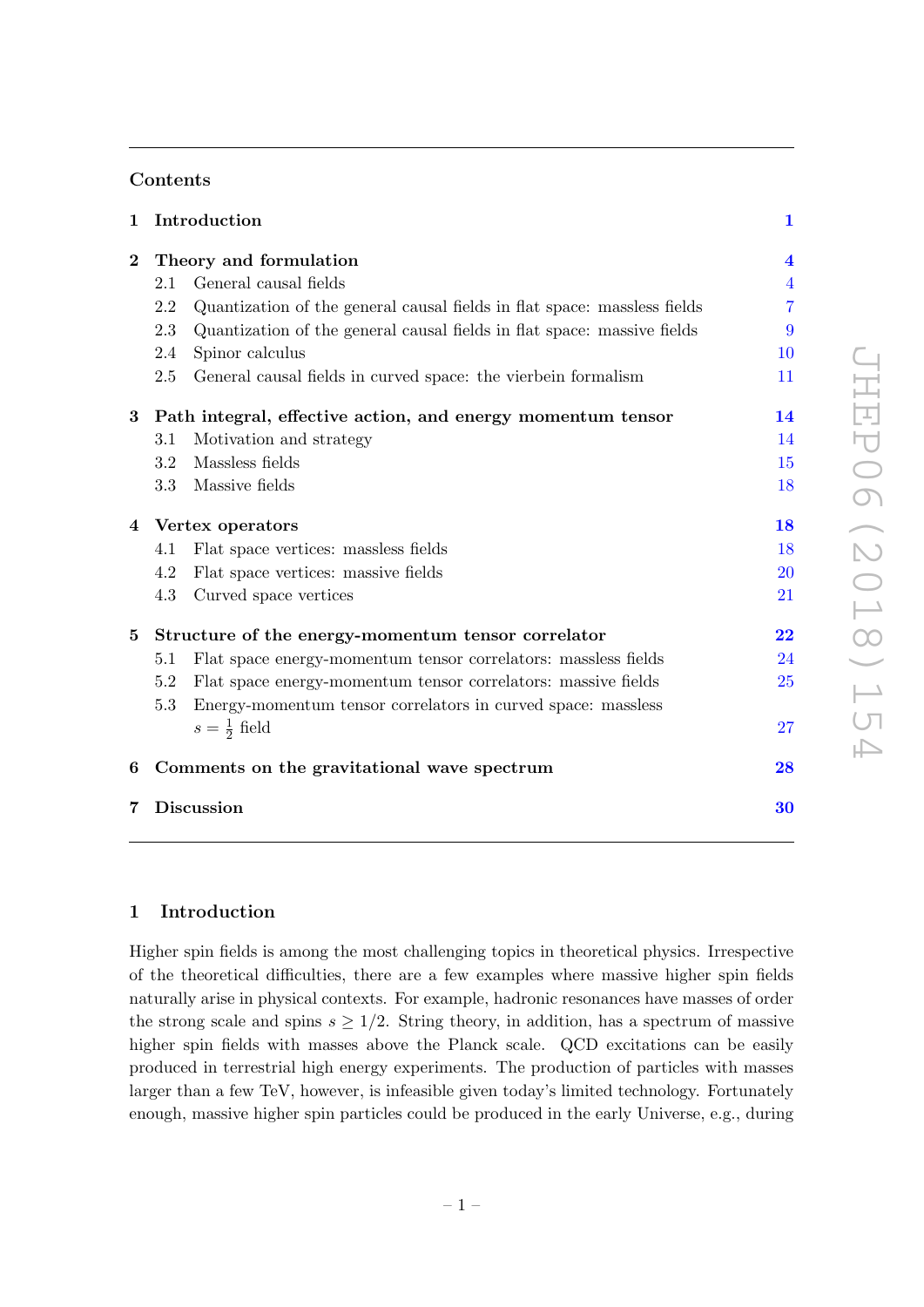inflation, electroweak, or QCD phase transitions. This will happen provided there is a mechanism that leads to the production of these particle, e.g., parametric resonance [\[1\]](#page-32-0). Generally, the non-perturbative production of particles from vacuum will be accompanied by the generation of gravitational waves  $(GW)$  [\[2,](#page-32-1) [3\]](#page-32-2). Despite the fact that heavy particles will immediately decay once they are produces, GW accompanying their production might be detected today as a signal from the early epoch of the Universe. One hopes that these GW will have distinct features that distinguish them among other early Universe signals.<sup>[1](#page-3-0)</sup>

A systematic study of higher spins started as early as quantum field theory itself. However, this subject remains a largely unexplored territory until today. In 1939, Fierz and Pauli were the first to write a system of Lorentz covariant equations that respect unitarity and describe the motion of higher spin fields in flat background [\[7\]](#page-33-0). In their studies, they noticed that turning on interactions among higher spin particles results in inconsistencies in the field theories describing them. This led them to suggest that a Lagrangian formulation of higher spin fields might evade these difficulties and renders the theory consistent. It was not until the mid 1970s when Singh, Hagen, Fronsdal, and Fang, completed the program of Feirz and Pauli by writing a Lagrangian formulation of fields with arbitrary spins  $[8-12]$  $[8-12]$ . This formulation (known as Fronsdal formulation) extends the concept of gauge field theory of electromagnetism and gravity to an arbitrary spin and demands the introduction of auxiliary fields that are used to eliminate the spurious degrees of freedom. This Lagrangian formulation, however, was limited to free field theories. In the meanwhile, many no-go theorems appeared in the period from 1960s to 1980s that forbid the minimal coupling between higher spin fields and electromagnetism or gravity, see [\[13–](#page-33-3)[15\]](#page-33-4) for reviews. In addition, Weinberg and Witten proved that there cannot be a consistent massless field theory with spin  $s \geq 2$  that has a gauge invariant and conserved energymomentum tensor [\[16\]](#page-33-5). However, starting from 1980 many yes-go examples of interacting higher spin fields appeared. In all these examples non-minimal coupling, e.g., [\[17\]](#page-33-6), and/or formulating the theory on a curved background, e.g., [\[18\]](#page-33-7), was a necessary ingredient for a consistent description of higher spin particles.

Independently, Bragmann and Wigner [\[19\]](#page-33-8) and Weinberg [\[20,](#page-33-9) [21\]](#page-33-10) wrote down a free field description of higher spin particles based on the higher dimensional irreducible representations of Poincaré algebra. These fields are known as the *general causal fields* [\[22\]](#page-33-11). This construction generalizes the Weyl equation, which describes the motion of a spin half particle belonging to  $(1/2, 0)$  or  $(0, 1/2)$  representation of the Lorentz algebra, to higher spin fields that transform as  $(s, 0)$  or  $(s, 0)$  under the Lorentz group. Alternatively, we can also use the Dirac representation  $(s, 0) \oplus (0, s)$ , which is particularly important in the case of massive higher spin particles. Here, one does not introduce any gauge redundancy since the fields used in this description are the physical ones. Therefore, no question of inconsistency or unphysical states can arise. The price one pays by working with the physical fields, however, is the lack of a Lagrangian formulation which makes their coupling to a background field, like electromagnetism or gravity, a tricky business.

<span id="page-3-0"></span><sup>&</sup>lt;sup>1</sup>Non-Gaussianities from higher spin fields was discussed in [\[4\]](#page-33-12). See also [\[5,](#page-33-13) [6\]](#page-33-14) for recent discussions of the imprints of higher spin fields on cosmological perturbations.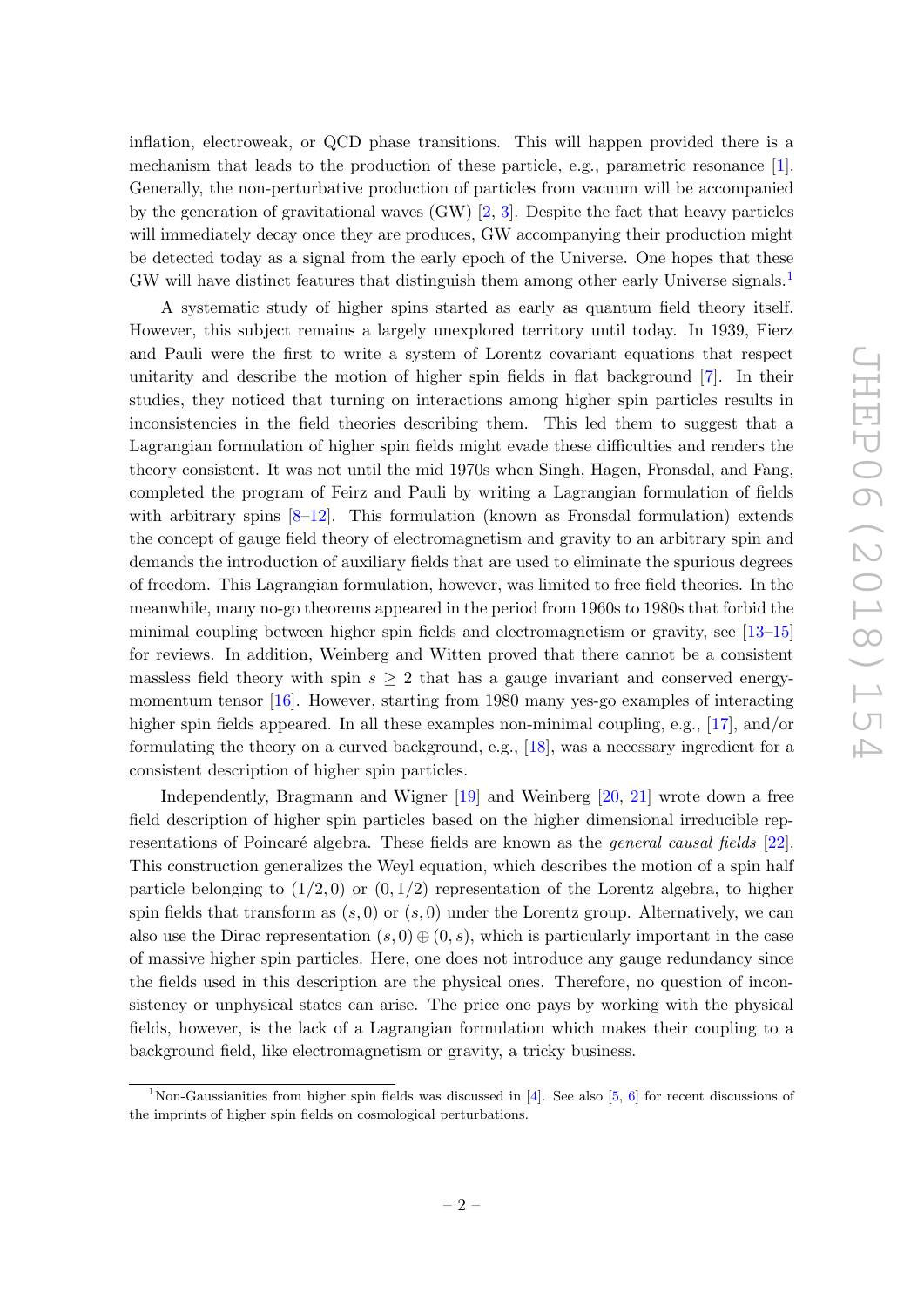In this work we examine the generation of large scale signals from the nonperturbative production of general causal fields. In particular, we seek a model-independent setup that can provide simplified answers about the generation of GW that accompany the parametric-resonance production of higher spin fields. A precise account of the details of such scenario is a daunting task, specially that coupling higher spin fields to gravity (not to mention their coupling to other fields, which is necessary to provide the parametric resonance mechanism) is still an open question. In our setup, however, we do not need to know about the specific particle-physics model that explains the generation of higher spin fields from vacuum. We just assume that these fields are somehow produced, and therefore, we only need to compute their on-shell energy-momentum tensor correlators. This should be translated into large scale GW signals via multiplying by appropriate transfer, i.e., Green's functions. The normal procedure to compute the energy-momentum tensor correlator, which accompanies the production of particles in the presence of an external field or time varying background, e.g., in a cosmological context, is to start from a Lagrangian, vary it with respect to the metric tensor to obtain the energy-momentum tensor, and then use the canonical quantization to write down the fields in terms of creations and annihilation operators. Next, we evolve these operators via the Bogoliubov transformation to finally obtain an expression of the energy-momentum tensor and its correlators. The absence of a Lagrangian formulation for the general causal fields, however, makes it necessary to find an alternative route that enables us tackle the problem indirectly. Motivated by the effective action of  $s = \frac{1}{2}$  $\frac{1}{2}$  field along with the principle of Poincaré covariance, we postulate a definition of the energy-momentum tensor of general causal fields in a flat or curved background. Then, we use the analytic properties of Green's function to show that the nonperturbative production of massive higher spin fields from vacuum will accompany the emergence of non-vanishing energy-momentum tensor correlators.

As a check on our new formalism, we compute the energy-momentum tensor correlator of  $s = 1/2$  fields (both massive and massless) in flat and FRW backgrounds reproducing previous results that were obtained using the canonical formalism. Further, we apply our method to compute the energy-momentum tensor correlators of massive spin particles with spin  $s = 1$  and show that these correlators respect unitarity. This can be shown by projecting the correlators along helicity-2 eigenbasis, which is a succinct way to directly check that  $\langle T_{-}(k)T_{-}(-k)\rangle > 0$  and  $\langle T_{+}(k)T_{+}(-k)\rangle > 0$ , where  $T_{\pm}$  are the energy-momentum tensor along the positive (negative) helicity-basis. Interestingly enough, these two correlators may not be equal in the presence of a mechanism that favors one helicity over the other, which can be envisaged directly from our construction without the need to provide a detailed particle-physics model to explain it. We also give general expressions of the energy-momentum tensor correlators for massive fields with  $s \geq 2$ . The explicit computations of these correlators as well as checking their unitarity is a cumbersome task that is left for future investigations.

We also show that the production of massless fields with spin  $s \geq 1$  in a flat background is pathological within the general causal framework. This is attributed to the fact that the energy-momentum tensors of these fields are highly non-local functions of momentum.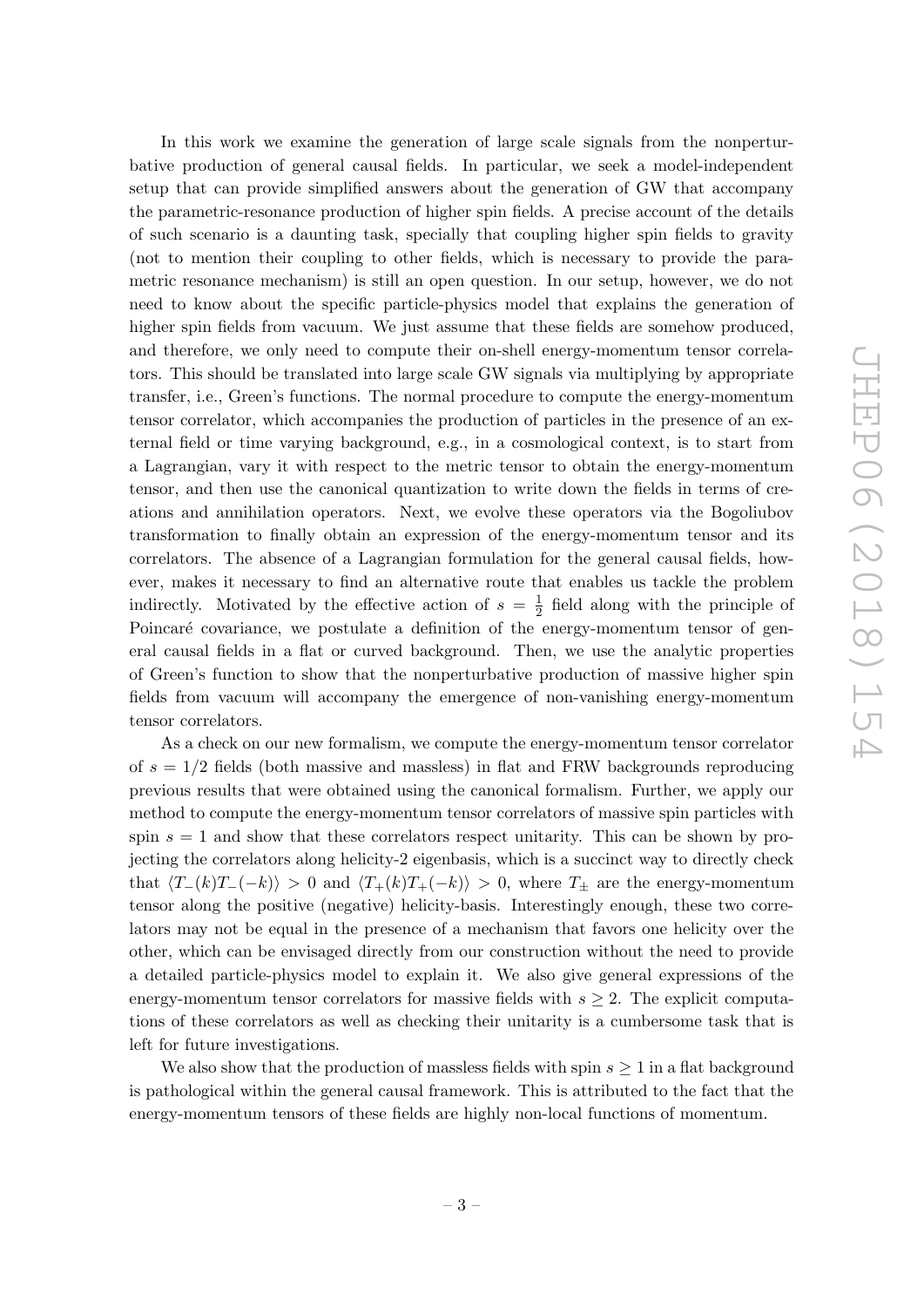Our work in organized as follows. In section [2](#page-5-0) we provide the necessary mathematical background of the general causal fields in both flat and curved backgrounds. In particular, we review the Lorentz group and Weinberg construction of Green's functions of the general causal fields in flat space. This includes both massless and massive fields. Next, we generalize this construction to curved background using the vierbein formalism. We also provide a review section on spinor calculus. In section [3](#page-15-0) we use the effective action of the spin  $\frac{1}{2}$  field along with the principle of Poincaré covariance as a motivation to postulate a definition of the energy-momentum tensor of higher spin general causal fields. The energy-momentum tensor and its correlators contain vertex functions that we determine in section [4.](#page-19-1) In section [5](#page-23-0) we use the formalism of sections [2](#page-5-0) to [4](#page-19-1) along with the analyticity of Green's functions to show that the production of higher spin fields from vacuum accompanies the emergence of macroscopic energy-momentum tensor correlator. We calculate this correlator for  $s=\frac{1}{2}$  $\frac{1}{2}$  and  $s = 1$  in flat background and also for  $s = \frac{1}{2}$  $\frac{1}{2}$  in FRW background. Using the energy-momentum tensor correlator, we review the gravitational waves power spectrum in section [6.](#page-29-0) We conclude in section [7](#page-31-0) by discussing the implications and limitations of our work.

#### <span id="page-5-0"></span>2 Theory and formulation

#### <span id="page-5-1"></span>2.1 General causal fields

This section aims to introduce the formalism and notation used throughout this work. We use the general causal fields (also called the Weinberg-type fields) to describe higher spin particles. This formalism is heavily based on the higher dimensional representations of the Lorentz algebra  $so(3,1)$  or its double cover  $sl(2,\mathbb{C})$  that we will review momentarily. In this work we use the signature  $\eta_{ab} = (-, +, +, +)$ . The Greek letters are used to denote the curved spacetime coordinates, the latin letters  $a, b, c, d$  are used for the flat spacetime coordinates, the latin letters  $i, j, k$  label the spatial flat coordinates, while the latin letters  $M, N, P, Q$  are used to label the matrix elements of  $sl(2, \mathbb{C})$ . The Lorentz algebra generators  $\mathcal{T}_{ab}$  satisfy the commutation relations [\[23\]](#page-33-15)

$$
[\mathcal{T}_{ab}, \mathcal{T}_{cd}] = i (\eta_{cb} \mathcal{T}_{ad} - \eta_{ca} \mathcal{T}_{bd} + \eta_{db} \mathcal{T}_{ca} - \eta_{da} \mathcal{T}_{cb}). \qquad (2.1)
$$

In particular we have  $\mathcal{T}_{ab} = -\mathcal{T}_{ba}$  such that

<span id="page-5-2"></span>
$$
\mathcal{T}_{i0} = K_i, \quad \frac{1}{2} \epsilon_{ijk} \mathcal{T}_{jk} = J_i, \tag{2.2}
$$

where  $K_i$  and  $J_i$  are respectively the generators of boosts and so(3) rotations. Then, it is a simple exercise to use  $(2.1)$  to show that the combinations

$$
\mathcal{A}_{i} = \frac{1}{2} \left( J_{i} + i K_{i} \right), \quad \mathcal{B}_{i} = \frac{1}{2} \left( J_{i} - i K_{i} \right) \tag{2.3}
$$

satisfy the commutation relations of two independent copies of  $su(2)$  algebra:

$$
[\mathcal{A}_i, \mathcal{A}_j] = i\epsilon_{ijk}\mathcal{A}_i, \quad [\mathcal{B}_i, \mathcal{B}_j] = i\epsilon_{ijk}\mathcal{B}_i, \quad [\mathcal{A}_i, \mathcal{B}_j] = 0 \text{ for all } i, j. \tag{2.4}
$$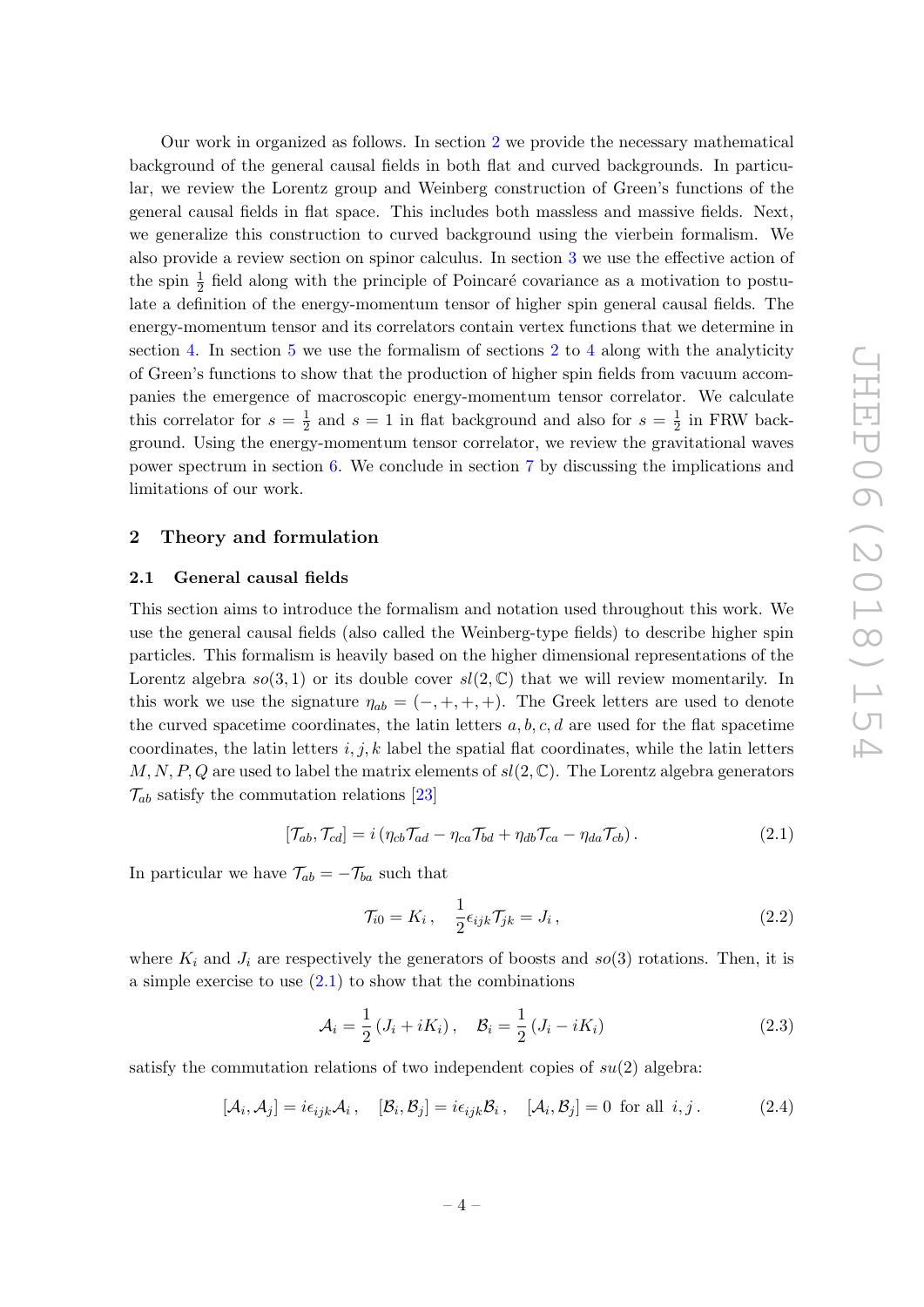The two algebras are called  $su_L(2)$  and  $su_R(2)$  for  $\{\mathcal{A}_i\}$  and  $\{\mathcal{B}_i\}$  generators, respectively. Let the set of generators  $\{\mathcal{C}_i\}$  denotes either  $\{\mathcal{A}_i\}$  or  $\{\mathcal{B}_i\}$ . Then for a representation of spin s we have

$$
\[C_1^{(s)} \pm iC_2^{(s)}\]_M^N = \delta_{M,N \pm M} \left[ (s \mp N)(s \pm N + 1) \right]^{1/2}, \quad \left[ C_3^{(s)} \right]_M^N = M \delta_{MN}, \tag{2.5}
$$

where  $M, N = s, s - 1, \ldots, -s + 1, -s$  and  $s = 0, 1/2, 1, 3/2, \ldots$ 

The complexified generators of  $so(3,1)$  are related to  $su(2)_L \oplus su(2)_R$ , and hence, any representation of the Lorentz algebra can be designated by a pair of numbers  $(s_1, s_2)$ , where  $s_1$  and  $s_2$  are the spins of the representations of  $su(2)_L$  and  $su(2)_R$ , respectively. Thus, the generators  $\mathcal{T}_{ab}$  can be written as the direct sum of two sets of generators transforming under  $su(2)_L$  and  $su(2)_R$  such that  $\mathcal{T}_{ab} \equiv I^{su(2)_L} \otimes \mathcal{T}_{ab}^{su(2)_R} + \mathcal{T}_{ab}^{su(2)_L} \otimes I^{su(2)_R}$ , or explicitly using the matrix elements  $[\mathcal{T}_{ab}]_{N_1N_2}^{M_1M_2}$  $\frac{M_1 M_2}{N_1 N_2} = \delta_{N_1}^{M_1}$  $\mathcal{E}_{N_1}^{M_1} \left[ \mathcal{T}_{ab} \right]_{N_2}^{M_2}$  $\frac{M_{2}}{N_{2}}+\left[\mathcal{T}_{ab}\right]_{N_{1}}^{M_{1}}$  $\frac{M_1}{N_1} \frac{\delta M_2}{\delta N_2}$  $N_2^{M_2}$ , where  $M_1, N_1 = s_1, s_1 - 1, \ldots, -s_1 + 1, -s_1$  and  $M_2, N_2 = s_2, s_2 - 1, \ldots, -s_2 + 1, -s_2$ .

Under the Lorentz transformation, a general field transforms in the  $s_1$  representation of  $su(2)_L$  and  $s_2$  representation of  $su(2)_R$ . As special cases, we consider fields with  $s_1 = 0$ or  $s_2 = 0$  such that:

<span id="page-6-2"></span>
$$
\mathbf{J} = \mathbf{J}^{(s)}, \quad \mathbf{K} = -i\mathbf{J}^{(s)} \quad \text{for type } (s, 0) \text{ fields},
$$
  

$$
\mathbf{J} = \mathbf{J}^{(s)}, \quad \mathbf{K} = +i\mathbf{J}^{(s)} \quad \text{for type } (0, s) \text{ fields},
$$
 (2.6)

where a boldface symbol denotes a three dimensional vector. Such fields transform as  $2s + 1$  dimensional spinors and are denoted by  $\Phi_L$  for  $(s, 0)$  and  $\Phi_R$  for  $(0, s)$  such that  $\Phi_{L,R}^{(s)} \equiv (\Phi_1, \Phi_2, \ldots, \Phi_{2s+1})^T$ . They are known as the *general causal fields* [\[22\]](#page-33-11) or Weinberg-type fields [\[20,](#page-33-9) [21\]](#page-33-10). Under a general proper Lorentz transformation Λ (we can always take the boost to be along the z-direction without loss of generality) these fields transform as

$$
\Phi_L^{(s)} \to D^{(s)}[\Lambda] \Phi_L^{(s)} = D^{(s)}[R] e^{-i\phi K_3^{(s)}} \Phi_L^{(s)} \text{ for type } (s, 0) \text{ fields,}
$$
  
\n
$$
\Phi_R^{(s)} \to \bar{D}^{(s)}[\Lambda] \Phi_R^{(s)} = D^{(s)}[R] e^{-i\phi K_3^{(s)}} \Phi_R^{(s)} \text{ for type } (0, s) \text{ fields,}
$$
\n(2.7)

where  $\phi$  is the boost parameter (rapidity) along the *z*-direction and  $D^{(s)}[R]$  is the so(3) part of the Lorentz transformation matrix.

Now consider a  $(s, 0)$  massless field moving along the z-direction with its spin directing along the positive z-axis:  $\Phi_L^{(s)} =$  $\sqrt{ }$  $0, 0, 0, \ldots, 1$  $\sum_{2s+1}$  $\setminus^T$ . Then, it is trivial to show that such field satisfies

<span id="page-6-1"></span><span id="page-6-0"></span>
$$
J_3^{(s)}\Phi_L^{(s)} = -s\Phi_L^{(s)}.
$$
\n(2.8)

By applying a general rotation about the z-axis we can write the above equation as

$$
\boldsymbol{p} \cdot \boldsymbol{J}^{(s)} \Phi_L^{(s)} = -s|\boldsymbol{p}| \Phi_L^{(s)}, \quad \text{for } (s, 0) \text{ fields}, \tag{2.9}
$$

where  $p$  is the field momentum. Thus, the  $(s, 0)$  fields describe left-handed particles with helicity  $-s$ . By the same token, the  $(0, s)$  fields satisfy

$$
\boldsymbol{p} \cdot \boldsymbol{J}^{(s)} \Phi_R^{(s)} = +s|\boldsymbol{p}| \Phi_R^{(s)}, \quad \text{for } (0, s) \text{ fields}, \tag{2.10}
$$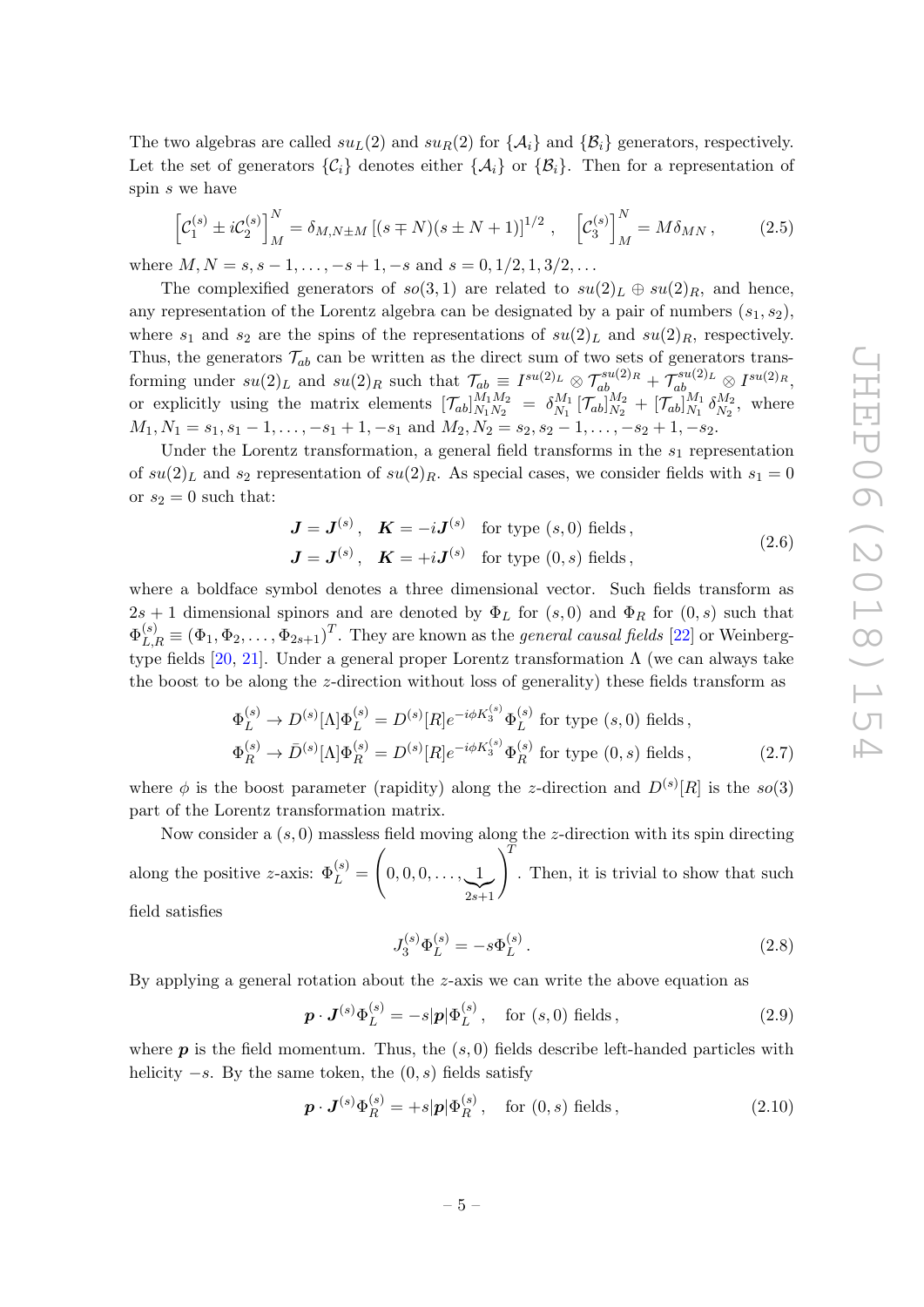and they describe right-handed particles with helicity  $+s$ . Now, it is not difficult to see that  $(2.9)$  and  $(2.10)$  can be rewritten as first order differential equations:

<span id="page-7-0"></span>
$$
\mathbf{J}^{(s)} \cdot \nabla \Phi_L^{(s)} - s \partial_t \Phi_L^{(s)} = 0, \quad \text{for } (s, 0) \text{ fields},
$$
  

$$
\mathbf{J}^{(s)} \cdot \nabla \Phi_R^{(s)} + s \partial_t \Phi_R^{(s)} = 0, \quad \text{for } (0, s) \text{ fields}.
$$
 (2.11)

Every equation describes the propagation of a free single degree of freedom. In addition, both types of fields satisfy the second order Klein-Gordon equation  $\Box \Phi_{L,R} = 0$ . In fact, Equations [\(2.11\)](#page-7-0) are the Weyl equations for  $s = 1/2$ . With a bit of work, one can show that the case  $s = 1$  corresponds to Maxwell's equations for the left and right circularly polarized radiation in free space:[2](#page-7-1)

$$
\nabla \times (\mathbf{E} - i\mathbf{B}) + i \frac{\partial}{\partial t} (\mathbf{E} - i\mathbf{B}) = 0, \text{ for (1,0) fields,}
$$
  

$$
\nabla \times (\mathbf{E} + i\mathbf{B}) - i \frac{\partial}{\partial t} (\mathbf{E} + i\mathbf{B}) = 0, \text{ for (0,1) fields.}
$$
 (2.13)

Moreover, applying the divergence operator on the above equations we obtain the Bianchi identity  $\nabla \cdot \mathbf{E} = \nabla \cdot \mathbf{B} = 0$ . Since the equations of motion are first order, there are no pathologies associated with the higher spins when we use the general causal construction. Notice also that here we work directly with the field strengths (the physical fields) rather than the potential fields, as is evident from  $s = 1/2$  and  $s = 1$  examples.

The massless general causal fields are chiral by construction. Thus, under the parity transformation  $P : \mathbf{r} \to -\mathbf{r}$  we have

<span id="page-7-2"></span>
$$
\boldsymbol{K} \stackrel{\mathcal{P}}{\to} -\boldsymbol{K} \,, \quad \boldsymbol{J} \stackrel{\mathcal{P}}{\to} \boldsymbol{J} \,, \tag{2.14}
$$

and hence,

$$
\Phi_L^{(s)} \stackrel{\mathcal{P}}{\rightarrow} \Phi_R^{(s)}.
$$
\n
$$
(2.15)
$$

For massless fields chirality and helicity coincide, and both work as a good Lorentz invariant quantum number. We will also limit our analysis to the left-handed fields  $(s, 0)$  since the right-handed ones follow the exact same construction. The left handed fields will be denoted by  $\Phi$ , with no L subscript, when no confusion can arise.

We can also use the Dirac's representation  $(s, 0) \oplus (0, s)$ . In this case one combines the left and right fields in a single field  $\Psi^{(s)}$  as

<span id="page-7-3"></span>
$$
\Psi^{(s)} = \begin{bmatrix} \Phi_L^{(s)} \\ \Phi_R^{(s)} \end{bmatrix},\tag{2.16}
$$

such that  $\Psi^{(s)}$  respects the parity, charge conjugation, and time reversal symmetries. This construction is particularly important when we deal with massive fields.

$$
\psi_1 = \frac{-i}{\sqrt{2}} (\Phi_1 - \Phi_3), \quad \psi_2 = \frac{1}{\sqrt{2}} (\Phi_1 + \Phi_3), \quad \psi_3 = i\Phi_2.
$$
 (2.12)

<span id="page-7-1"></span><sup>&</sup>lt;sup>2</sup>For example, using the assignment  $\psi = \mathbf{E} - i\mathbf{B}$ , one can show the equivalence between the first equation in  $(2.13)$  and the first equation in  $(2.11)$  via the transformation ( $\Phi$  denotes the left-handed field):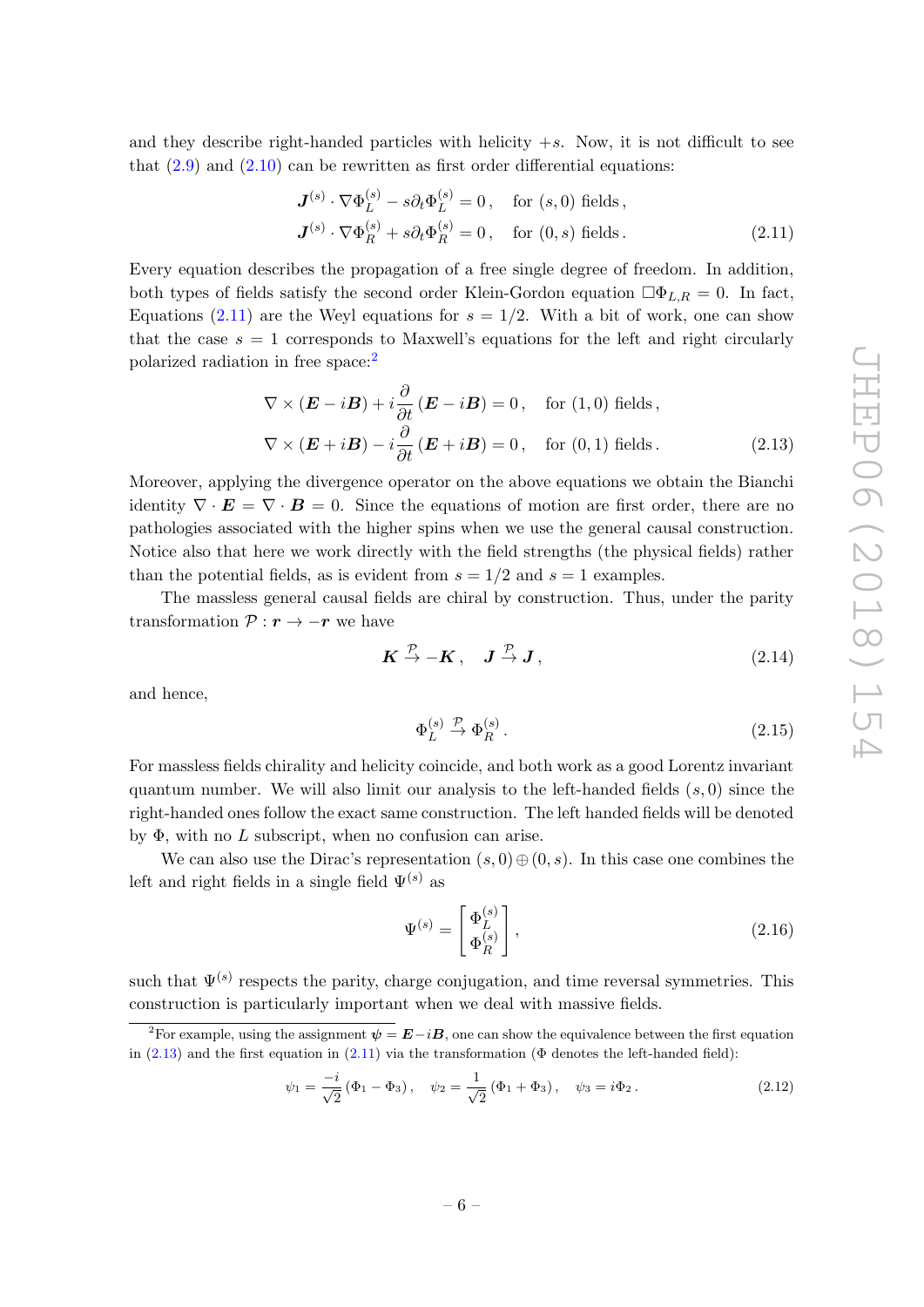#### <span id="page-8-0"></span>2.2 Quantization of the general causal fields in flat space: massless fields

After discussing the classical aspects of the general causal fields, now we turn into their canonical quantization. As we mentioned above, a free left-handed particle moving along the z-direction, with reference momentum  $\kappa$ , is described by the spinor  $\xi^{(s)} =$  $\sqrt{ }$  $0, 0, \ldots, 0, 1$  $\sum_{2s+1}$ 2s+1  $\setminus^T$ . One can obtain the general form of the spinor by applying a

general proper Lorentz transformation  $\Lambda$  (boost and rotation):

<span id="page-8-2"></span>
$$
\xi^{(s)} \to \xi^{(s)}(\mathbf{p}) = D^{(s)}[\Lambda] \xi^{(s)} \equiv D^{(s)}[R(\mathbf{p})] e^{-i\phi(|\mathbf{p}|)K_3} \xi^{(s)}, \tag{2.17}
$$

where the matrix  $D^{(s)}[R(p)]$  is the rotational part of the Lorentz transformation,<sup>[3](#page-8-1)</sup> while  $e^{-i\phi(|p|)K_3}$  is the boost. One can show easily that the rapidity  $\phi$  is given by  $\phi(|p|) = \log |p|/\kappa$ , where **p** is the particle's momentum after applying the boost.

Now, the quantization of the general causal fields can be achieved by carrying out the exact same steps used in the quantization of a spin  $1/2$  field. One expands the classical field in terms of a complete set of orthonormal states with complex coefficients. Then, we promote these coefficients to creation and annihilation operators. In this work we are interested in the production of on-shell higher spin particles, and hence, all our fields and their Green's functions will be assumed to satisfy the on-shell condition. The quantum field  $\Phi^{(s)}$ , then, takes the following canonical form in the Fourier space

$$
\Phi_M^{(s)}(x) = \int \frac{d^3 \mathbf{p}}{(2\pi)^3 \sqrt{2p^0}} \left[ \frac{|\mathbf{p}|}{\kappa} \right]^s \left[ a_\mathbf{p} e^{i\mathbf{p}\cdot\mathbf{x} - ip^0 t} + b_\mathbf{p}^\dagger e^{-i\mathbf{p}\cdot\mathbf{x} + ip^0 t} \right] D_{M, -s}^{(s)}[R(\mathbf{p})],\tag{2.19}
$$

where the on-shell condition,  $p^0 = |\mathbf{p}|$ , has been assumed and we have used [\(2.17\)](#page-8-2) and [\(2.6\)](#page-6-2). The annihilation and creation operators  $a_{\mathbf{p}}, a_{\mathbf{p}}^{\dagger}, b_{\mathbf{p}},$  and  $b_{\mathbf{p}}^{\dagger}$  satisfy the (anti)commutation relations

<span id="page-8-4"></span>
$$
\left[a_{\boldsymbol{p}}, a_{\boldsymbol{p}'}^\dagger\right]_\pm = (2\pi)^3 \delta^3(\boldsymbol{p} - \boldsymbol{p}'), \quad \left[b_{\boldsymbol{p}}, b_{\boldsymbol{p}'}^\dagger\right]_\pm = (2\pi)^3 \delta^3(\boldsymbol{p} - \boldsymbol{p}'),\tag{2.20}
$$

where the commutator (the  $-$  sign) is used for integer spin fields and the anti-commutator  $(the + sign)$  is used for the half-integer spin fields. Then, it can be easily shown that these fields satisfy the microcausality condition

<span id="page-8-3"></span>
$$
\left[\Phi_M^{(s)}(x), \Phi_N^{\dagger(s)}(x')\right]_{\pm} = -\Pi_{MN}(-i\partial)\Delta(x - x'),\tag{2.21}
$$

and the matrices  $\Pi_{MN}$  are defined by [\(2.38\)](#page-11-1) below and  $\Delta(x - x')$  is the scalar propagator. In fact, the (anti)commutator relations [\(2.21\)](#page-8-3) establish the connection between spin and statistics. It is customly to redefine the normalization of the massless field  $\Phi$  by replacing the factor  $\kappa^{-s}$  with  $2^s$ , which we will do in the rest of this work.

$$
D^{(s)}[R(\boldsymbol{p})] = e^{-i\hat{\boldsymbol{n}} \cdot \boldsymbol{J}^{(s)}\theta}, \quad \hat{\boldsymbol{n}} = \frac{(-p_y, p_x, 0)}{\sqrt{p_x^2 + p_y^2}}, \quad \theta = \cos^{-1}\left(\frac{p_z}{|\boldsymbol{p}|}\right). \tag{2.18}
$$

<span id="page-8-1"></span><sup>&</sup>lt;sup>3</sup>The matrix  $D^{(s)}[R(\boldsymbol{p})]$  is an so(3) rotation that takes the form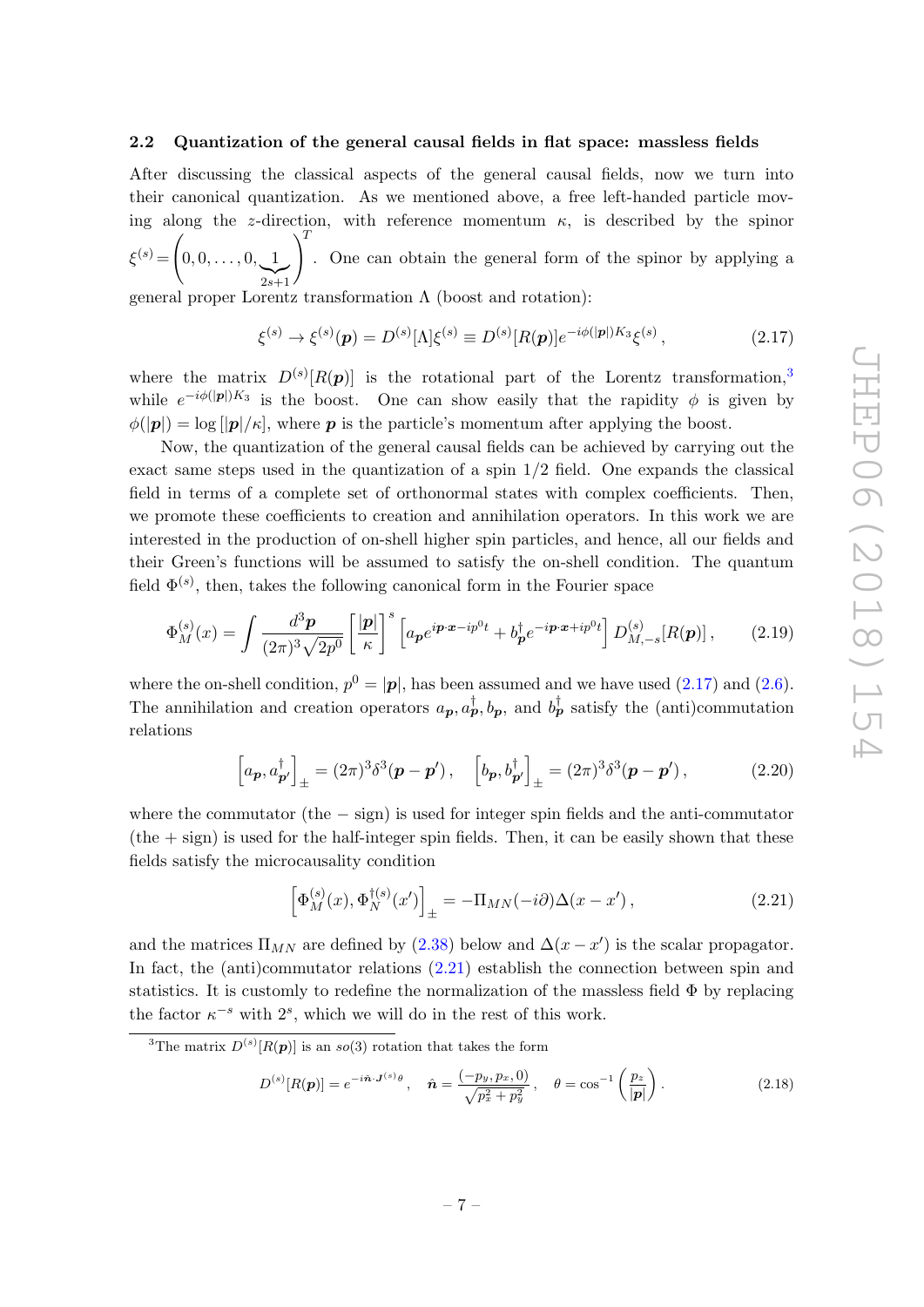Notice that in writing the quantum field  $\Phi_M^{(s)}(x)$ , which describes a single degree of freedom, we used the annihilation and creation operators of the physical particles, which are described by the spinor  $D_M^{(s)}$  $\binom{S}{M,-s}[R(\boldsymbol{p})]$ . This spared us from the need to introduce any spurious degrees of freedom that could lead to unphysical negative energy states or inconsistencies.

Structure of the massless Green's functions. As we show in section [3](#page-15-0) the Green's functions are indispensable tool to couple general causal fields to a fixed background. The time-ordered Green's function for the left-handed fields is defined as

$$
G_{0MN}^{(s)}(\boldsymbol{x},\boldsymbol{x}',t,t') = \langle 0|\mathcal{T}\Phi_M^{(s)}(\boldsymbol{x},t)\Phi_N^{(s)\dagger}(\boldsymbol{x}',t')|0\rangle\,,\tag{2.22}
$$

where the time-order operator  $\mathcal T$  is

$$
\mathcal{T}\Phi_{M}^{(s)}(\boldsymbol{x},t)\Phi_{N}^{(s)\dagger}(\boldsymbol{x}',t') = \begin{cases} \Phi_{M}^{(s)}(\boldsymbol{x},t)\Phi_{N}^{(s)\dagger}(\boldsymbol{x}',t') & t > t'\\ (-1)^{2s}\Phi_{N}^{(s)\dagger}(\boldsymbol{x}',t')\Phi_{M}^{(s)}(\boldsymbol{x},t) & t < t' \end{cases} \tag{2.23}
$$

Now, using [\(2.19\)](#page-8-4) and  $a|0\rangle = b|0\rangle = 0$  we can write the Green's function in the form

<span id="page-9-2"></span>
$$
G_{0MN}^{(s)}(\boldsymbol{x}, \boldsymbol{x}', t, t') = \int \frac{d^3 p}{(2\pi)^3} e^{i \boldsymbol{p} \cdot (\boldsymbol{x} - \boldsymbol{x}')} \mathcal{G}_{0MN}^{(s)}(\boldsymbol{p}, \boldsymbol{p}', t, t'), \qquad (2.24)
$$

where the momentum-space Green's function is

$$
\mathcal{G}_{0MN}^{(s)}(\boldsymbol{p},\boldsymbol{p}',t,t') = \frac{|\boldsymbol{p}|^{2s}}{2|\boldsymbol{p}|} \left\{ \begin{array}{l} \widehat{\Pi_{MN}}(p^{0},\boldsymbol{p})e^{i|\boldsymbol{p}|(t-t')}, & t > t'\\ (-1)^{2s}\widehat{\Pi_{MN}}(p^{0},-\boldsymbol{p})e^{i|\boldsymbol{p}|(t'-t)}, & t < t' \end{array} \right., \tag{2.25}
$$

and  $\widehat{\Pi_{MN}}(p^0, \boldsymbol{p}) = D_M^{(s)}$  $_{M,-s}^{(s)}[R({\bm p})]D_{N,-}^{*(s)}$ <sup>\*(s)</sup><sub>N,−s</sub>[R(p)]. The matrices  $\widehat{\Pi_{MN}}$  can be put in a nicer form by using the formula (which can easily be proved by induction):

<span id="page-9-1"></span><span id="page-9-0"></span>
$$
\delta_{M, -s} \delta_{N, -s} = \frac{1}{(2s)!} \left[ \prod_{\lambda = -s+1}^{s} (\lambda \mathbb{I} - J_3) \right]_{MN}, \qquad (2.26)
$$

and then applying the rotation matrix  $D^{s}[R(\boldsymbol{p})]$  to find:

$$
\widehat{\Pi_{MN}}(p^0, \mathbf{p}) = \frac{1}{(2s)! |\mathbf{p}|^{2s}} \left[ \prod_{\lambda=-s+1}^s \left( \lambda p^0 \mathbb{I} - \mathbf{p} \cdot \mathbf{J} \right) \right]_{MN} . \tag{2.27}
$$

In section [2.4](#page-11-0) we show that one can write  $\widehat{\Pi_{MN}}(p^0, p)$  in the Lorentz covariant form

$$
\widehat{\Pi_{MN}}(p^0, \mathbf{p}) = \frac{(-1)^{2s}}{2^{2s}} t_{MN}^{a_1 a_2 \dots a_{2s}} n_{a_1}(\mathbf{p}) n_{a_2}(\mathbf{p}) \dots n_{a_{2s}}(\mathbf{p}), \qquad (2.28)
$$

where  $n_a \equiv (1, \frac{p}{p})$  $\frac{p}{|p|}$  are light-like vectors and  $t_{MN}^{a_1a_2...a_{2s}}$  are the generalized Pauli matrices as we explain in section [2.4.](#page-11-0)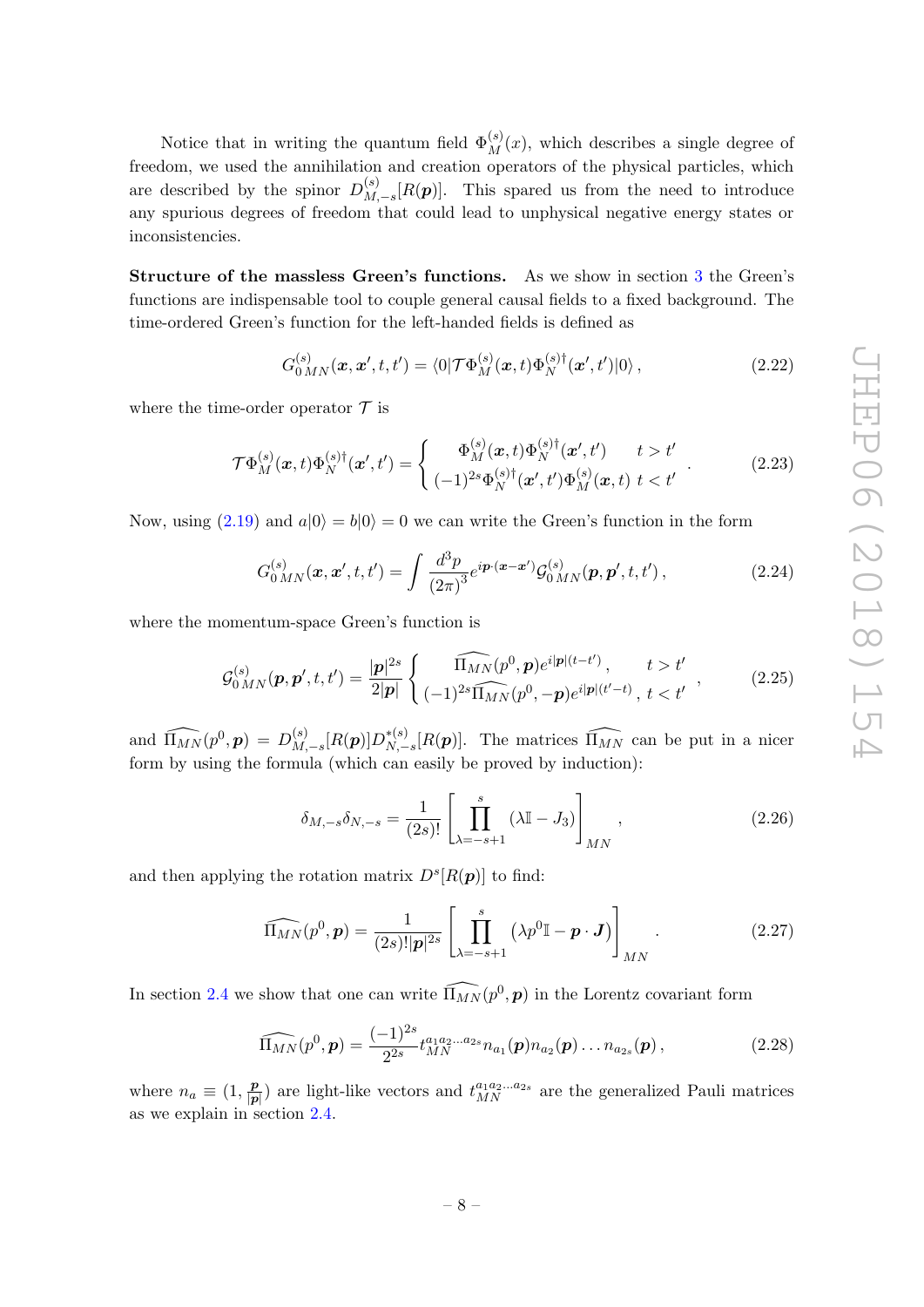#### <span id="page-10-0"></span>2.3 Quantization of the general causal fields in flat space: massive fields

In the massive case it is more convenient to work with the Dirac representation  $(s, 0) \oplus (0, s)$ , where one combines the left and right fields in a single field  $\Psi^{(s)}$  as defined in [\(2.16\)](#page-7-3). The field  $\Psi^{(s)}$  satisfies the massive Klein-Gordon equation

<span id="page-10-3"></span>
$$
(\Box - m^2)\Psi^{(s)}(x) = 0.
$$
\n(2.29)

In addition, one can show that  $\Psi^{(s)}(x)$  satisfies the generalized Dirac's equation

$$
\left[-i^{2s}\gamma^{a_1...a_{2s}}\partial_{a_1}\dots\partial_{a_{2s}} + m^{2s}\right]\Psi^{(s)}(x) = 0\,,\tag{2.30}
$$

where the generalized  $\gamma$  matrices,  $\gamma^{a_1...a_{2s}}$ , are given by

$$
\gamma^{a_1...a_{2s}} = \begin{bmatrix} 0 & t^{a_1...a_{2s}} \\ \bar{t}^{a_1...a_{2s}} & 0 \end{bmatrix},
$$
\n(2.31)

where the matrices t and  $\bar{t}$  will be introduced in section [2.4.](#page-11-0) Unlike the massless case, where the left- or right- handed fields describe the propagation of a single degree of freedom, massive fields on the other hand describe  $(2s + 1)$  massive degrees of freedom for  $(s, 0)$  or  $(0, s)$  fields. This is obvious since the dimension of SO(3) group (which is the little group in the massive case)<sup>[4](#page-10-1)</sup> has dimension  $(2s + 1)$ .

Next, as usual, we expand the left and right fields in terms of creation and annihilation operators as follows:

$$
\Phi_{L,M}^{(s)} = \int \frac{d^3 p}{(2\pi)^3 \sqrt{2\omega(p)}} \sum_N \left\{ D_{MN}^{(s)}(\mathbf{p}) a_{\mathbf{p},N} e^{ip\cdot x} + D_{MN}^{(s)}(\mathbf{p}) b_{\mathbf{p},N}^\dagger e^{-ip\cdot x} \right\},
$$
\n
$$
\Phi_{R,M}^{(s)} = \int \frac{d^3 p}{(2\pi)^3 \sqrt{2\omega(p)}} \sum_N \left\{ D_{MN}^{(s)}(-\mathbf{p}) a_{\mathbf{p},N} e^{ip\cdot x} + (-1)^{2s} D_{MN}^{(s)}(-\mathbf{p}) b_{\mathbf{p},N}^\dagger e^{-ip\cdot x} \right\}, \quad (2.32)
$$

where  $\omega(\mathbf{p}) = \sqrt{m^2 + |\mathbf{p}|^2}$  is the on-shell condition and the sum over N goes from s to  $-s$ , which are all the  $2s + 1$  physical states. One then defines the time-ordered Green's function as

<span id="page-10-2"></span>
$$
\mathbb{G}_{0MN}^{(s)}(\boldsymbol{x},\boldsymbol{x}',t,t') = \langle 0|\mathcal{T}\bar{\Psi}^{(s)}(\boldsymbol{x},t)\Psi^{(s)}(\boldsymbol{x}',t')|0\rangle, \qquad (2.33)
$$

where we have defined  $\bar{\Psi}^{(s)} \equiv \beta \Psi^{(s) \dagger}$  and  $\beta$  is given by

$$
\beta = \begin{bmatrix} 0 & \mathbb{I}_{(2s+1)\times(2s+1)} \\ \mathbb{I}_{(2s+1)\times(2s+1)} & 0 \end{bmatrix}.
$$
 (2.34)

Using [\(2.32\)](#page-10-2) and the commutation relations

$$
\left[a_{\boldsymbol{p},M},a^{\dagger}_{\boldsymbol{p}',M'}\right]_{\pm} = (2\pi)^3 \delta^3(\boldsymbol{p}-\boldsymbol{p}')\delta_{MM'}, \quad \left[b_{\boldsymbol{p},M},b^{\dagger}_{\boldsymbol{p}',M'}\right]_{\pm} = (2\pi)^3 \delta^3(\boldsymbol{p}-\boldsymbol{p}')\delta_{MM'}, \quad (2.35)
$$

<span id="page-10-1"></span><sup>&</sup>lt;sup>4</sup>Notice that the little group in the massless case is  $SO(2)$ , and hence, the Dirac field has only 4 degrees of freedom.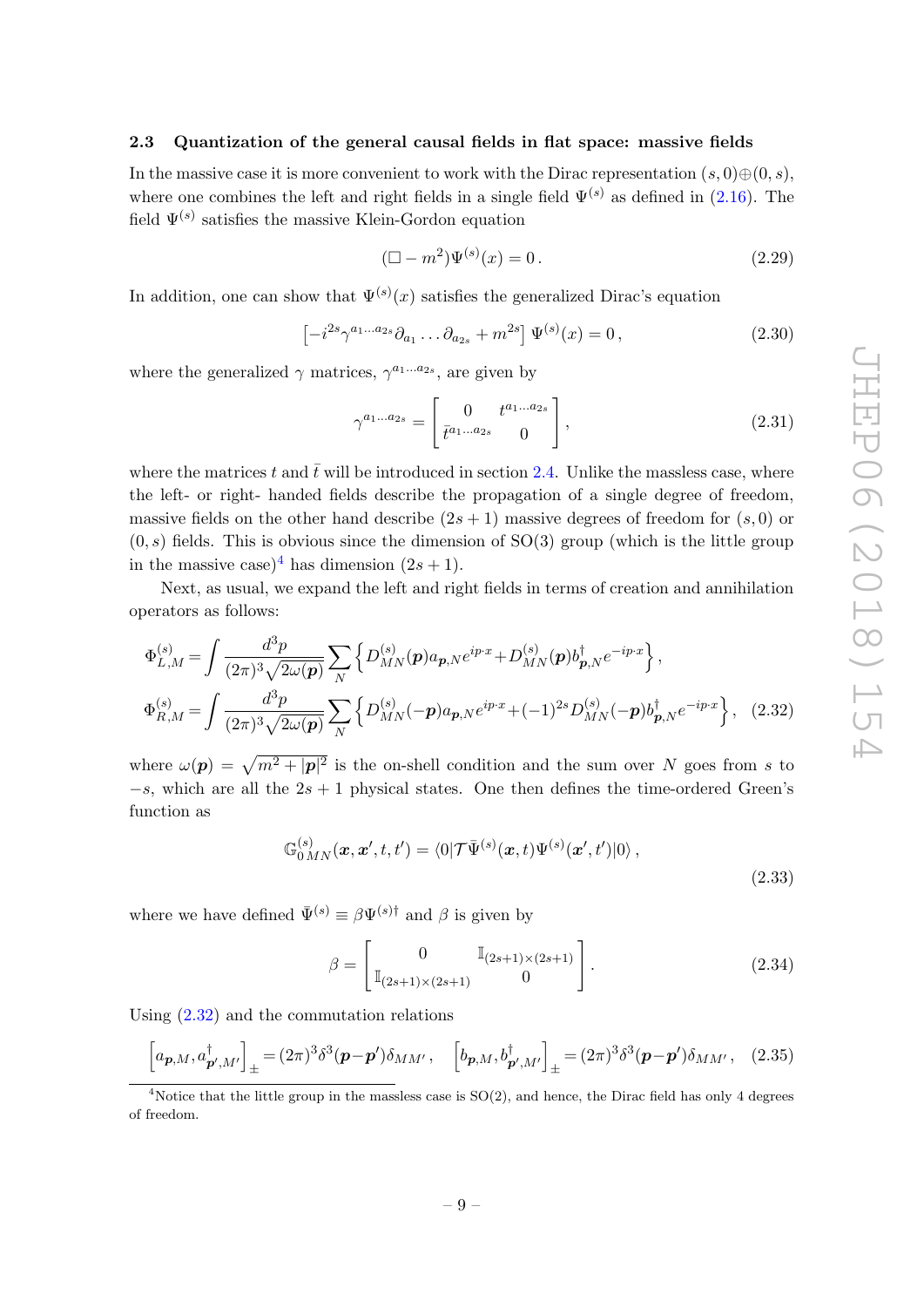one can easily show

<span id="page-11-3"></span><span id="page-11-2"></span>
$$
\mathbb{G}_0^{(s)}(\mathbf{x}, \mathbf{x}', t, t') = \int \frac{d^3 p}{(2\pi)^3} e^{i \mathbf{p} \cdot (\mathbf{x} - \mathbf{x}')} \mathcal{G}_0(\mathbf{p}, t, t'), \qquad (2.36)
$$

where

$$
\mathscr{G}_0(\mathbf{p},t,t') = \frac{1}{2\omega(\mathbf{p})} \left\{ \begin{array}{cc} \begin{bmatrix} \mathbb{I} & (m)^{-2s}\Pi(p^0,\mathbf{p}) \\ (m)^{-2s}\bar{\Pi}(p^0,\mathbf{p}) & \mathbb{I} \end{bmatrix} e^{-i\omega(\mathbf{p})(t-t')}, & t > t' \\ (-1)^{2s} \begin{bmatrix} \mathbb{I} & (m)^{-2s}\Pi(p^0,-\mathbf{p}) \\ (m)^{-2s}\bar{\Pi}(p^0,-\mathbf{p}) & \mathbb{I} \end{bmatrix} e^{-i\omega(\mathbf{p})(t'-t)}, & t < t' \end{array} \right. \tag{2.37}
$$

The polarizations  $\Pi$  and  $\overline{\Pi}$  are the time-like non-normalized version of  $\widehat{\Pi}$  defined in ([2.27\)](#page-9-0). They were derived in [\[20\]](#page-33-9) and we do not repeat this derivation here. They take the form

$$
\Pi(p^0, \mathbf{p}) = (-1)^{2s} t^{a_1 \dots a_{2s}} p_{a_1} \dots p_{a_{2s}}, \quad \bar{\Pi}(p^0, \mathbf{p}) = (-1)^{2s} \bar{t}^{a_1 \dots a_{2s}} p_{a_1} \dots p_{a_{2s}}, \quad (2.38)
$$

where  $p^{\mu}$  are time-like on-shell vectors, and the tensors  $t^{a_1...a_{2s}}$  and  $\bar{t}^{a_1...a_{2s}}$  are defined in section [2.4.](#page-11-0)

#### <span id="page-11-0"></span>2.4 Spinor calculus

In this section we pause to summarize an important piece of group theory that we have been using throughout this work. In particular, we elucidate the philosophy behind the generalized Pauli matrices  $t^{a_1...a_{2s}}$  and  $\bar{t}^{a_1...a_{2s}}$  that appeared in previous sections.

We start with the usual Pauli matrices  $t \equiv \sigma$  and  $t^0 \equiv \sigma^0 = \mathbb{I}$ , which transform as four-vectors in the sense

<span id="page-11-4"></span><span id="page-11-1"></span>
$$
D^{(1/2)} [\Lambda] t^a D^{(1/2)\dagger} [\Lambda] = \Lambda_b^a t^b , \qquad (2.39)
$$

where  $\Lambda$  is a general proper Lorentz transformation and  $D^{(1/2)}[\Lambda]$  is the corresponding  $2 \times 2$  Lorentz transformation matrix in the  $(1/2, 0)$  representation. This is the familiar construction of vectors in the basis of the defining representation  $(1/2, 0)$  of  $su(2)$ . Similarly, the matrices  $\bar{\bm{t}} \equiv -\bm{\sigma}$  and  $\bar{t}^0 \equiv \sigma^0 = \mathbb{I}$  transform as vectors in the  $(0, 1/2)$  representation. In fact, one can generalize this construction to represent tensors of rank 2s using the  $2s+1$ dimensional representation matrices [\[20,](#page-33-9) [21,](#page-33-10) [24\]](#page-33-16). Then, one can prove that for irreducible representations of the Lorentz algebra there exists a set of  $(2s + 1) \times (2s + 1)$  dimensional matrices  $t^{a_1 a_2 \ldots a_{2s}}$  such that: (1)  $t^{a_1 a_2 \ldots a_{2s}}$  is symmetric in  $a_1, a_2, \ldots, a_{2s}$ , (2) traceless in all indices, i.e.  $\eta_{a_1 a_2} t^{a_1 a_2 \dots a_{2s}} = 0$ , and that (3)  $t^{a_1 a_2 \dots a_{2s}}$  transforms as

$$
D^{(s)}[\Lambda]t_{MN}^{a_1a_2...a_{2s}}D^{(s)\dagger}[\Lambda] = \Lambda_{a_1}^{b_1}\Lambda_{a_2}^{b_2} \dots \Lambda_{a_{2s}}^{b_{2s}}t_{MN}^{b_1b_2...b_{2s}},\tag{2.40}
$$

where  $M, N = s, s - 1, \ldots, -s + 1, -s$ , and  $D^{(s)}[\Lambda]$  is the corresponding  $(2s + 1) \times (2s + 1)$ Lorentz transformation matrix in the  $(s, 0)$  representation [\[20,](#page-33-9) [21\]](#page-33-10). Similarly, there exists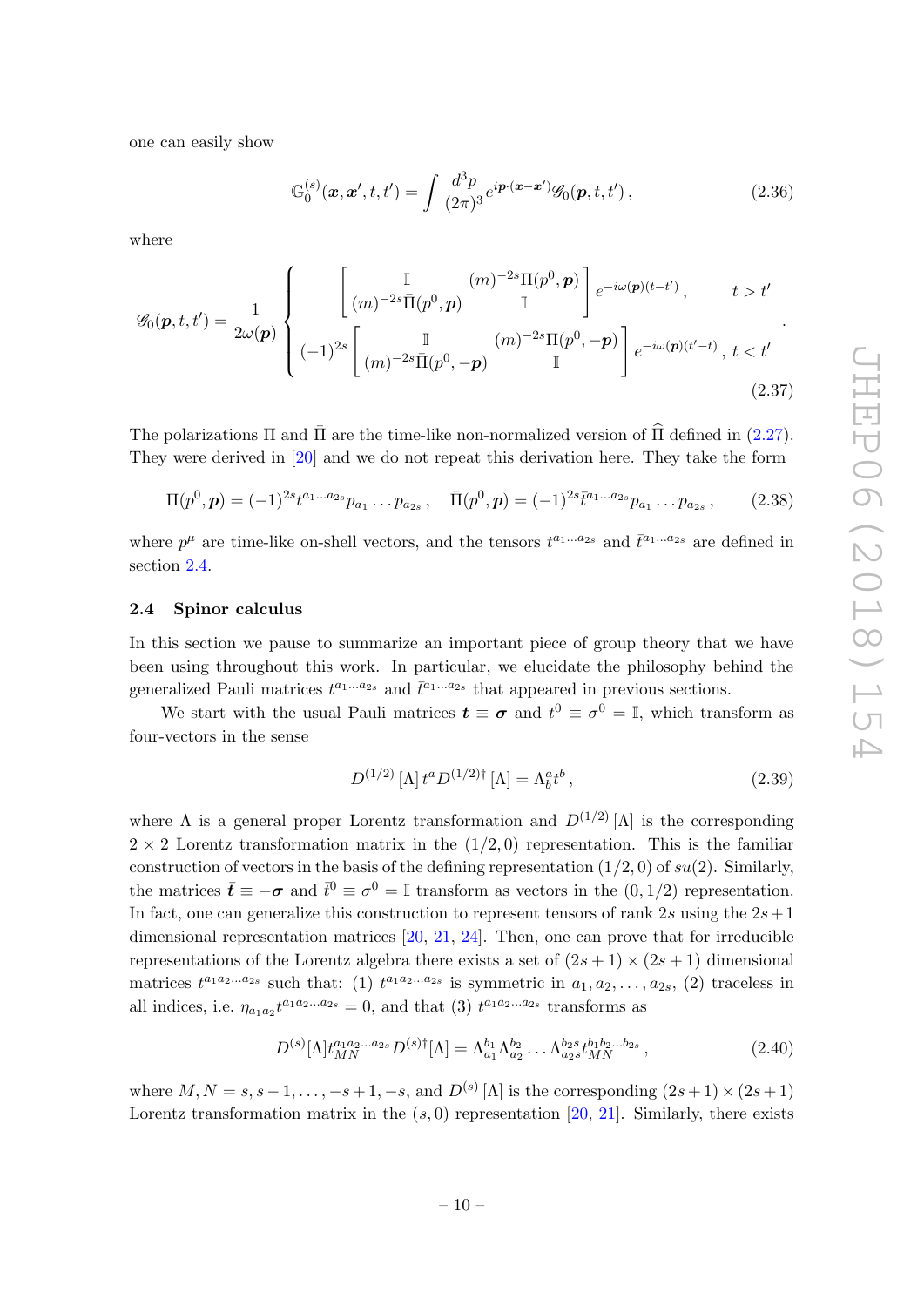a set of  $(2s+1) \times (2s+1)$  dimensional matrices  $\bar{t}^{a_1 a_2 \ldots a_{2s}}$  that correspond to tensors in the  $(0, s)$  representation. They transform according to

$$
D^{(s)\dagger}[\Lambda^{-1}]\bar{t}_{MN}^{a_1a_2...a_{2s}}D^{(s)}[\Lambda^{-1}] = \Lambda_{a_1}^{b_1}\Lambda_{a_2}^{b_2}\dots\Lambda_{a_{2s}}^{b_{2s}}\bar{t}_{MN}^{b_1b_2...b_{2s}}.
$$
 (2.41)

One can show that

<span id="page-12-3"></span><span id="page-12-2"></span>
$$
\bar{t}^{a_1 a_2 \dots a_{2s}} = (\pm 1)t^{a_1 a_2 \dots a_{2s}},\tag{2.42}
$$

where the sign is  $+1$  or  $-1$  according to whether there are an even or odd number of space-like indices, respectively. Also one can show [\[20,](#page-33-9) [21\]](#page-33-10)

$$
t^{(a_1 a_2 \dots a_{2s} \bar{t}^{b_1 b_2 \dots b_{2s})} = \eta^{(a_1 b_1} \dots \eta^{a_{2s} b_{2s})}, \qquad (2.43)
$$

where the parentheses denote complete symmetrization over the indicated indices. One can also prove the trace identity

$$
\text{tr}\left[t^{a_1a_2...a_{2s}}\bar{t}^{b_1b_2...b_{2s}}\right] = C_1\eta^{a_{i_1}a_{j_1}}\dots\eta^{b_{i_2}b_{j_2}} + C_2\eta^{a_{i_1}b_{j_1}}\dots\eta^{b_{i_2}a_{j_2}} + \dots,\tag{2.44}
$$

where  $\{C_i\}$  are constants. For example, in the case  $s = 1$  we have  $\text{tr} \left[ \bar{t}^{a_1 a_2} t^{b_1 b_2} \right] =$  $-g^{a_1a_2}g^{b_1b_2}+2g^{a_1b_1}g^{a_2b_2}+2g^{a_1b_2}g^{a_2b_1}$ . The trace identity will be crucial to our construction as we show in section [4.](#page-19-1)

Since the set of matrices  $\{t^{a_1 a_2 \ldots a_{2s}}\}$  are linearly independent, we can use them to express  $\widehat{\Pi_{MN}}(\hat{\bm{p}}) = D_M^{(s)}$  $_{M,-s}^{(s)}[R(\hat{p})]D_{N,-}^{*(s)}$  $N_{,\,-s}^{*(s)}[R(\hat{p})]$  in a covariant form:

<span id="page-12-1"></span>
$$
\widehat{\Pi_{MN}}(p^0, \mathbf{p}) = \frac{(-1)^{2s}}{|2\mathbf{p}|^{2s}} t_{MN}^{a_1 a_2 \dots a_{2s}} p_{a_1} p_{a_2} \dots p_{a_{2s}},
$$
\n(2.45)

where p is a light-like vector. Finally, defining  $n_a(p) \equiv \left(1, \frac{p}{p}\right)$  $\left(\frac{\mathbf{p}}{|\mathbf{p}|}\right)$  we can write  $\widehat{\Pi_{MN}}(\hat{\mathbf{p}})$  that we defined in  $(2.27)$  as

$$
\widehat{\Pi_{MN}}(p^0, \mathbf{p}) = \frac{(-1)^{2s}}{2^{2s}} t_{MN}^{a_1 a_2 \dots a_{2s}} n_{a_1}(\mathbf{p}) n_{a_2}(\mathbf{p}) \dots n_{a_{2s}}(\mathbf{p}). \qquad (2.46)
$$

By comparing [\(2.27\)](#page-9-0) and [\(2.46\)](#page-12-1) we can read off the expressions of  $t_{MN}^{a_1a_2...a_{2s}}$  in terms of  $\{J^i\}$ . For example, for the case  $s = 1$  we have  $t^{00} = \bar{t}^{00} = \mathcal{I}$ ,  $t^{0i} = t^{i0} = J_i = -\bar{t}^{i0}$ ,  $t^{ij} = \bar{t}^{ij} = \{J_i, J_j\} - \delta_{ij}$ . We can use the same matrices to write the covariant expression of  $\Pi(p^0, p)$  given in  $(2.38)$ .

#### <span id="page-12-0"></span>2.5 General causal fields in curved space: the vierbein formalism

The study of higher spin fields in curved background is of paramount importance since the production of ultra heavy higher spin resonances in expanding background could leave a distinct feature in the large scale observables, e.g., energy-momentum tensor correlators. In this section we review the *vierbein formalism*, which is necessary to construct general causal fields in curved background. Although our construction is general enough, the present work will limit the treatment to  $s = 1/2$  particles in curved background. Higher spin particles in curved background will be pursued elsewhere.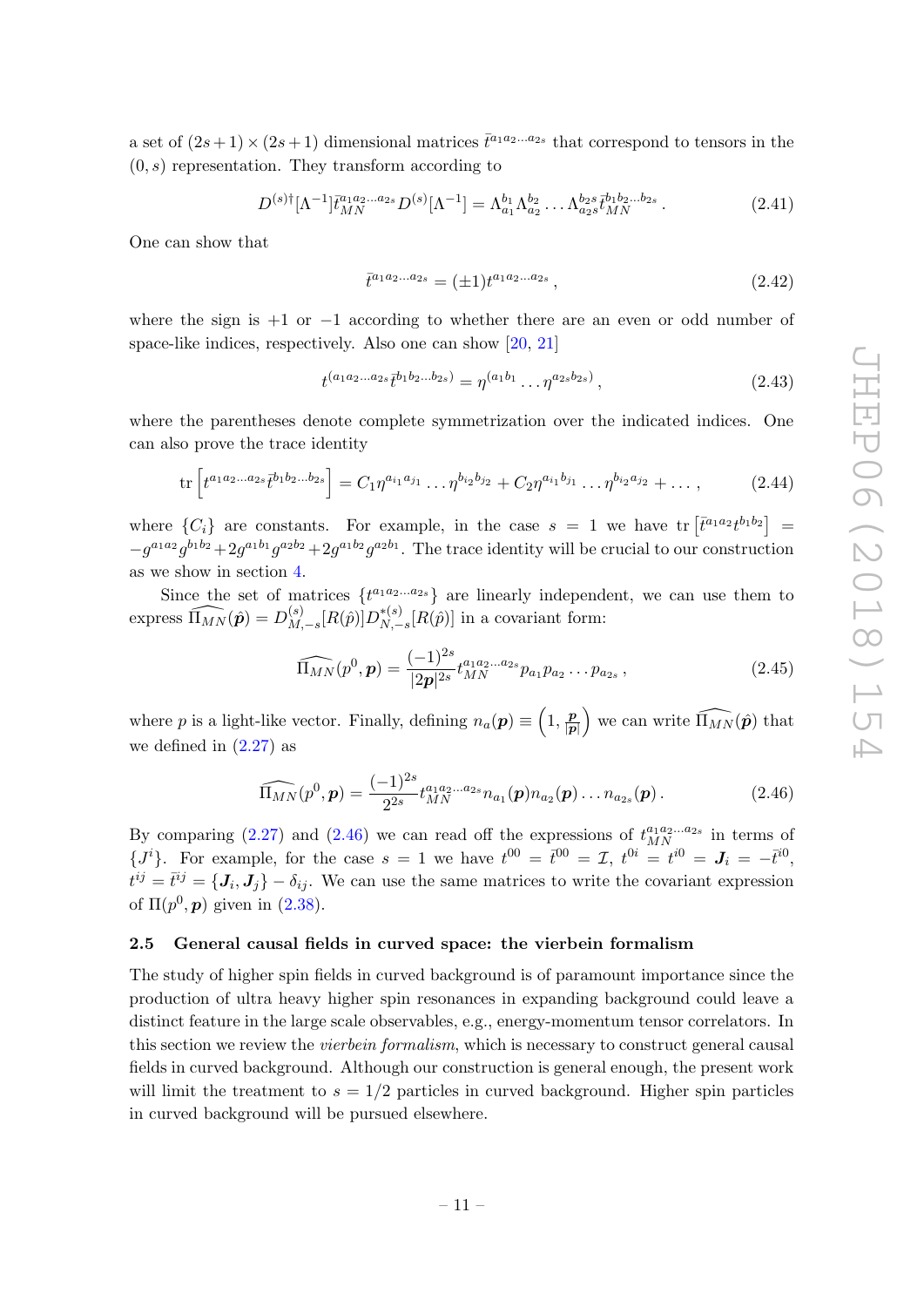Vierbeins, which are denoted by  $V_{\mu}^{a}$ , are tangent vectors to a set of locally inertial coordinates  $\xi_X^a$  erected at a spacetime point X:

$$
V_{\mu}^{a} \equiv \left(\frac{\partial \xi^{a}}{\partial x^{\mu}}\right)_{x=X}.
$$
 (2.47)

The Greek letters denote the curved space coordinates, while the latin letters  $a, b, \ldots$  denote the flat space coordinates, which are raised and lowered with the flat space metric  $\eta_{\mu\nu}$ . We fix  $\xi_X^a$  at each spacetime point such that under a general non-inertial coordinate transformation we have

$$
V_{\mu}^{\prime a} = \frac{\partial x^{\nu}}{\partial x^{\prime \mu}} V_{\nu}^{a}.
$$
\n(2.48)

 $V^a_\mu$  can be thought of 4 different covariant vectors, one for each value of a. Therefore, we refer any four vector or tensor at point  $x$  to an inertial frame at the same point by contracting it with the vierbein. For example, the curved spacetime metric tensor  $g^{\mu\nu}(x)$ can be contracted with two virebians to obtain the inertial frame metric  $\eta_{ab}$  as follows

$$
\eta^{ab} = V_{\mu}^{a}(x)V_{\nu}^{b}(x)g^{\mu\nu}(x)
$$
\n(2.49)

or the inverse relation

$$
g_{\mu\nu}(x) = V^a_{\mu}(x)V^b_{\nu}(x)\eta_{ab}.
$$
\n(2.50)

Using this language we classify various objects as being Lorentz scalars, spinors, vectors, etc., or coordinate scalars, spinors, vectors, etc., or mixed combinations under both Lorentz and coordinate transformations. For example,  $V_{\mu}^{a}$  is a Lorentz vector and coordinate vector,  $g_{\mu\nu}$  is a coordinate tensor and Lorentz scalar, while  $\eta_{ab}$  is a coordinate scalar and Lorentz tensor.

One uses this technology to construct physical quantities (like the general causal fields or their covariant derivatives for example) at inertial frames and then refer them to general spacetime points using veirbiens. Thus, one can show that the covariant derivative  $\mathcal{D}_a$  is given by [\[25\]](#page-33-17)

$$
\mathcal{D}_a = V_a^{\mu} (\partial_{\mu} + \Gamma_{\mu}), \qquad (2.51)
$$

where the spin connection  $\Gamma_{\mu}$  is

$$
\Gamma_{\mu} = \frac{1}{2} \mathcal{T}^{ab} V_a^{\nu} V_{b\nu;\mu} , \qquad (2.52)
$$

and  $\mathcal{T}^{ab}$  are the corresponding Lorentz generators of the object being differentiated. Here, one has to be carefule when dealing with a set of nested Lorentz generators. For example, the left-handed massless field  $\Phi_L^{(s)}$  transforms as  $(s,0)$ , while the covariant derivative  $\mathcal{D}_t$ transforms as  $\left(\frac{1}{2}\right)$  $\frac{1}{2}, \frac{1}{2}$  $(\frac{1}{2})$ . Thus,  $\mathcal{D}_b \Phi_L^{(s)}$  $_{L}^{(s)}$  transforms as  $\left(\frac{1}{2}\right)$  $\frac{1}{2}, \frac{1}{2}$  $(\frac{1}{2}) \oplus (s, 0)$ . If we denote the generators and spin connection of  $\left(\frac{1}{2}\right)$  $\frac{1}{2}, \frac{1}{2}$  $(\frac{1}{2}) \oplus (s, 0)$  representation by  $[\mathcal{T}_{ab}]_{dM}^{cN}$  and  $[\Gamma_{\mu}]_{dM}^{cN}$ , respectively, then we can write them in terms of the corresponding  $\left(\frac{1}{2}\right)$  $\frac{1}{2}, \frac{1}{2}$  $\frac{1}{2}$ ) and  $(s, 0)$  quantities as [\[26\]](#page-34-0)

$$
\begin{aligned} [\mathcal{T}_{ab}]_{dM}^{cN} &= \delta_M^N \left[ \mathcal{T}_{ab} \right]_d^c + \delta_d^c \left[ \mathcal{T}_{ab} \right]_M^N, \\ [\Gamma_\mu]_{dM}^{cN} &= \delta_M^N \left[ \Gamma_\mu \right]_d^c + \delta_d^c \left[ \Gamma_\mu \right]_M^N, \end{aligned} \tag{2.53}
$$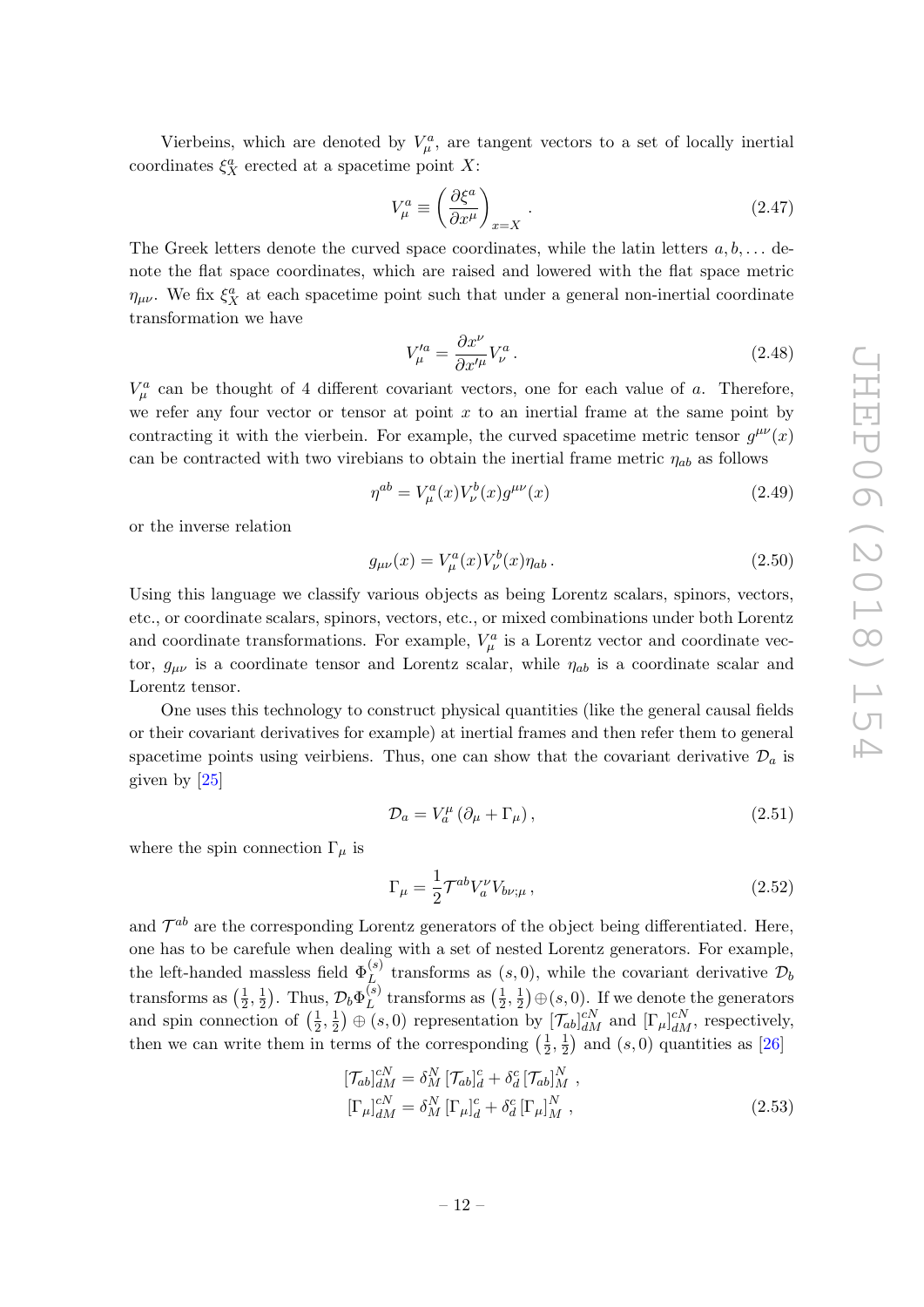where the latin indices  $a, b, c, d$  label the  $\left(\frac{1}{2}\right)$  $\frac{1}{2}, \frac{1}{2}$  $(\frac{1}{2})$  representation, while the latin indices M, N label the  $(s, 0)$  representation. In particular we have for the  $\left(\frac{1}{2}\right)$  $\frac{1}{2}, \frac{1}{2}$  $(\frac{1}{2})$  representation

$$
[\mathcal{T}_{ab}]_d^c = \delta_a^d \eta_{bc} - \delta_b^c \eta_{ad} \,. \tag{2.54}
$$

Using this construction, the massive Klein-Gordon equation of the generalized Dirac's field  $\Psi^{(s)}$  takes the form

$$
\begin{aligned} (\square - m^2) \Psi^{(s)} &= \left[ \mathcal{D}_a \mathcal{D}^a - m^2 \right] \Psi_N^{(s)} \\ &= V_a^{\mu} \left[ \delta_d^a \delta_N^M \partial_{\mu} + \left[ \Gamma_{\mu} \right]_{dN}^{aM} \right] V_{\nu}^d \left[ \delta_M^P \partial^{\nu} + \left[ \Gamma^{\nu} \right]_M^P \right] \Psi_P^{(s)} - m^2 \Psi_N^{(s)} = 0 \,. \end{aligned} \tag{2.55}
$$

One can also conformally couple  $\Psi^{(s)}$  (in the  $m=0$  limit) by adding the term  $\xi R \Psi^{(s)}$  to the Klein-Gordon equation, where  $\xi = (s+1)/6$  [\[26\]](#page-34-0).

In this work we are particularly interested in de Sitter space:

$$
ds^{2} = \frac{1}{H^{2}\tau^{2}} \left( -d\tau^{2} + dx^{2} + dy^{2} + dz^{2} \right),
$$
 (2.56)

with the metric

$$
g_{\mu\nu} = \frac{1}{H^2 \tau^2} \eta_{\mu\nu} , \qquad (2.57)
$$

where H is the Hubble's parameter and  $\tau$  is the conformal time. de Sitter space is conformally flat, and hence, the easiest way to calculate the covariant derivative is to apply a Weyl transformation to the flat space such that

<span id="page-14-1"></span>
$$
g_{\mu\nu} \to \bar{g}_{\mu\nu} = \Omega^2 \eta_{\mu\nu} , \qquad (2.58)
$$

where  $\Omega = \frac{1}{H\tau}$ . Then, we have

$$
\mathcal{D}_a \to \bar{\mathcal{D}}_a = \bar{V}_a^{\mu} \left[ \partial_{\mu} + \bar{\Gamma}_{\mu} \right],
$$
  
\n
$$
\Gamma_{\mu} \to \bar{\Gamma}_{\mu} = \Gamma_{\mu} - \Omega^{-1} \mathcal{T}^{ef} V_e^{\nu} V_{f\mu} \Omega_{,\nu},
$$
\n(2.59)

where  $\bar{V}_a^u = \Omega^{-1} V_a^{\mu}$ ,  $V_a^{\mu} = \delta_a^{\mu}$ , and  $\Gamma_{\mu} = 0$ .

With the aid of Weyl transformation one can show that the Klein-Gordon equation takes the form

$$
\left[\tau^2 \partial_a \partial^a - 2\tau \frac{\partial}{\partial \tau} + 2\tau \mathcal{T}^{0a} \partial_a + 12\xi + \frac{m^2}{H^2} - s(s+1)\right] \Psi^{(s)}(x) = 0. \tag{2.60}
$$

de Sitter space admits SO(3) as a subgroup, and hence, one can write the Fourier transform of the three-dimensional part of the positive and negative frequency modes of  $\Psi^{(s)}$  as

<span id="page-14-0"></span>
$$
\Psi_{\pm}^{(s)}(\tau,\mathbf{x}) = \int \frac{d^3p}{(2\pi)^3} e^{\pm i\mathbf{p}\cdot\mathbf{x}} \tilde{\Psi}_{\pm}^{(s)}(\tau,\mathbf{p}). \tag{2.61}
$$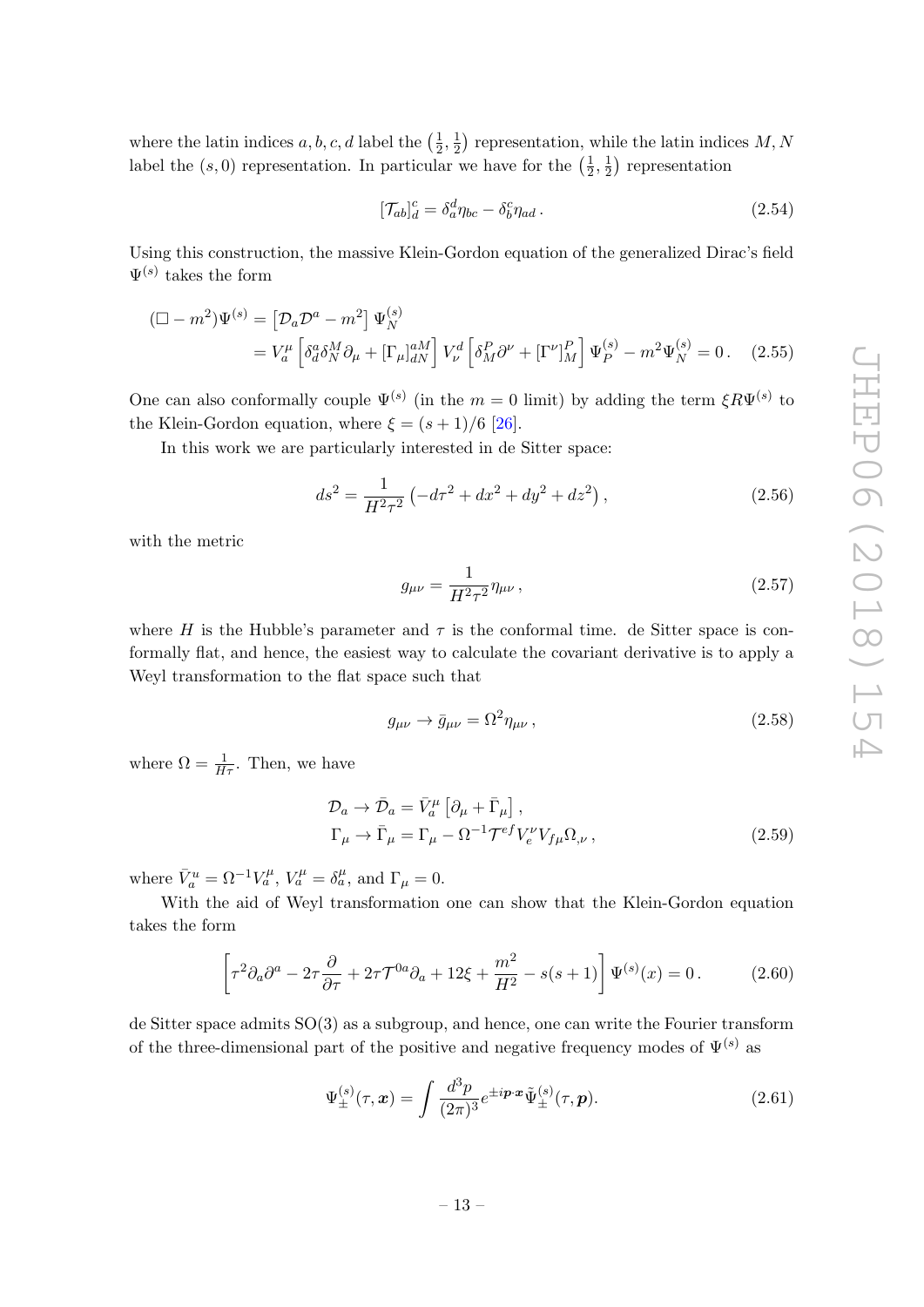Then, one substitutes  $(2.61)$  into  $(2.60)$  to find that the quantum field  $\Psi^{(s)}$  can be expanded in terms of creation and annihilation operators as (see [\[26–](#page-34-0)[28\]](#page-34-1) for details)

$$
\Phi_{L,M}^{(s)} = \int \frac{d^3 p}{(2\pi)^3} \sum_N \left\{ \Xi_{MN}^{+L}(\boldsymbol{p}, \tau) a(\boldsymbol{p}, N) e^{i\boldsymbol{p}\cdot\boldsymbol{x}} + \Xi_{MN}^{-L}(\boldsymbol{p}, \tau) b^{\dagger}(\boldsymbol{p}, N) e^{-i\boldsymbol{p}\cdot\boldsymbol{x}} \right\},
$$
\n
$$
\Phi_{R,M}^{(s)} = \int \frac{d^3 p}{(2\pi)^3} \sum_N \left\{ \Xi_{MN}^{+R}(\boldsymbol{p}, \tau) a(\boldsymbol{p}, N) e^{i\boldsymbol{p}\cdot\boldsymbol{x}} + \Xi_{MN}^{-R}(\boldsymbol{p}, \tau) b^{\dagger}(\boldsymbol{p}, N) e^{-i\boldsymbol{p}\cdot\boldsymbol{x}} \right\},
$$
\n(2.62)

where

<span id="page-15-2"></span>
$$
\begin{bmatrix}\n\Xi_{MN}^{+L} \\
\Xi_{MN}^{+} \\
\Xi_{MN}^{+}\n\end{bmatrix} = \frac{H\tau}{2\sqrt{|\mathbf{p}|}} \begin{bmatrix}\ne^{\frac{i\pi N}{2}} \left(\frac{m}{H}\right)^N W_{-N,\nu} (2i|\mathbf{p}|\tau) D_{M,N}^{(s)} [R(\hat{\mathbf{p}})] \\
e^{-\frac{i\pi N}{2}} \left(\frac{m}{H}\right)^{-N} W_{N,\nu} (2i|\mathbf{p}|\tau) D_{M,N}^{(s)} [R(\hat{\mathbf{p}})]\n\end{bmatrix},
$$
\n
$$
\begin{bmatrix}\n\Xi_{MN}^{-L} \\
\Xi_{MN}^{-R}\n\end{bmatrix} = \frac{H\tau}{2\sqrt{|\mathbf{p}|}} \begin{bmatrix}\ne^{\frac{-i\pi N}{2}} \left(\frac{m}{H}\right)^N W_{-N,\nu} (-2i|\mathbf{p}|\tau) D_{M,N}^{(s)} [R(\hat{\mathbf{p}})] \\
(-1)^s e^{\frac{-i3\pi N}{2}} \left(\frac{m}{H}\right)^{-N} W_{N,\nu} (-2i|\mathbf{p}|\tau) D_{M,N}^{(s)} [R(\hat{\mathbf{p}})]\n\end{bmatrix},
$$
\n(2.63)

 $\nu^2 = \frac{9}{4} - m^2 H^2 - 12\xi + s(s+1)$ , and  $W_{a,b}(x)$  are the Whittaker's functions.

In this work we will only consider left-handed massless fields in the  $s = 1/2$  representation. In this case the sum over N in  $(2.62)$  is restricted to a single value  $N = -s$ .

Next, we define the Green's functions of the left fields as (with a similar form for the right field Green's function after replacing  $\Pi$  with  $\overline{\Pi}$ )

$$
G_{0MN}^{(s)}(\boldsymbol{x},\boldsymbol{x}',\tau,\tau') = \langle 0|\mathcal{T}\Phi_M^{(s)}(\boldsymbol{x},\tau)\Phi_N^{(s)\dagger}(\boldsymbol{x}',\tau')|0\rangle
$$
  
= 
$$
\int \frac{d^3p}{(2\pi)^3} e^{ip\cdot(\boldsymbol{x}-\boldsymbol{x}')} \begin{cases} \widehat{\Pi_{MN}}(p^0,\boldsymbol{p})u^*(\boldsymbol{p},\tau')u(\boldsymbol{p},\tau), & \tau > \tau' \\ \widehat{\Pi_{MN}}(p^0,-\boldsymbol{p})v^*(-\boldsymbol{p},\tau')v(-\boldsymbol{p},\tau), & \tau' > \tau \end{cases}
$$
 (2.64)

where

<span id="page-15-4"></span><span id="page-15-3"></span>
$$
u(\mathbf{p},\tau) = \frac{H\tau}{2\sqrt{|\mathbf{p}|}} e^{\frac{i\pi s}{2}} \left(\frac{m}{H}\right)^s W_{s,\nu} \left(-2i|\mathbf{p}|\tau\right),
$$
  

$$
v(\mathbf{p},\tau) = \frac{H\tau}{2\sqrt{|\mathbf{p}|}} e^{\frac{-i\pi s}{2}} \left(\frac{m}{H}\right)^s W_{s,\nu} \left(2i|\mathbf{p}|\tau\right).
$$
 (2.65)

One can easily show that expression [\(2.64\)](#page-15-3) degenerates to [\(2.25\)](#page-9-1) in the limit  $H, m \to 0$ .

This ends all the mathematical background needed in order to compute energymomentum tensor correlators of higher spin fields in a fixed background. In the next sections we show how this can be achieved using general principles of covariance and analyticity.

#### <span id="page-15-0"></span>3 Path integral, effective action, and energy momentum tensor

#### <span id="page-15-1"></span>3.1 Motivation and strategy

The production of particles from vacuum will generally be accompanied by the generation of macroscopic energy-momentum tensor since this process puts physical states on shell. However, this process is stochastic, and hence, the average of the transverse traceless part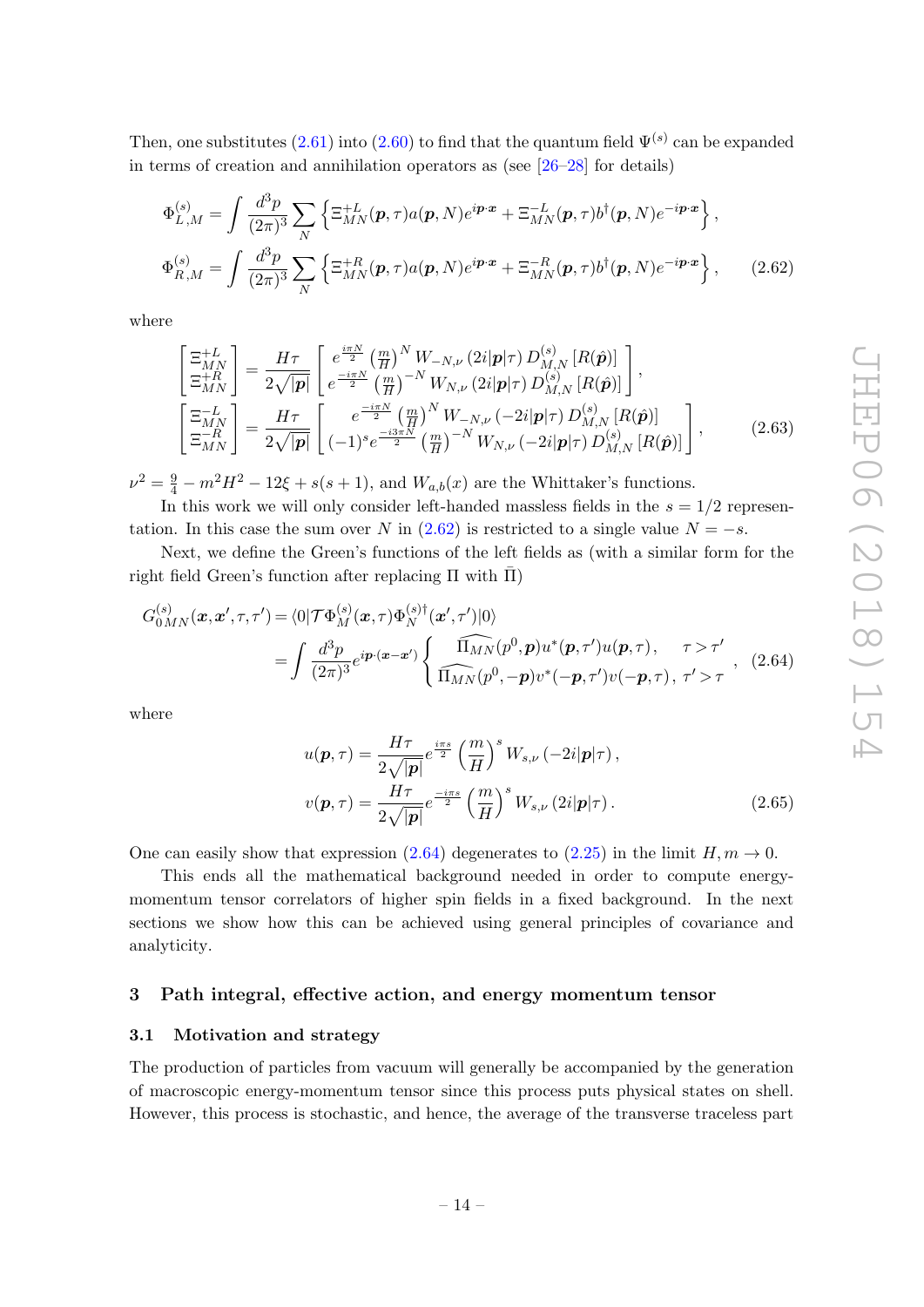of the energy-momentum tensor over all directions and/or momenta is expected to vanish. Nevertheless, we still can obtain non-trivial energy-momentum tensor correlators, which may carry distinct features of the particles produced. The lack of a Lagrangian formulation of the general causal fields makes the task of obtaining an energy-momentum tensor, not to mention its correlators, a non-trivial one.

In this section we postulate a form of the energy-momentum tensor of the general causal fields. This tensor satisfies all the conditions of an energy-momentum tensor: it is symmetric, conserved, and Lorentz covariant second rank tensor. We motivate the form of this tensor by carefully constructing the corresponding one for  $s = \frac{1}{2}$  $rac{1}{2}$  field with no reference to a Lagrangian formulation. The idea is based on the observation that the knowledge of the free-field Green's function in a fixed background can be used to define an effective action of the field. Then, by perturbing the background with appropriate operators we can obtain the energy-momentum tensor as well as its second and higher order correlators by taking a series of functional derivatives of the effective action with respect to the background metric. In flat space, we find that the set of operators can be determined exactly by requiring the existence of non-vanishing, conserved, and covariant energy-momentum tensor. The same method can in principle be used to sort out the set of allowed operators in curved background, modulo a non-trivial point regarding the noncommutativity of covariant derivatives for spins  $s > \frac{1}{2}$ . In both cases (flat and curved background), we find that the use of the analytical properties of the on-shell-time-ordered Greens' function, i.e., the on-shell Feynman propagator, is enough to determine the energymomentum tensor correlators that emerge due to production of the general causal fields from vacuum.

We first apply our formalism to the massless case in flat background, where algebra is the least cumbersome. Then, we show that the same formalism can be generalized to the massive case and in curved background.

#### <span id="page-16-0"></span>3.2 Massless fields

Given an action  $S[\Phi, \Phi^{\dagger}]$ , where  $\Phi$  is any complex field, e.g., the spin  $\frac{1}{2}$  field, then one can write the path integral as (in the following we keep the spin index s general for later convenience)

$$
Z[J] = \int \mathcal{D}[\Phi] \mathcal{D}[\Phi^{\dagger}] e^{iS[\Phi,\Phi^{\dagger}] + i \int d^4x \sqrt{-g(x)} J(x) \Phi(x) - i \int d^4x \sqrt{-g(x)} J^{\dagger}(x) \Phi^{\dagger}(x)}, \tag{3.1}
$$

in the presence of an external current  $J$ . Physically, the partition function  $Z$  is the vacuum persistence amplitude  $\langle Out, 0|0, \text{In} \rangle$ . The presence of an external current J can cause an instability in the initial vacuum state  $|0, \text{In}\rangle$  leading to particle production. In the absence of currents in flat space we have  $|0, \text{In}\rangle = |0, \text{Out}\rangle = |0\rangle$ , and hence  $Z[0] = \langle 0|0\rangle = 1$  and no particle production can take place. However, particle production can occur in curved spacetime since in general  $|0,\text{In}\rangle \neq |0, \text{Out}\rangle$  even in the absence of external current [\[29\]](#page-34-2). Therefore, one can mimic the effect of curved spacetime by turning on an external current in flat space and vise versa. We also define the effective action  $W$  as

<span id="page-16-2"></span><span id="page-16-1"></span>
$$
Z[0] = \langle \text{Out}, 0|0, \text{In} \rangle \equiv e^{iW} . \tag{3.2}
$$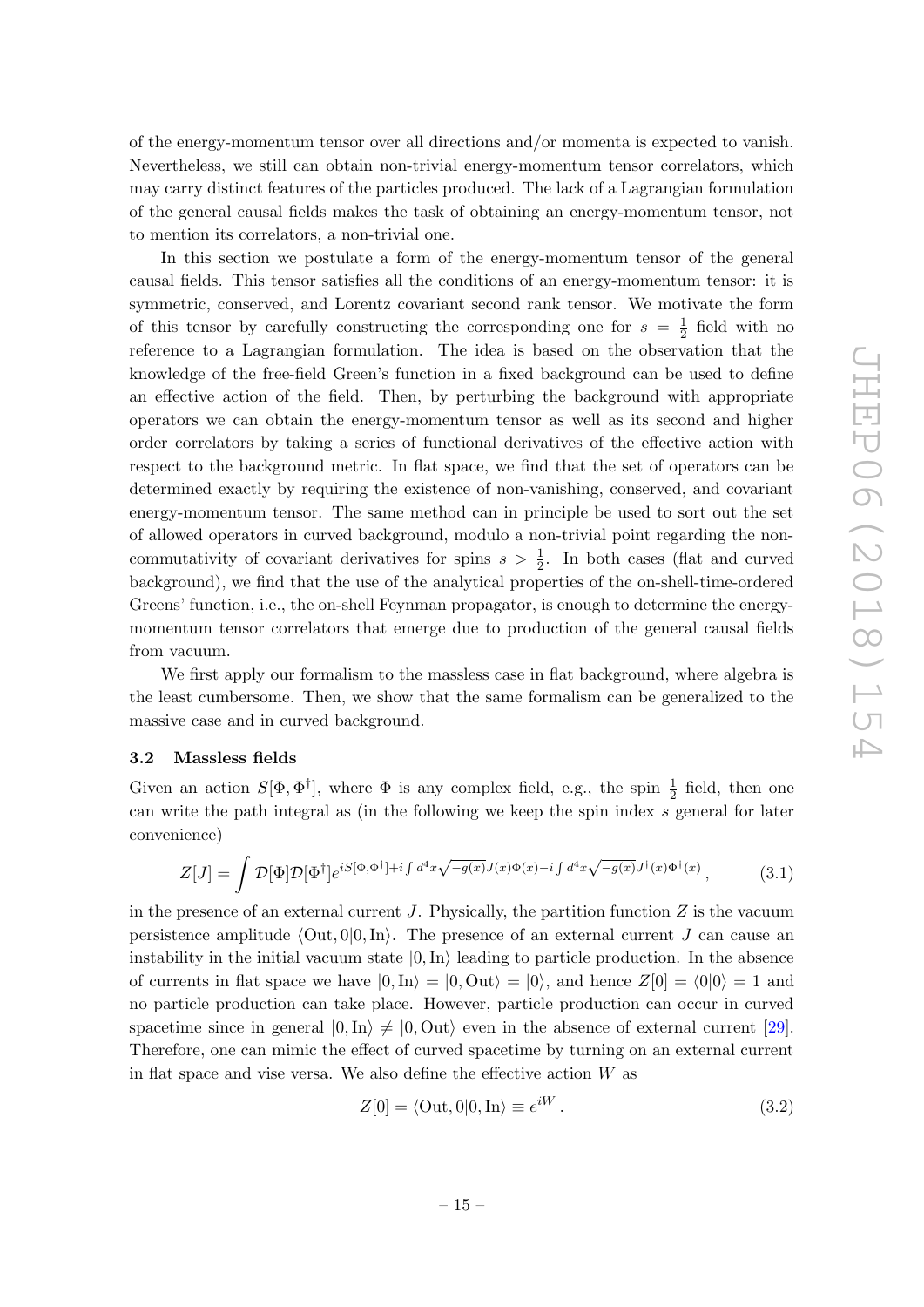In fact, the effective action provides us with a valuable tool to compute the energy momentum tensor and its correlators, as we will see in this section. This is particularly important in our case because of the absence of a Lagrangian formulation for the general causal fields. To this end we set  $J = 0$  and examine the variation of  $(3.1)$  to find

$$
\delta Z[0] = i \int \mathcal{D}[\Phi] \mathcal{D}[\Phi^{\dagger}] \delta S e^{iS} = i \langle \text{Out}, 0 | \delta S | 0, \text{In} \rangle , \qquad (3.3)
$$

from which one obtains

$$
\langle \text{Out}, 0 | T_{\mu\nu} | 0, \text{In} \rangle = -i \frac{2}{\sqrt{-g}} \frac{\delta Z[0]}{\delta g_{\mu\nu}}.
$$
 (3.4)

Finally, one can use [\(3.2\)](#page-16-2) to find:

$$
\langle T_{\mu\nu} \rangle \equiv \frac{\langle \text{Out}, 0 | T_{\mu\nu} | 0, \text{In} \rangle}{\langle \text{Out}, 0 | 0, \text{In} \rangle} = \frac{2}{\sqrt{-g}} \frac{\delta W}{\delta g^{\mu\nu}},
$$

$$
\langle T_{\mu\nu}(x) T_{\alpha\beta}(y) \rangle = \frac{4}{\sqrt{-g(x)} \sqrt{-g(y)}} \frac{\delta^2 W}{\delta g^{\mu\nu}(x) \delta g^{\alpha\beta}(y)}.
$$
(3.5)

The partition function of the free field  $\Phi$  in a fixed curved background is given by

$$
Z[0] = \int \mathcal{D}[\Phi] \mathcal{D}[\Phi^{\dagger}] e^{i \int d^4 x \sqrt{-g(x)} \Phi^{\dagger}(x) \left[G^{-1}(x, x')\right]_{x' \to x} \Phi(x)}.
$$
 (3.6)

Since the integral over  $\Phi$  is quadratic, it can be readily performed to obtain:

<span id="page-17-1"></span><span id="page-17-0"></span>
$$
Z[0] = \text{Det}\left[G^{-1}\right]^{(-1)^{2s+1}}.
$$
\n(3.7)

Now, using  $(3.2)$  we find

$$
W = -i(-1)^{2s+1} \text{Tr} \log \left[ G^{-1} \right]
$$
  
=  $-i(-1)^{2s+1} \int d^4x \sqrt{-g(x)} \text{tr} \log \left[ G^{-1}(x, x') \right]_{x' \to x},$  (3.8)

where Tr denotes the trace over spacetime and Lorentz indices, while tr denotes the trace over Lorentz indices only. Next, we consider a small perturbation in the background metric:

$$
g_{\mu\nu} = g_{0\,\mu\nu} + \delta g_{\mu\nu} \,, \quad \delta \sqrt{-g} = \frac{1}{2} \sqrt{-g_0} g_0^{\mu\nu} \delta g_{\mu\nu} \,, \tag{3.9}
$$

where  $g_{0\mu\nu}$  is the unperturbed metric. The Green's function responds to the perturbation of g by acquiring an extra piece

$$
G^{-1} = G_0^{-1} + \delta g_{\mu\nu} \mathcal{O}^{\mu\nu} \,, \tag{3.10}
$$

where  $G_0$  is the unperturbed Green's function and  $\mathcal{O}^{\mu\nu}$  is the vertex operator that will be determined in the next section. Using the cyclic property of the trace we have tr log  $[G^{-1}] = \text{tr} \log \left[G_0^{-1} \left[I + \delta g_{\mu\nu} \mathcal{O}^{\mu\nu} G_0\right]\right]$ . Thus, we can write the effective action as

$$
W = -i(-1)^{2s+1} \int d^4x \sqrt{-(g_0 + \delta g)} \left\{ \text{tr} \log \left[ G_0^{-1} \right] + \text{tr} \log \left[ I + \delta g_{\mu\nu} O^{\mu\nu} G_0 \right] \right\}.
$$
 (3.11)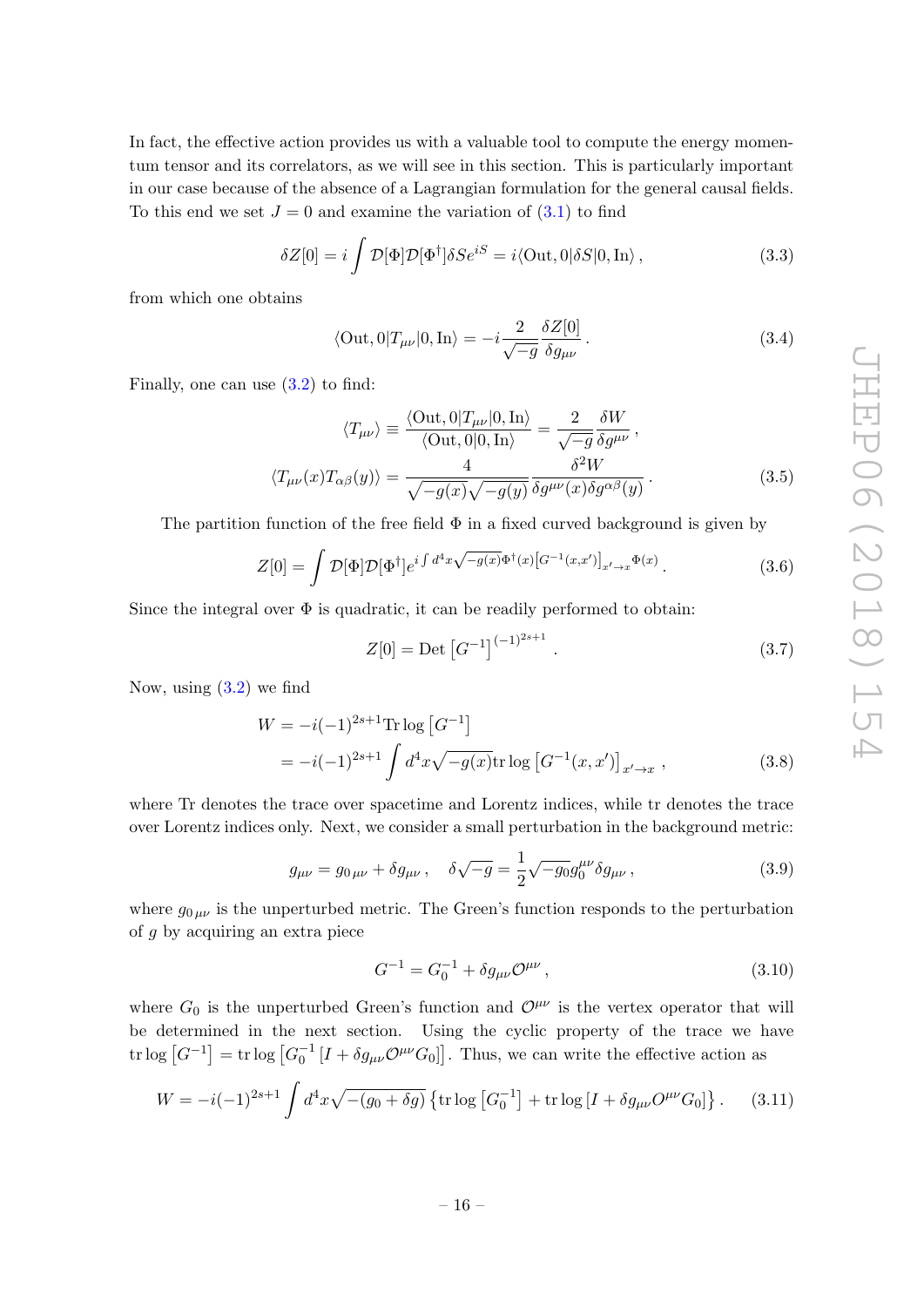Expanding to second order in  $\delta g_{\mu\nu}$  we obtain

$$
W = -i(-1)^{2s+1} \left\{ \int d^4x \sqrt{-g_0(x)} \text{tr} \log \left[ G_0^{-1}(x, x') \right]_{x' \to x} \right.+ \int d^4x \sqrt{-g_0(x)} \delta g_{\mu\nu}(x) \text{tr} \left[ O^{\mu\nu}(x) G_0(x, x') \right]_{x' \to x} + \frac{1}{2} \int d^4x \sqrt{-g_0(x)} g_0^{\mu\nu} \delta g_{\mu\nu}(x) \left[ \text{tr} \log \left[ G_0^{-1} \right]_{x' \to x} + \text{tr} \left[ \delta g_{\alpha\beta}(x) O^{\alpha\beta}(x) G_0(x, x') \right]_{x' \to x} \right] - \frac{1}{2} \int d^4x d^4y \sqrt{-g_0(x)} \sqrt{-g_0(y)} \delta g_{\mu\nu}(x) \delta g_{\alpha\beta}(y) \text{tr} \left[ O^{\mu\nu}(x) G_0(x, y) O^{\alpha\beta}(y) G_0(y, x) \right] \right\}.
$$
\n(3.12)

Now, we use [\(3.5\)](#page-17-0) to find the expectation value of the energy-momentum tensor of the field Φ

$$
\langle T^{\mu\nu} \rangle = -2i(-1)^{2s+1} \left\{ \text{tr} \left[ \mathcal{O}^{\mu\nu}(x) G_0(x, x') \right]_{x' \to x} - \frac{1}{2} g_0^{\mu\nu} \text{tr} \log \left[ G_0(x, x') \right]_{x' \to x} \right\}. \tag{3.13}
$$

The effective action [\(3.8\)](#page-17-1) is coordinate and Lorentz scalar (in the veirbien sense), and hence, it is evident that the energy-momentum tensor is conserved; see [\[25\]](#page-33-17) for the proof. Using the same technology, we can also calculate the connected part of the energy-momentum tensor correlator:

$$
\langle T^{\mu\nu}(x)T^{\alpha\beta}(y)\rangle_c = 2i(-1)^{2s+1}\text{tr}\left[\mathcal{O}^{\mu\nu}(x)G_0(x,y)\mathcal{O}^{\alpha\beta}(y)G_0(y,x)\right].\tag{3.14}
$$

In the following we will be interested in the momentum-space energy-momentum tensor correlator. To this end we assume that the spacetime admits  $SO(3)$  as an isometry subgroup. Then, we can write the Green's function in Fourier space as

<span id="page-18-2"></span><span id="page-18-1"></span><span id="page-18-0"></span>
$$
G_0(x,y) = \int \frac{d^3p}{\left(2\pi\right)^3} e^{i\boldsymbol{p}\cdot(\boldsymbol{x}-\boldsymbol{y})} \mathcal{G}_0(\boldsymbol{p},\tau_x,\tau_y) \,, \tag{3.15}
$$

where  $\tau$  refers to either the cosmic or conformal time. We also use the fact that  $\mathcal{O}^{\mu\nu}$  is a differential operator, as we will show in section [4,](#page-19-1) and take the Fourier transform of  $\langle T^{\mu\nu}(x) T^{\alpha\beta}(y) \rangle_c$  to find

$$
\langle T^{\mu\nu}(\mathbf{k},\tau_x) T^{\alpha\beta}(\mathbf{k}',\tau_y) \rangle_c = 2i(-1)^{2s+1} \delta^3 \left( \mathbf{k} + \mathbf{k}' \right) \int d^3p \, \text{tr} \left[ \mathcal{O}^{\mu\nu}(\mathbf{p},\tau_x) \mathcal{G}_0(\mathbf{p},\tau_x,\tau_y) \right] \n\mathcal{O}^{\alpha\beta}(\mathbf{p}-\mathbf{k},\tau_y) \mathcal{G}_0(\mathbf{p}-\mathbf{k},\tau_y,\tau_x) \bigg].
$$
\n(3.16)

Equation  $(3.16)$  is one of our main results in this work.

The derivation of [\(3.13\)](#page-18-1) and [\(3.14\)](#page-18-2) was carried out for  $s=\frac{1}{2}$  $\frac{1}{2}$  field. The second rank tensor in [\(3.13\)](#page-18-1) satisfies all the criteria of an energy-momentum tensor: (a) it is a second rank symmetric tensor and (b) it is conserved, i.e.,  $\nabla_{\mu}T^{\mu\nu} = 0$ . These criteria are also satisfied had we replaced the spin  $\frac{1}{2}$  field with a field with an arbitrary spin; all we need to do is to use the Green's function of the corresponding field. Hence, in the absence of a Lagrangian formulation of the general causal fields, we postulate equation [\(3.13\)](#page-18-1) as the definition of the energy-momentum tensor for any field with spin  $s \geq \frac{1}{2}$  $rac{1}{2}$ .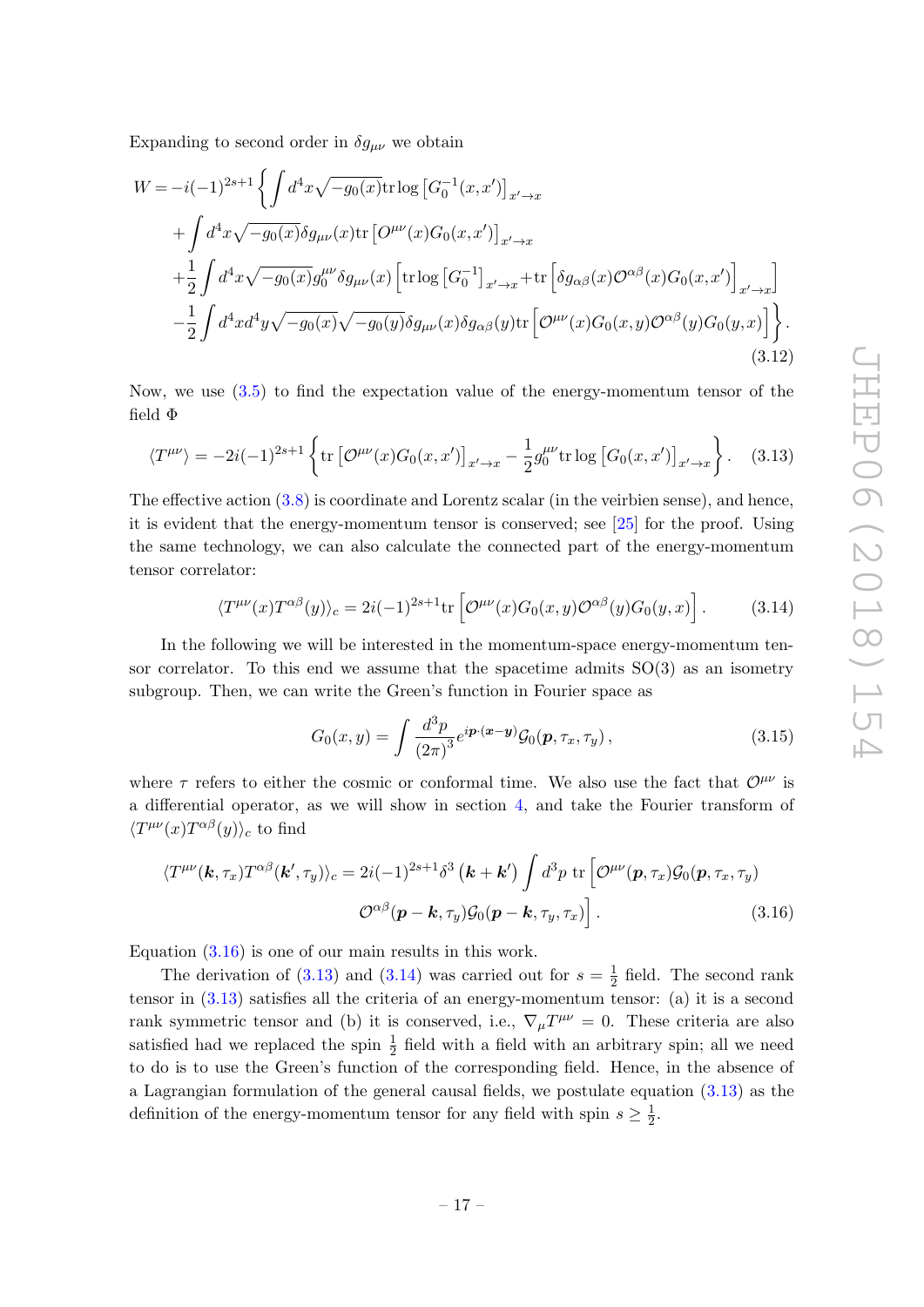Postulate. The energy-momentum tensor and its two-point function of the general causal fields are given by expressions  $(3.13)$  and  $(3.14)$  (or equivalently  $(3.16)$  for spaces with  $SO(3)$  *isometry), respectively.* Generalizing  $(3.16)$  to multi-point functions is a straightforward task.

We will show that these expressions along with the analytic properties of  $\mathcal{G}_0(\mathbf{p}-\mathbf{k},\tau_u,\tau_x)$ is enough to determine the large scale correlators of the energy-momentum tensor due to the production of particles from vacuum.

#### <span id="page-19-0"></span>3.3 Massive fields

Turning on a mass for the fields does not change any of the above steps we followed to derive the energy-momentum tensor and its correlators. Repeating the above procedure in the massive case, where we use the Dirac representation  $(s, 0) \oplus (0, s)$ , we find

<span id="page-19-3"></span>
$$
\langle T^{\mu\nu}\rangle = -2i(-1)^{2s+1}\left\{\mathbb{TR}\left[\mathcal{O}^{\mu\nu}(x)\mathbb{G}_0(x,x')\right]_{x'\to x} - \frac{1}{2}g_0^{\mu\nu}\mathbb{TR}\log\left[\mathbb{G}_0(x,x')\right]_{x'\to x}\right\},\tag{3.17}
$$

and

<span id="page-19-4"></span>
$$
\langle T^{\mu\nu}(\mathbf{k},\tau_x) T^{\alpha\beta}(\mathbf{k}',\tau_y) \rangle_c = 2i(-1)^{2s+1} \delta^3\left(\mathbf{k} + \mathbf{k}'\right) \int d^3p \text{ TR} \left[ \mathcal{O}^{\mu\nu}(\mathbf{p},\tau_x) \mathcal{G}_0(\mathbf{p},\tau_x,\tau_y) \right] \n\mathcal{O}^{\alpha\beta}(\mathbf{p} - \mathbf{k},\tau_y) \mathcal{G}_0(\mathbf{p} - \mathbf{k},\tau_y,\tau_x) \bigg],
$$
\n(3.18)

where  $\mathbb{G}_0$  and  $\mathscr{G}_0$  in flat space are given by [\(2.36\)](#page-11-2) and [\(2.37\)](#page-11-3), respectively, and TR is the trace over Dirac indices in the  $(s, 0) \oplus (0, s)$  representation.

#### <span id="page-19-1"></span>4 Vertex operators

In the previous section we showed how one can construct the energy-momentum tensor, and its correlators, of a free general causal field in a given background. However, this construction forced us to introduce vertex operators  $\mathcal{O}^{\mu\nu}$  that are yet to be determined. This section is devoted to elucidate the method we use to construct the vertex operators, which hinges on general considerations of Lorentz covariance. The general idea is that  $\mathcal{O}^{\mu\nu}$  is used to write the energy-momentum tensor via [\(3.13\)](#page-18-1), and hence, we can use the symmetries of this tensor to construct  $\mathcal{O}^{\mu\nu}$ . The construction of the vertex operators in flat space follows immediately from symmetry considerations of  $T^{\mu\nu}$ . The construction, however, is more involved in curved background.

#### <span id="page-19-2"></span>4.1 Flat space vertices: massless fields

The energy-momentum tensor has to obey the following obvious criteria: (1) it transforms covariantly under Lorentz transformations, (2) it is conserved, and (3) it is symmetric in its two indices. Therefore, the momentum-space expression of the energy-momentum tensor of any on-shell massless particle in flat space has to take the form

$$
\langle T^{\mu\nu}(p^2) \rangle = f_1(p^2) p^{\mu} p^{\nu} - f_2(p^2) g^{\mu\nu} . \tag{4.1}
$$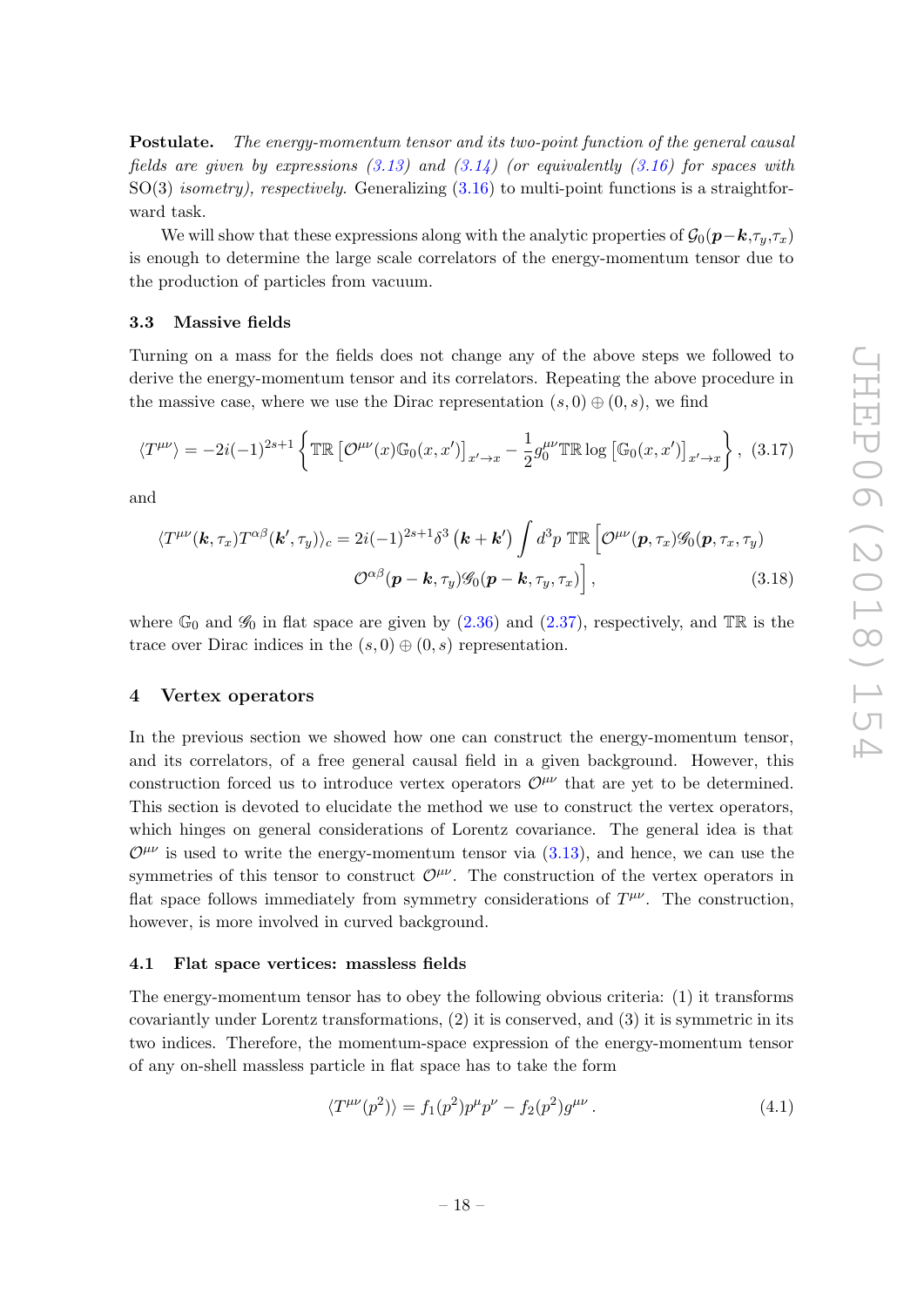In this section we use both the Greek  $\mu, \nu$  and Latin a, b letters to denote flat space coordinates. Now, since we are dealing with on-shell massless particles we have  $p^2 = 0$ , and hence,  $f_1(p^2)$  and  $f_2(p^2)$  are at most constants:  $f_1(p^2) = f_1, f_2(p^2) = f_2$ . However, conservation of  $T^{\mu\nu}$ , i.e.,  $p_{\mu}T^{\mu\nu} = 0$ , demands the vanishing of  $f_2$ . Therefore, the energymomentum tensor, which takes the simple form,

<span id="page-20-0"></span>
$$
\langle T^{\mu\nu}(p^2) \rangle = f p^{\mu} p^{\nu} \tag{4.2}
$$

or its inverse Fourier transform

$$
\langle T^{\mu\nu}(x) \rangle = f \int \frac{d^3 p}{(2\pi)^3 2|\mathbf{p}|} e^{i \mathbf{p} \cdot \mathbf{x} - i|\mathbf{p}| t} p^{\mu} p^{\nu}
$$
(4.3)

will guide us in our search for the vertex operators in flat space.

The energy-momentum tensor defined via  $(3.13)$  should coincide with  $(4.3)$ . Therefore, we first demand that tr log  $G_0 = 0$ , which can be achieved through appropriate renormalization. Now, the trace of  $\mathcal{O}^{\mu\nu}$  operating on  $G_0$  should reproduce  $\sim p^{\mu}p^{\nu}$  after applying Fourier transform. Recalling that  $G_0 \sim t^{a_1 a_2 ... a_{2s}}$  and the fact  $\eta_{a1a2} t^{a_1 a_2 ... a_{2s}} = 0$ , etc. (see section [2.4\)](#page-11-0) forces the vertex to be an object that carries spinoral indices such that its contraction with  $t^{a_1 a_2 \ldots a_{2s}}$  gives a non-zero result. Also recalling the transformation laws of  $t^{a_1a_2...a_{2s}}$  and  $\bar{t}^{a_1a_2...a_{2s}}$ , see  $(2.40)$  and  $(2.41)$ , along with the trace identity  $(2.44)$  leaves us with the only choice that the vertex  $\mathcal{O}^{\mu\nu}$  has to be proportional to the tensor  $\bar{t}^{\mu a_2...a_{2s}}$ if we want the trace of  $\mathcal{O}^{\mu\nu}G_0$  to be covariant under the Lorentz transformation. This completely fixes the form of the vertex operators modulo a p-dependent coefficient as we show below. In order to elucidate the construction of  $\mathcal{O}^{\mu\nu}$  we work out  $s=\frac{1}{2}$  $\frac{1}{2}$  and  $s = 1$  as two examples and then give the general form of  $\mathcal{O}_{\mu\nu}$ .

First we consider  $s=\frac{1}{2}$  $\frac{1}{2}$ . The vertex operator takes the form<sup>[5](#page-20-1)</sup>

$$
\mathcal{O}^{\left(\frac{1}{2}\right)\mu\nu} = -i\frac{\alpha_{\frac{1}{2}}}{2}\left(\bar{t}^{\mu}\partial^{\nu} + \bar{t}^{\nu}\partial^{\mu}\right). \tag{4.4}
$$

Then using the identity  $\text{tr}[\bar{t}^{\mu}t^{\nu}] = -g^{\mu\nu}$ , we find from [\(3.13\)](#page-18-1)

$$
\langle T^{\mu\nu}(x)\rangle = 2i\alpha_{\frac{1}{2}} \int \frac{d^3p}{(2\pi)^3} \frac{e^{i\boldsymbol{p}\cdot\boldsymbol{x} - ix^0|\boldsymbol{p}|}}{2|\boldsymbol{p}|} p^{\mu}p^{\nu},\tag{4.5}
$$

which takes the general form of the energy-momentum tensor for a massless field  $(4.3)$ .

The vertex for  $s = 1$  is

<span id="page-20-2"></span>
$$
\mathcal{O}^{(1)\ \mu\nu} = -\frac{\alpha_1}{2C_1(\square)} \left[ \bar{t}^{\mu\rho} \partial_\rho \partial^\nu + \bar{t}^{\nu\rho} \partial_\rho \partial^\mu \right]. \tag{4.6}
$$

Using the (1,0) Green's function along with the identity  $\text{tr}\left[\bar{t}^{\mu\nu}t^{\alpha\beta}\right] = -g^{\mu\nu}g^{\alpha\beta} + 2g^{\alpha\mu}g^{\nu\beta} +$  $2g^{\mu\beta}g^{\nu\alpha}$  we find

$$
\langle T^{\mu\nu}(x) \rangle = -6i\alpha_1 \int \frac{d^3p}{(2\pi)^3} \frac{p^2 p^\mu p^\nu}{2|\mathbf{p}| C_1(\mathbf{p}^2)}.
$$
\n(4.7)

<span id="page-20-1"></span><sup>&</sup>lt;sup>5</sup>One might also want to add the term  $\bar{t}^a \partial_a \eta^{\mu\nu}$  to  $\mathcal{O}^{\mu\nu}$ . However, upon taking the trace tr $O^{\mu\nu}G_0$  we find that this term gives  $p^2 = 0$ . The same behavior occurs for higher s.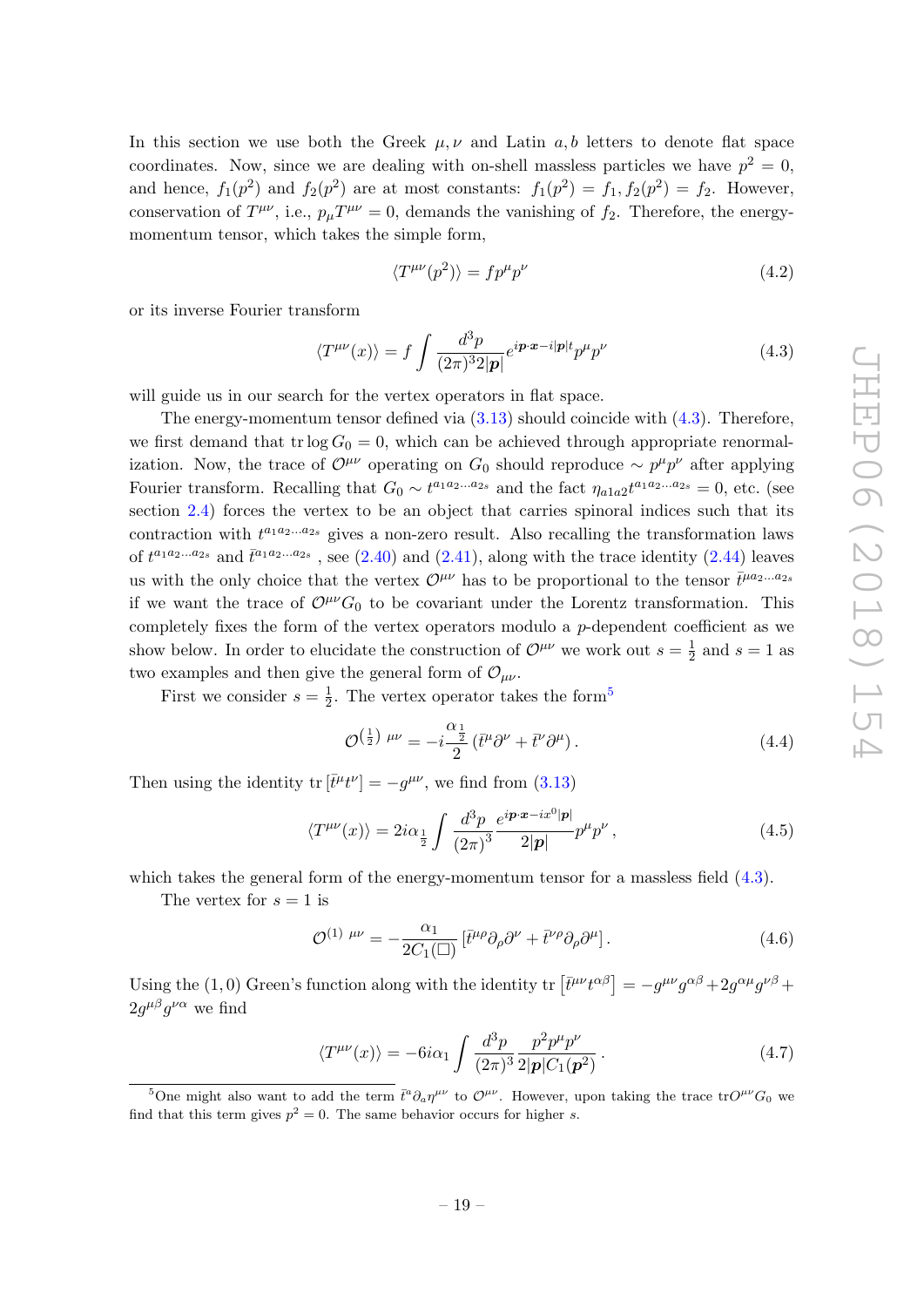This expression is zero when considered on-shell. Hence, we set  $C_1(p^2) = -p^2$  or  $C_1(\Box) = \Box$ in order for the energy-momentum tensor to take its canonical form.

One can easily work out the general case to find

$$
C_s(p^2) = (-p^2)^{2s-1}, \quad C_s(\square) = \square^{2s-1}.
$$
 (4.8)

Therefore, the vertex takes the general form

$$
\mathcal{O}^{(s) \ \mu\nu}(x) = \frac{(-i)^{2s}\alpha_s}{2C_s(\square)} \left[ \eta_{a_1}^{\mu} \eta_c^{\nu} \bar{t}^{a_1 a_2 \dots a_{2s}} \partial_{a_2} \partial_{a_3} \dots \partial_{a_{2s}} \partial^c + \eta_{a_1}^{\nu} \eta_c^{\mu} \bar{t}^{a_1 a_2 \dots a_{2s}} \partial_{a_2} \partial_{a_3} \dots \partial_{a_{2s}} \partial^c \right],
$$
\n(4.9)

or in momentum space

$$
\mathcal{O}^{(s) \ \mu\nu}(p) = \frac{\alpha_s}{2\left(-p^2\right)^{2s-1}} \left[ \eta_{a_1}^{\mu} \eta_c^{\nu} \bar{t}^{a_1 a_2 \dots a_{2s}} p_{a_2} p_{a_3} \dots p_{a_{2s}} p^c + \eta_{a_1}^{\nu} \eta_c^{\mu} \bar{t}^{a_1 a_2 \dots a_{2s}} p_{a_2} p_{a_3} \dots p_{a_{2s}} p^c \right],
$$
\n(4.10)

where  $\alpha_s$  is a numerical coefficient that depends on the physics details. The appearance of the non-locality  $C_s(\Box)$  for any  $s > \frac{1}{2}$  is signaling a singular behavior of the massless particles, which is going to hunt us back in calculating the energy-momentum tensor correlators.

#### <span id="page-21-0"></span>4.2 Flat space vertices: massive fields

We follow the same procedure to construct the vertex operators in the massive case. In particular, the most general on-shell energy-momentum tensor takes the form

$$
\langle T_{\mu\nu}(p^2) \rangle = f_1 p^{\mu} p^{\nu} + f_2 \eta^{\mu\nu}, \qquad (4.11)
$$

and the conservation law  $p_{\mu}T^{\mu\nu} = 0$  gives us a non-trivial relation between  $f_1$  and  $f_2$ .

As we discussed before, we make use of the Dirac's representation to deal with the massive case. There are 5 vertex operators that can contribute to  $\mathcal{O}^{\mu\nu}$ . They can be grouped into diagonal and off diagonal operators: $6$ 

diagonal 
$$
\begin{cases} \mathcal{V}_{1}^{\mu\nu} = \eta^{\mu\nu} m^{2}, \\ \mathcal{V}_{2}^{\mu\nu} = p^{\mu} p^{\nu}, \end{cases}
$$
  
off diagonal 
$$
\begin{cases} \mathcal{V}_{3}^{\mu\nu} = \frac{(-1)^{2s}}{m^{2s-2}} p^{(\mu} \gamma^{\nu) a_{2}...a_{2s}} p_{a_{2}}...p_{a_{2s}}, \\ \mathcal{V}_{4}^{\mu\nu} = \frac{1}{m^{2s-2}} \eta^{\mu\nu} \gamma^{a_{1}a_{2}...a_{2s}} p_{a_{1}} p_{a_{2}}...p_{a_{2s}}, \\ \mathcal{V}_{5}^{\mu\nu} = (-1)^{2s} \frac{p^{\mu} p^{\nu}}{m^{2s}} \gamma^{a_{1}...a_{2s}} p_{a_{1}}...p_{a_{2s}}. \end{cases}
$$
(4.12)

Among these operators,  $V_2$  and  $V_5$  are power counting suppressed and we neglect them in our treatment. In addition, one can trade  $V_4$  for  $V_1$  using the generalized Dirac's equation [\(2.30\)](#page-10-3). Thus, the most general form of  $\mathcal{O}_{\mathcal{M}}^{\mu\nu}$ , where the subscript  $\mathcal{M}$  is used

<span id="page-21-1"></span><sup>&</sup>lt;sup>6</sup>We restrict our treatment to parity conserving operators. At the end of section [5](#page-23-0) we comment on the fact that turning on parity violating operators and/or the over production of left over right fields (or vice versa) will lead to helical structure in the energy-momentum tensor correlators.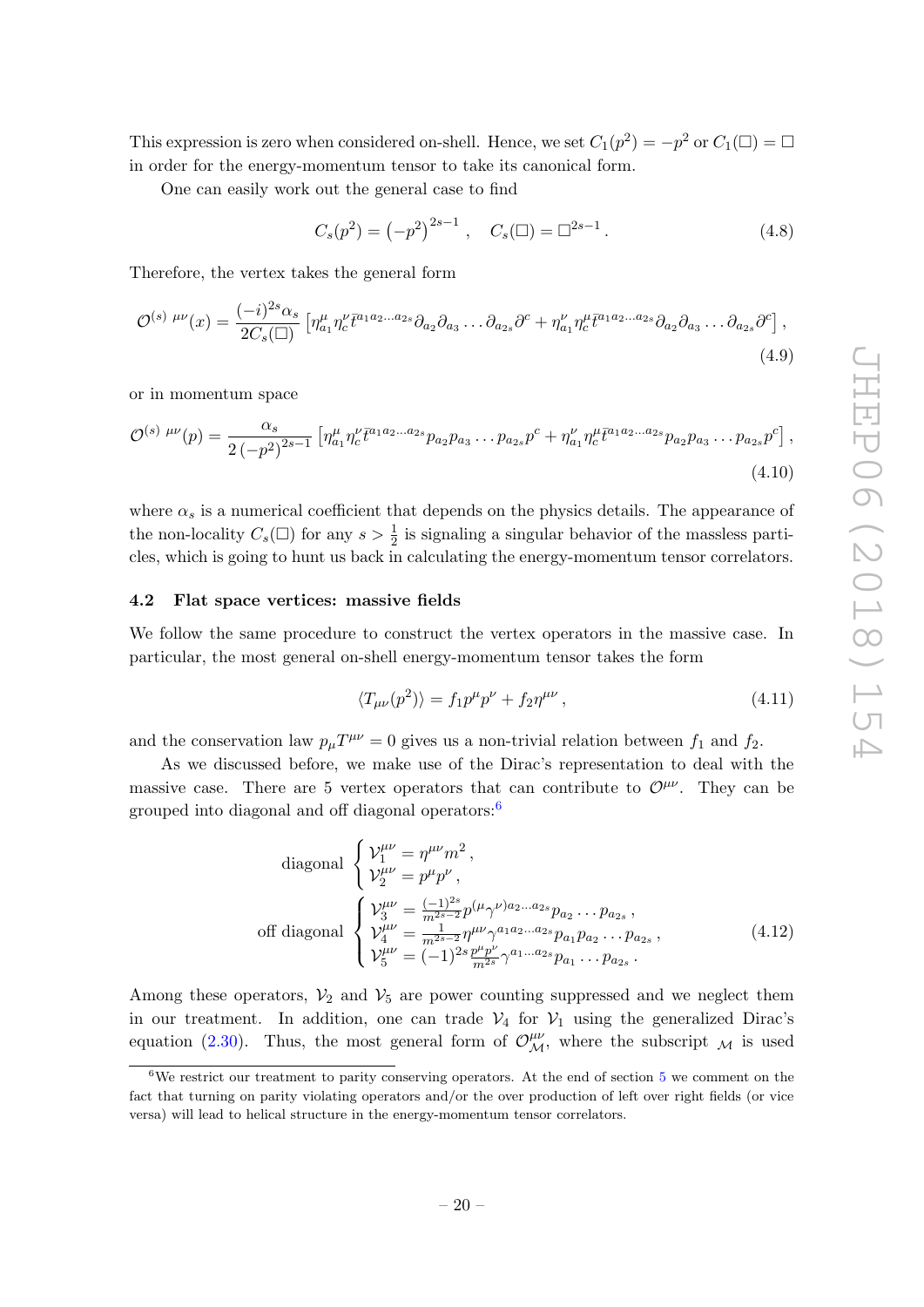to indicate that these vertices correspond to massive particles, that yields a symmetric and conserved energy momentum tensor takes the form

$$
\mathcal{O}_{\mathcal{M}}^{(s)\,\mu\nu}(p) = \frac{\alpha_s}{(\mathcal{S})^{2s-1}} \left[ (-1)^{2s} p^{(\mu} \gamma^{\nu)a_2 \dots a_{2s}} p_{a_2} \dots p_{a_{2s}} + \mathcal{C}_s m^{2s} \eta^{\mu\nu} \mathbb{I}_{(4s+2)\times(4s+2)} \right], \quad (4.13)
$$

where  $\mathcal{C}_s$  is a constant that we will determine momentarily, and  $\mathcal{S}$  is some scale that has the dimension of mass square. In what follows we take  $S = m^2$  for simplicity. Using  $(3.17)$ we find

<span id="page-22-2"></span>
$$
\langle T^{\mu\nu}(x) \rangle = i \frac{\alpha_s}{(m^2)^{2s-1}} \int \frac{d^3 p}{(2\pi)^3 2\omega(\boldsymbol{p})} e^{i \boldsymbol{p} \cdot \boldsymbol{x} - i\omega(\boldsymbol{p}) t} \mathbb{T} \mathbb{R} \begin{bmatrix} \mathcal{K}_{11} & \mathcal{K}_{12} \\ \mathcal{K}_{21} & \mathcal{K}_{22} \end{bmatrix}, \tag{4.14}
$$

where

$$
\mathcal{K}_{11} = t^{c_1...c_{2s}} p_{c_1} \dots p_{c_{2s}} p^{(\mu} \bar{t}^{\nu) d_2...d_{2s}} p_{d_2} \dots p_{d_{2s}} + m^{4s} \mathcal{C}_s \eta^{\mu\nu} \mathbb{I}_{(2s+1)\times(2s+1)},
$$
  
\n
$$
\mathcal{K}_{12} = (-1)^{2s} \mathcal{C}_s m^{2s} t^{c_1...c_{2s}} p_{c_1} \dots p_{c_{2s}} \eta^{\mu\nu} + (-1)^{2s} m^{2s} p^{(\mu} \bar{t}^{\nu) d_2...d_{2s}} p_{d_2} \dots p_{d_{2s}}.
$$
\n(4.15)

The expressions of  $\mathcal{K}_{22}$  and  $\mathcal{K}_{21}$  are obtained from  $\mathcal{K}_{11}$  and  $\mathcal{K}_{12}$ , receptively, by replacing t by  $\bar{t}$  and exchanging the positions of t and  $\bar{t}$ . Then, taking the trace we find

$$
\langle T^{\mu\nu}(p) \rangle = 2i \frac{\alpha_s}{(m^2)^{2s-1}} \left\{ \text{tr} \left[ t^{c_1...c_{2s}} p_{c_1} \dots p_{c_{2s}} p^{(\mu} \bar{t}^{\nu) d_2...d_{2s}} p_{d_2} \dots p_{d_{2s}} \right] + (2s+1) m^{4s} \mathcal{C}_s \eta^{\mu\nu} \right\}. \tag{4.16}
$$

Finally the value of  $C_s$  is determined by requiring the conservation of the energy-momentum tensor:  $p_{\mu}T^{\mu\nu} = 0$ . For example  $C_{1/2} = -1/2$  and  $C_1 = -1$ . In fact, we will be interested only in the transverse traceless part of  $T^{\mu\nu}$ , and therefore, the term  $m^{2s}\eta^{\mu\nu}\mathbb{I}_{(4s+2)\times(4s+2)}$ in  $\mathcal{O}_{\mathcal{M}}^{(s) \mu\nu}$  can be safely neglected in our treatment.

#### <span id="page-22-0"></span>4.3 Curved space vertices

Motivated by the vertex structure in flat space, we write the vertex of the massless fields in curved space as:

$$
\mathcal{O}^{(s) \ \mu\nu} = \alpha_s \frac{(-i)^{2s}}{2C_s(\square)} \left[ V_{a_1}^{\mu} V_c^{\nu} + V_{a_1}^{\nu} V_c^{\mu} \right] \bar{t}^{a_1 a_2 \dots a_{2s}} \left[ D_{a_2} D_{a_3} \dots D_{a_{2s}} D^c \right],\tag{4.17}
$$

where the brackets  $\llbracket \ \rrbracket$  indicate total symmetrization of the covariant derivatives:

<span id="page-22-1"></span>
$$
\llbracket (D_{a_2}D_{a_3}\dots D_{a_{2s}}D^c\rrbracket = \sum_{\text{permutations}} D_{a_{p_1}}\dots D^c \dots D_{a_{p_{2s}}}.
$$
\n(4.18)

This symmetrization is dedicated by the symmetric nature of  $\bar{t}^{a_1 a_2 \ldots a_{2s}}$ . The hope is that this symmetric definition will yield physical answers. Notice that unlike the flat background, the nonlocal operators  $C_s(\square)$  might not lead to singular behavior. The treatment of massive fields in curved space follows the same lines and we refrain from discussing them further here. The investigation of all these points will be left for a future work. In section [5.3](#page-28-0) we use the curved space vertex of spin  $1/2$  to calculate the energy-momentum tensor correlator in FRW background as a check on our formalism.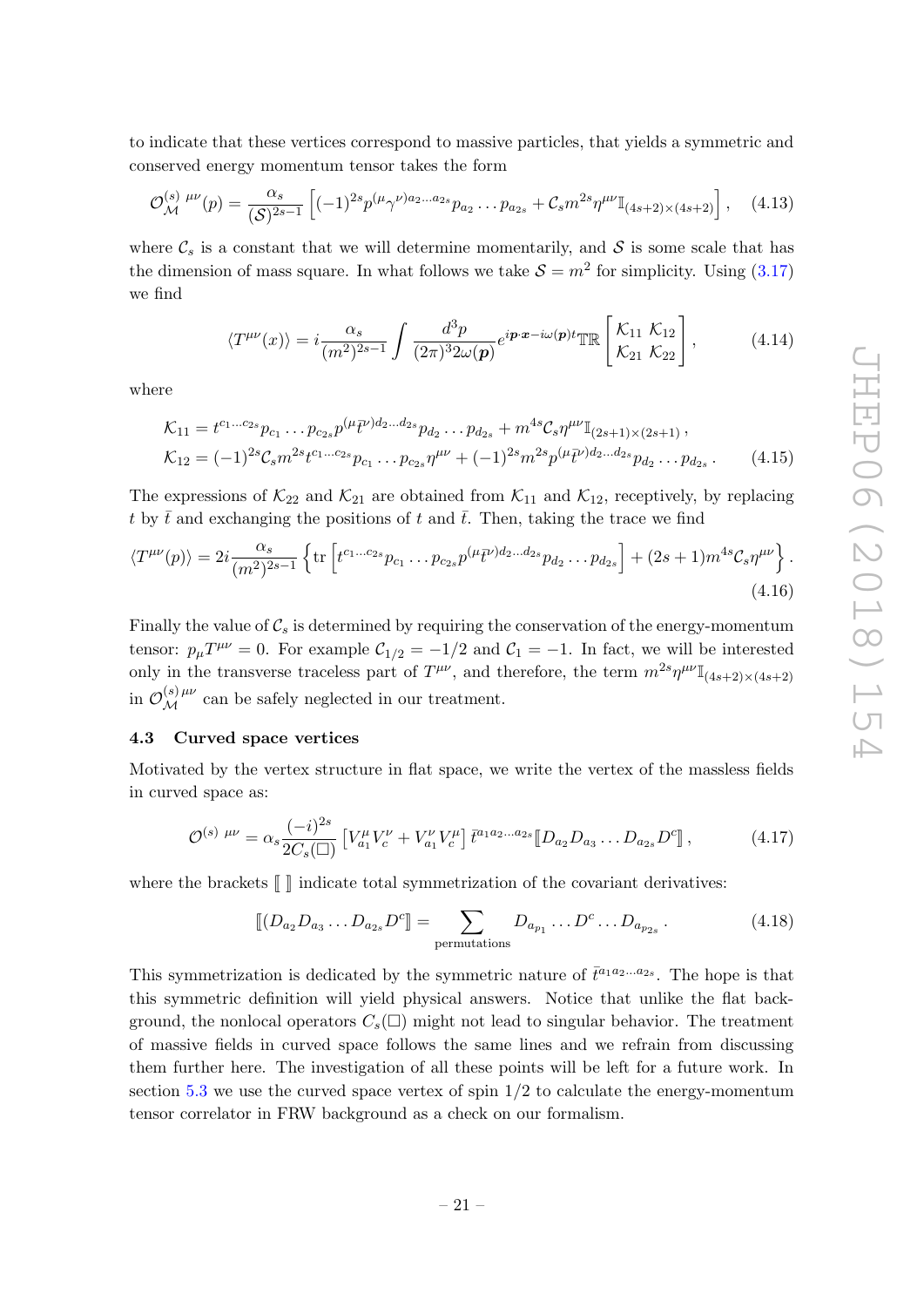

<span id="page-23-2"></span>Figure 1. The structure of the two-point function of the energy-momentum tensor. The time flows from left,  $\tau_y$ , to right,  $\tau_x$ .

#### <span id="page-23-0"></span>5 Structure of the energy-momentum tensor correlator

In the previous section we constructed the on-shell vertex operators required to compute the energy-momentum tensor and its correlators. Now, we are in a position to proceed to these computations. The analytic structure of the correlator is dictated by the timeordered Green's function  $(2.24)$ , i.e., the Feynman propagator.<sup>[7](#page-23-1)</sup> In particular, one has to exercise caution in determining which part of the Green's function to pick, which depends on whether  $\tau_x > \tau_y$  or vise versa, as we go from left to right in [\(3.16\)](#page-18-0) and [\(3.18\)](#page-19-4). Assuming that  $\tau_x > \tau_y$  we pick a factor of  $(-1)^{2s}$  from the second Green's function which cancels out with the same factor coming from the effective action. This intricate process is depicted in figure [1.](#page-23-2) Finally, the energy-momentum tensor correlator for the left-handed massless fields reads

<span id="page-23-3"></span>
$$
\langle T^{\mu\nu}(\mathbf{k},\tau_x) T^{\alpha\beta}(\mathbf{k}',\tau_y) \rangle_c = -2i\delta^3(\mathbf{k}+\mathbf{k}') \int \frac{d^3p}{4|\mathbf{p}||\mathbf{p}-\mathbf{k}|} \n\text{tr}\left[\mathcal{O}^{(s)\ \mu\nu}(\mathbf{p},\tau_x)\widehat{\Pi}(p^0,\mathbf{p})u(\mathbf{p},\tau_x)u^*(\mathbf{p},\tau_y) \right. \n\mathcal{O}^{(s)\ \alpha\beta}(\mathbf{p}-\mathbf{k},\tau_y)\widehat{\Pi}(p^0-\mathbf{k}^0,\mathbf{k}-\mathbf{p})v^*(\mathbf{k}-\mathbf{p},\tau_x)v(\mathbf{k}-\mathbf{p},\tau_y)\right],
$$
\n(5.1)

where  $\widehat{\Pi}(p^0 - k^0, k - p)$  should be understood as the polarization tensor obtained by a rotation by some angle  $\theta$ , about a reference axis, to the light-like vector  $p-k$  (as usual, we take the reference axis to be the  $z$ -axis). The correlator of the massless right-handed fields can be obtained by replacing  $\Pi$  with  $\bar{\Pi}$  and  $\mathcal{O}^{(s)}$   $^{\mu\nu}$  with  $\bar{\mathcal{O}}^{(s)}$   $^{\mu\nu}$  (this demands replacing

<span id="page-23-1"></span><sup>7</sup>Once again, we stress that all our computations are done on-shell as we are interested in the on-shell contribution of the particles produced from vacuum to the energy-momentum tensor.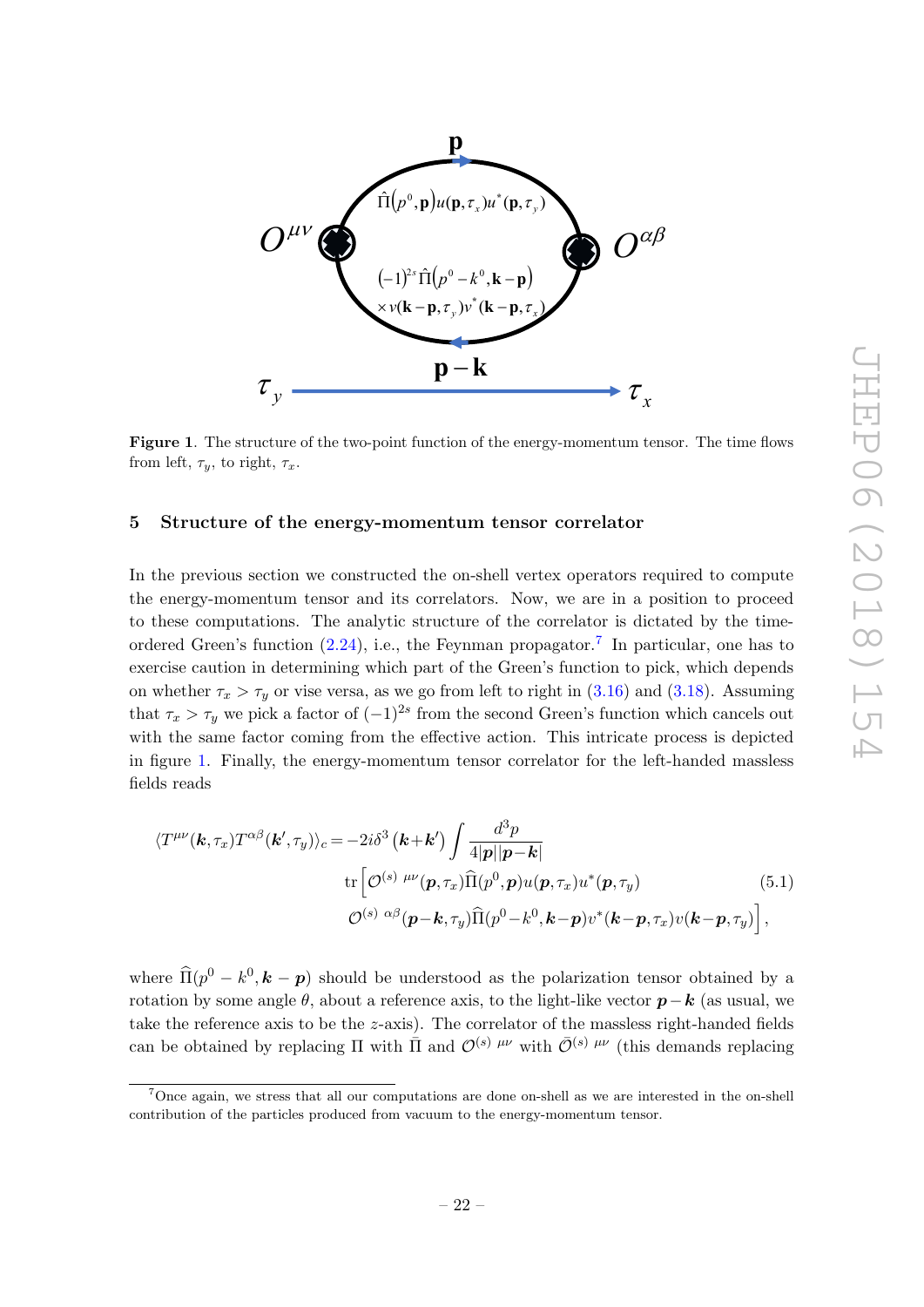$\bar{t}$  with t in  $\mathcal{O}^{(s) \mu\nu}$ ). A similar procedure leads to the correlator of massive fields:

$$
\langle T^{\mu\nu}(\mathbf{k},\tau_x) T^{\alpha\beta}(\mathbf{k}',\tau_y) \rangle_c = -2i\delta^3(\mathbf{k}+\mathbf{k}') \int \frac{d^3p}{4\omega(\mathbf{p})\omega(\mathbf{p}-\mathbf{k})} \mathbb{T}\mathbb{R} \left\{ \mathcal{O}_{\mathcal{M}}^{(s)} \stackrel{\mu\nu}{\mu}(\mathbf{p},\tau_x) \begin{bmatrix} m^{2s}\mathbb{I} & \Pi(p^0,\mathbf{p}) \\ \bar{\Pi}(p^0,\mathbf{p}) & m^{2s}\mathbb{I} \end{bmatrix} \mathcal{U}(\mathbf{p},\tau_x) \mathcal{U}^*(\mathbf{p},\tau_y) \times \mathcal{O}_{\mathcal{M}}^{(s)} \stackrel{\mu\nu}{\mu}(\mathbf{p}-\mathbf{k},\tau_y) \begin{bmatrix} m^{2s}\mathbb{I} & \Pi((k-p)^0,\mathbf{k}-\mathbf{p}) \\ \bar{\Pi}((k-p)^0,\mathbf{k}-\mathbf{p}) & m^{2s}\mathbb{I} \end{bmatrix} \times \mathcal{V}^*(\mathbf{k}-\mathbf{p},\tau_x) \mathcal{V}(\mathbf{k}-\mathbf{p},\tau_y) \right\}, \tag{5.2}
$$

where we have used a condensed notation such that  $\mathcal U$  and  $\mathcal V$  can denote any of the  $\Xi$ functions defined in [\(2.63\)](#page-15-4). The explicit form of U and V will not concern us in the present work since we limit our examination to the flat space correlators (massive and massless), in addition to  $s = \frac{1}{2}$  massless case in FRW background. Both correlators [\(5.1\)](#page-23-3) and [\(5.2\)](#page-24-0) are valid in a general background, keeping in mind that the construction of  $\mathcal{O}^{(s)}$   $^{\mu\nu}$  in curved space is yet to be resolved for  $s > \frac{1}{2}$ . It is remarkable that the structure of [\(5.1\)](#page-23-3) and [\(5.2\)](#page-24-0) is solely dependent on the principles of covariance and analyticity, bearing no reference to a specific particle physics model.

Now, we can project the energy-momentum tensor correlator along the helicity-2 eigenbasis defined as [\[30\]](#page-34-3)

<span id="page-24-0"></span>
$$
\epsilon_{\mu\nu}^{\lambda}(\mathbf{k}) = \epsilon_{\mu}^{\lambda}(\mathbf{k}) \epsilon_{\nu}^{\lambda}(\mathbf{k}) , \qquad (5.3)
$$

where  $\lambda = \pm$ ,  $\epsilon_0^{\pm}(\mathbf{k}) = 0$ , and

$$
\epsilon_{\mu}^{\pm}(\mathbf{k}) = \frac{\hat{\theta} \pm i\hat{\phi}}{\sqrt{2}}, \quad \hat{\theta} = (\cos\theta\cos\phi, \cos\theta\sin\phi, -\sin\theta), \quad \hat{\phi} = (-\sin\phi, \cos\phi, 0). \tag{5.4}
$$

This projection has two-fold importance. First, it enables us to find out whether the energy-momentum tensor correlators are parity violating. This can happen if the particle production process prefers one field type (left or right) over the other. Second, it can provide a succinct method to check the unitarity of the theory as we explain below. To this end, we define the amplitude  $\mathcal{M}^{\lambda,\lambda'}$  as

$$
\mathcal{M}^{\lambda,\lambda'}(\tau_x,\tau_y) \equiv i \langle T^{\lambda}(\mathbf{k},\tau_x) T^{\lambda'}(-\mathbf{k},\tau_y) \rangle_c, \qquad (5.5)
$$

where

<span id="page-24-1"></span>
$$
T^{\lambda}(\mathbf{k},\tau_x)=\epsilon_{\mu\nu}^{-\lambda}(\mathbf{k})T^{\mu\nu}(\mathbf{k},\tau_x),
$$
\n(5.6)

which measures the amount of correlation projected along the two polarization directions.

By definition the quantities  $T^+({\bf k},\tau_x)T^+(-{\bf k},\tau_x)$  and  $T^-({\bf k},\tau_x)T^-(-{\bf k},\tau_x)$  (computed at the same time point) are positive definite, which can be easily shown using the reality of  $T_{\mu\nu}(\mathbf{x}, \tau_{\mathbf{x}})$  and properties of  $\epsilon_{\mu}(\mathbf{k})$ . Therefore, a unitary theory has to yield positive definite correlators  $\langle T^+({\bf k},\tau_x)T^+(-{\bf k},\tau_x)\rangle_c$  and  $\langle T_-({\bf k},\tau_x)T_-(-{\bf k},\tau_x)\rangle_c$ , which can readily be checked from  $(5.1)$  or  $(5.2)$  along with  $(5.5)$ .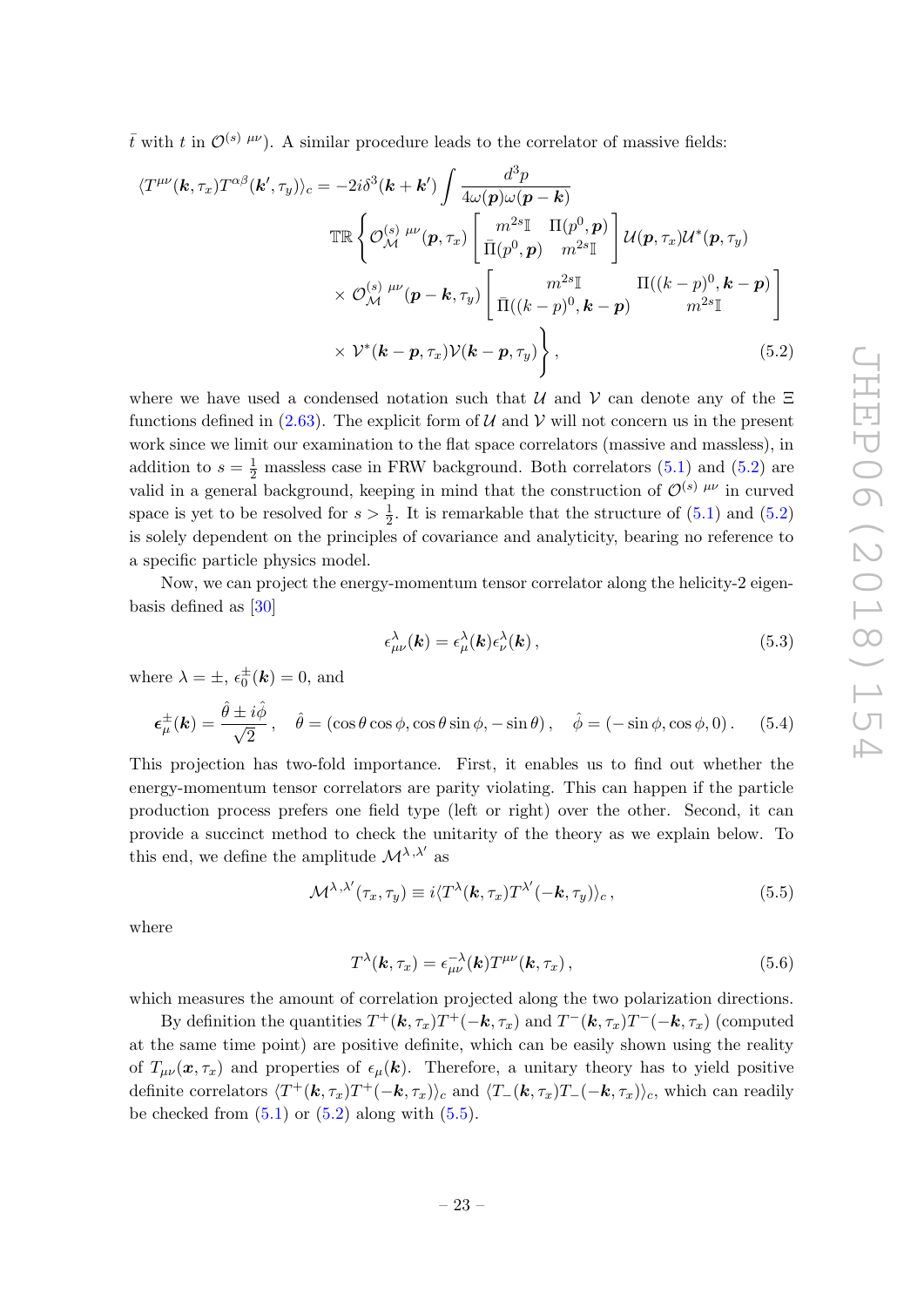#### <span id="page-25-0"></span>5.1 Flat space energy-momentum tensor correlators: massless fields

The calculations of the energy-momentum tensor correlator in flat space proceed by starting from the Green's function in flat space, keeping in mind that we are interested in the contribution to the correlator from on-shell left handed particles  $(s, 0)$ . The on-shell condition means that we have to replace every  $p^0$  by  $|p|$  since we are dealing with massless particles. This is particularly important when we operate with  $\mathcal{O}^{\mu\nu}$  on the Green's functions in  $(3.16)$ . The flat space Green's function takes the form

$$
G_0(x, x') = \int \frac{d^3p}{(2\pi)^3} (2|\mathbf{p}|)^{2s-1} e^{i\mathbf{p} \cdot (\mathbf{x} - \mathbf{x}') - i|\mathbf{p}||t - t'|} \mathcal{G}(\mathbf{p}, t, t'), \qquad (5.7)
$$

where

$$
\mathcal{G}(\mathbf{p}, t, t') = \begin{cases} \widehat{\Pi}(\hat{\mathbf{p}}), & t > t' \\ (-1)^{2s}\widehat{\Pi}(-\hat{\mathbf{p}}), & t < t' \end{cases} . \tag{5.8}
$$

Operating with  $\mathcal{O}^{\mu\nu}$  we find

$$
\mathcal{O}^{\mu\nu}(x)G_0(x,x') = (-1)^{2s-1}\alpha_s \int \frac{d^3p}{(2\pi)^3} \frac{2^{2s-1}|\mathbf{p}|}{[n^2(\mathbf{p})]^{2s-1}} n^{(\nu}(\mathbf{p}) \bar{t}^{\mu)a_2...a_{2s}} n_{a_2}(\mathbf{p}) \dots n_{a_{2s}}(\mathbf{p})
$$
  
 
$$
\times e^{i\mathbf{p}\cdot(\mathbf{x}-\mathbf{x}')-i|\mathbf{p}||t-t'|} \mathcal{G}(\mathbf{p},t,t'), \qquad (5.9)
$$

where  $n(\mathbf{p}) \equiv \left(1, \frac{\mathbf{p}}{\ln n}\right)$  $\frac{p}{|p|}$  is a null vector.

Collecting everything and substituting into [\(5.1\)](#page-23-3) we obtain

$$
\langle T^{\mu\nu}(\mathbf{k},t_x)T^{\alpha\beta}(\mathbf{k}',t_y)\rangle_c = \frac{-i}{2}\alpha_s^2(\mathbf{k}+\mathbf{k}')\int d^3p \ e^{i\vartheta(\mathbf{p},\mathbf{k},t_x,t_y)}\frac{|\mathbf{p}||\mathbf{p}-\mathbf{k}|}{[n^2(\mathbf{p})]^{2s-1}[n^2(\mathbf{p}-\mathbf{k})]^{2s-1}} \\ \times \text{tr}\left\{n_{a_2}(\mathbf{p})\ldots n_{a_{2s}}(\mathbf{p})n^{(\mu}(\mathbf{p})\bar{t}^{\nu)a_2\ldots a_{2s}}n_{c_1}(\mathbf{p})\ldots n_{c_{2s}}(\mathbf{p})t^{c_1\ldots c_{2s}}\\ \times n_{b_2}(\mathbf{p}-\mathbf{k})\ldots n_{b_{2s}}(\mathbf{p}-\mathbf{k})n^{(\alpha}(\mathbf{p}-\mathbf{k})\bar{t}^{\beta)b_2\ldots b_{2s}}\\ \times n_{d_1}(\mathbf{k}-\mathbf{p})\ldots n_{d_{2s}}(\mathbf{k}-\mathbf{p})t^{d_1\ldots d_{2s}}\right\},
$$
\n(5.10)

where the phase  $\vartheta$  is given by

<span id="page-25-2"></span><span id="page-25-1"></span>
$$
\vartheta(\mathbf{p}, \mathbf{k}, t_x, t_y) = (|\mathbf{p}| + |\mathbf{p} - \mathbf{k}|) (t_y - t_x).
$$
\n(5.11)

For  $s > \frac{1}{2}$  the correlator has the highly singular piece  $[n^2(\mathbf{p})]^{2s-1} [n^2(\mathbf{p} - \mathbf{k})]^{2s-1}$  in the denominator. Thus, we expect pathologies for fields with spin  $s > \frac{1}{2}$ .

**Case I:**  $s = \frac{1}{2}$ . Using the explicit expressions of  $n(p)$ ,  $n(p - k)$ ,  $\epsilon^{\lambda}_{\mu}(k)$ , and substituting into  $(5.5)$  and  $(5.10)$  we obtain for the left-handed fields

$$
\mathcal{M}^{\lambda,\lambda'}(t_x, t_y) = \frac{1}{2} \alpha_{1/2}^2 \delta^{\lambda\lambda'} \delta^3 \left( \mathbf{k} + \mathbf{k'} \right) \int d^3 p \ e^{i\vartheta(\mathbf{p}, \mathbf{k}, t_x, t_y)} |\mathbf{p}|^2 \sin^2 \theta
$$

$$
\times \left( 1 + \frac{\lambda + \lambda'}{2} \cos \theta \right) \left( 1 + \frac{\lambda + \lambda'}{2} \frac{|\mathbf{p}| \cos \theta - k}{\sqrt{k^2 + |\mathbf{p}|^2 - 2k|\mathbf{p}| \cos \theta}} \right). \tag{5.12}
$$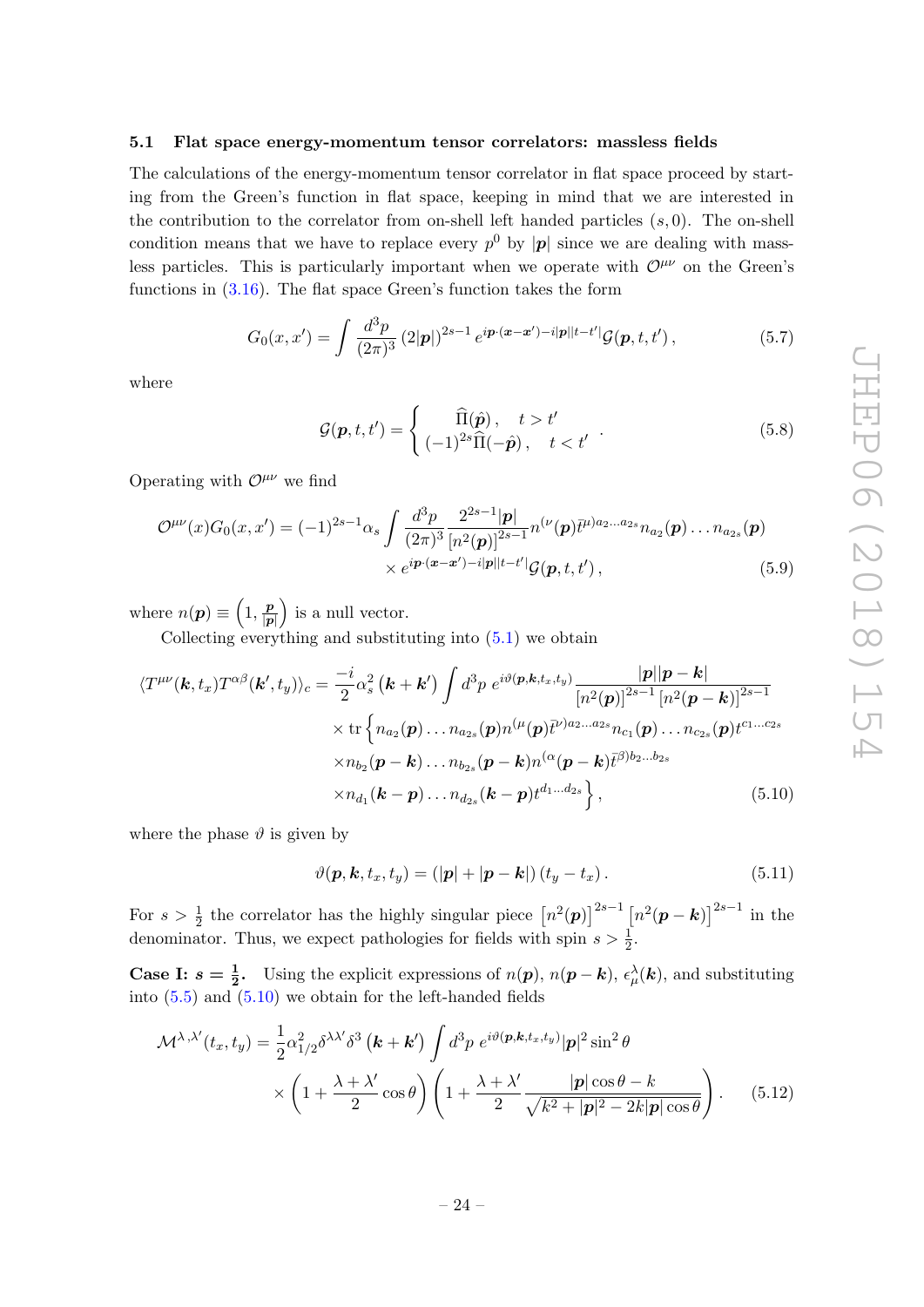Similarly, the contribution from the right-handed fields is

<span id="page-26-2"></span>
$$
\mathcal{M}^{\lambda,\lambda'}(t_x, t_y) = \frac{1}{2} \alpha_{1/2}^2 \delta^{\lambda \lambda'} \delta^3 \left( \mathbf{k} + \mathbf{k'} \right) \int d^3 p \ e^{i \vartheta(\mathbf{p}, \mathbf{k}, t_x, t_y)} |\mathbf{p}|^2 \sin^2 \theta
$$

$$
\times \left( 1 - \frac{\lambda + \lambda'}{2} \cos \theta \right) \left( 1 - \frac{\lambda + \lambda'}{2} \frac{|\mathbf{p}| \cos \theta - k}{\sqrt{k^2 + |\mathbf{p}|^2 - 2k|\mathbf{p}| \cos \theta}} \right). \tag{5.13}
$$

This exactly matches the results in [\[2\]](#page-32-1), which were obtained using canonical quantization methods.

**Case II:**  $s \geq 1$ . In this case we find that there is a highly singular piece in the denominator that causes the integrand in [\(5.10\)](#page-25-1) to blow up. Thus, we conclude that either the energy momentum tensor of general causal fields with spin  $s \geq 1$  vanishes identically or there cannot be a consistent description of these fields in flat space. In fact, Weinberg-Witten theorem excludes massless higher spin fields with  $s \geq 2$  that admit Lorentz covariant energy-momentum tensor [\[16\]](#page-33-5). Our finding that massless general causal fields with  $s \geq 2$ are sick is consistent with Weinberg-Witten theorem since the energy-momentum tensor we postulated in  $(3.13)$  is Lorentz covariant. However, we also find that fields with  $s = 1$ are sick in the general causal formalism, which is attributed to the non-local nature of the energy momentum tensor, see  $(4.6)$ . We could have anticipated this result since the amplitude for emitting or absorbing a massless particle with momentum  $|\mathbf{p}|$  and spin s vanishes like  $|p|^{s-\frac{1}{2}}$ , as can be seen from [\(2.19\)](#page-8-4). In fact, massless general causal fields cannot be used to build theories that describe long-range forces, as electromagnetism and gravity [\[31\]](#page-34-4) (see also [\[32\]](#page-34-5)). Instead, a massless spin s particle can be described by the symmetric potential  $A^{\mu_1\mu_2...\mu_s}$ , which transforms as  $(\frac{s}{2}, \frac{s}{2})$  $\frac{s}{2}$ ) under the Lorentz group. This is the direct generalization of the electromagnetic potential  $A^{\mu}$  and the metric tensor  $h^{\mu\nu}$  to higher spin fields. Such treatment has occupied a large portion of the literature on higher spin fields, and we refer the reader to [\[15\]](#page-33-4) for an excellent review.

#### <span id="page-26-0"></span>5.2 Flat space energy-momentum tensor correlators: massive fields

Despite the fact that massless fields are pathological in our formalism, massive fields are well behaved as we explain in this section. Let us define  $\Pi^{\mu\nu}(p^0, \mathbf{p})$  and  $\bar{\Pi}^{\mu\nu}(p^0, \mathbf{p})$  as

$$
\Pi^{\mu\nu}(p^0,\mathbf{p}) = p^{(\mu}t^{\nu)a_2...a_{2s}}p_{a_2}...p_{a_{2s}}, \quad \bar{\Pi}^{\mu\nu}(p^0,\mathbf{p}) = p^{(\mu}\bar{t}^{\nu)a_2...a_{2s}}p_{a_2}...p_{a_{2s}}.
$$
 (5.14)

Then, using  $(3.18)$  we obtain

<span id="page-26-1"></span>
$$
\langle T^{\mu\nu}(\mathbf{k},t_x)T^{\alpha\beta}(\mathbf{k}',t_y)\rangle_c = \frac{-i}{2}\alpha_s^2 m^{4-8s}\delta^3(\mathbf{k}+\mathbf{k}')\int \frac{d^3p}{\omega(\mathbf{p})\omega(\mathbf{p}-\mathbf{k})}e^{i\vartheta(\mathbf{p},\mathbf{k},t_x,t_y)}\n\mathbb{T}\mathbb{R}\left\{\begin{bmatrix} 0 & \Pi^{\mu\nu}(p^0,\mathbf{p}) \\ \bar{\Pi}^{\mu\nu}(p^0,\mathbf{p}) & 0 \end{bmatrix} \begin{bmatrix} m^{2s}\mathbb{I} & \Pi(p^0,\mathbf{p}) \\ \bar{\Pi}(p^0,\mathbf{p}) & m^{2s}\mathbb{I} \end{bmatrix}\right\}\n\times\n\left[\n\frac{0}{\Pi^{\alpha\beta}((p-k)^0,\mathbf{p}-\mathbf{k})} \Pi((\mathbf{k}-p)^0,\mathbf{k}-\mathbf{p})\right]\n\times\n\left[\n\frac{m^{2s}\mathbb{I}}{\Pi((\mathbf{k}-p)^0,\mathbf{k}-\mathbf{p})} \Pi((\mathbf{k}-p)^0,\mathbf{k}-\mathbf{p})\right]\n\right].
$$
\n(5.15)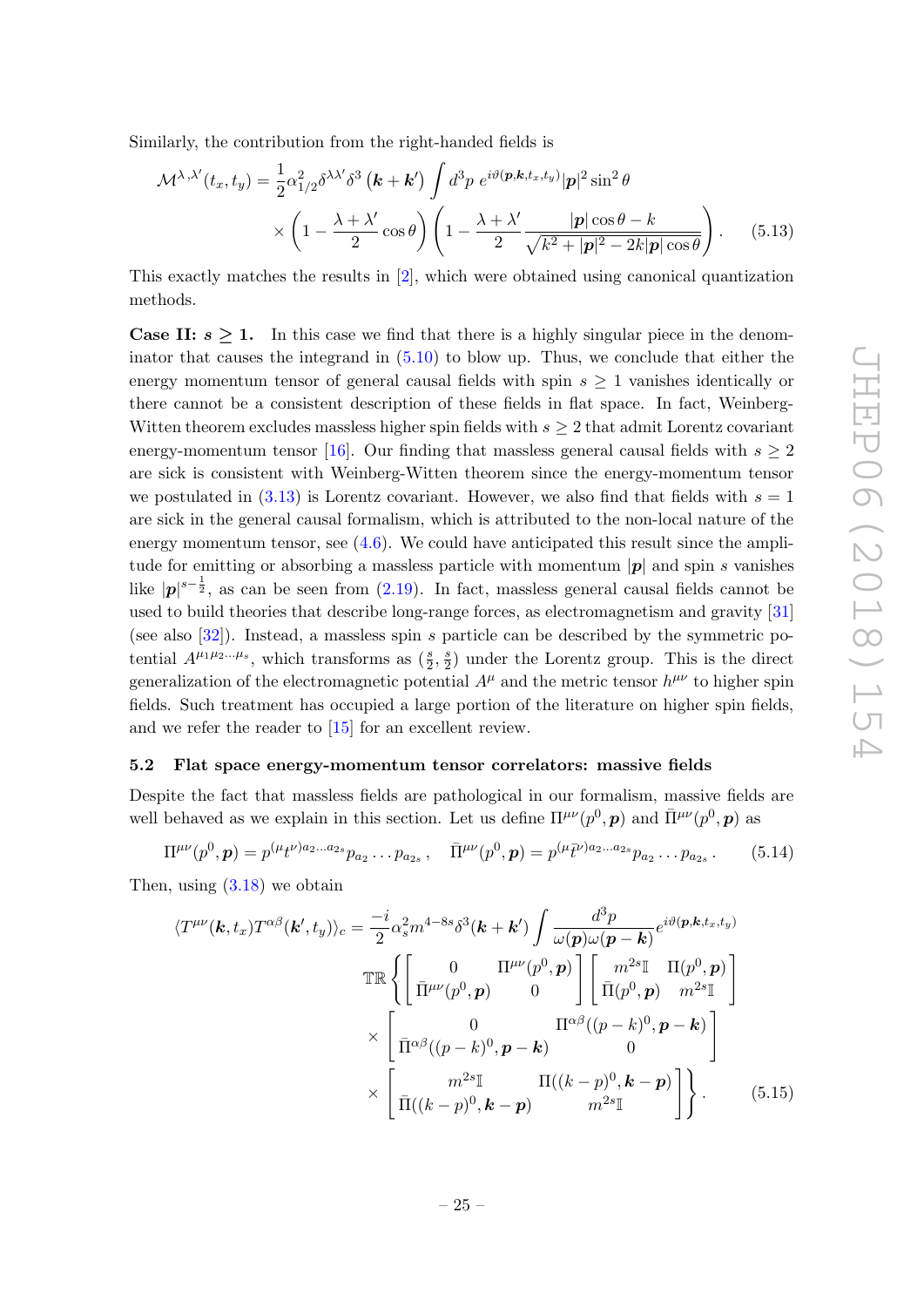The trace is over the Dirac indices in the representation  $(s, 0) \oplus (0, s)$ . Expression [\(5.15\)](#page-26-1) is one of the main results in this work. One then can project [\(5.15\)](#page-26-1) along the polarization tensors to obtain the amplitude  $\mathcal{M}^{\lambda\lambda'}$  as in [\(5.5\)](#page-24-1). Since both fields, the left and right handed, are present, we expect to have  $\mathcal{M}^{++} = \mathcal{M}^{--}$ .

We can perform the matrix multiplication and take the Dirac traces of  $(5.15)$  to find

$$
\langle T^{\mu\nu}(\boldsymbol{k},t_x) T^{\alpha\beta}(\boldsymbol{k}',t_y) \rangle_c = \frac{-i}{2} \alpha_s^2 m^{4-8s} \delta^3(\boldsymbol{k} + \boldsymbol{k}') \int \frac{d^3 p}{\omega(\boldsymbol{p}) \omega(\boldsymbol{p} - \boldsymbol{k})} e^{i\vartheta(\boldsymbol{p},\boldsymbol{k},t_x,t_y)} \times \left( \mathcal{Z}_L^{\mu\nu;\alpha\beta} + \mathcal{Z}_R^{\mu\nu;\alpha\beta} \right), \tag{5.16}
$$

where

<span id="page-27-4"></span><span id="page-27-2"></span>
$$
\mathcal{Z}_L^{\mu\nu;\alpha\beta} = \Pi^{\mu\nu}(p^0, \mathbf{p})\bar{\Pi}(p^0, \mathbf{p})\Pi^{\alpha\beta}((p-k)^0, \mathbf{p-k})\bar{\Pi}((k-p)^0, \mathbf{k-p}) + m^{4s}\Pi^{\mu\nu}(p^0, \mathbf{p})\bar{\Pi}^{\alpha\beta}(p^0 - k^0, \mathbf{p-k}),
$$
\n(5.17)

<span id="page-27-3"></span>
$$
\mathcal{Z}_{R}^{\mu\nu;\alpha\beta} = \bar{\Pi}^{\mu\nu}(p^{0}, \mathbf{p})\Pi(p^{0}, \mathbf{p})\bar{\Pi}^{\alpha\beta}((p-k)^{0}, \mathbf{p-k})\Pi((k-p)^{0}, \mathbf{k-p}) + m^{4s}\bar{\Pi}^{\mu\nu}(p^{0}, \mathbf{p})\Pi^{\alpha\beta}(p^{0} - k^{0}, \mathbf{p-k}).
$$
\n(5.18)

In the following, we consider  $s = \frac{1}{2}$  $\frac{1}{2}$  and  $s = 1$  as examples for the massive case. The computations for any  $s \geq 2$  are extremely painful due to the cumbersome algebra of the t matrices, and we feel that it is necessary to develop group theoretical tricks to deal with such cases. This task will be left for a future investigation.

**Case I:**  $s = \frac{1}{2}$ . The projection of the energy-momentum tensor correlator along the polarization eigenbases yields

$$
\mathcal{M}^{\lambda,\lambda'}(t_x, t_y) = \alpha_{1/2}^2 \delta^{\lambda\lambda'} \delta^3(\mathbf{k} + \mathbf{k}') \int d^3 p e^{i\vartheta(\mathbf{p}, \mathbf{k}, t_x, t_y)} \times |\mathbf{p}|^2 \sin^2 \theta \left[ 1 + \frac{|\mathbf{p}| \cos \theta (|\mathbf{p}| \cos \theta - \mathbf{k}) - m^2}{\sqrt{(m^2 + |\mathbf{p}|^2)(m^2 + |\mathbf{p}|^2 + k^2 - 2|\mathbf{p}|k \cos \theta)}} \right].
$$
 (5.19)

In the  $m = 0$  limit, it is trivial to see that  $(5.19)$  is the sum of the contributions from left-handed [\(5.12\)](#page-25-2) and right-handed [\(5.13\)](#page-26-2) fields.

**Case II:**  $s = 1$ . In this case we find

$$
\mathcal{M}^{\lambda,\lambda'}(t_x, t_y) = \frac{\alpha_1^2}{2m^4} \delta^{\lambda\lambda'} \delta^3(\mathbf{k} + \mathbf{k'}) \int d^3 p e^{i\vartheta(\mathbf{p}, \mathbf{k}, t_x, t_y)} \frac{m^2 |\mathbf{p}|^2}{\Gamma} \sin^2 \theta
$$
  
 
$$
\times \{ 14k^2 |\mathbf{p}|^2 + 7m^2 |\mathbf{p}|^2 + 3|\mathbf{p}|^4 + 8k^2 \Gamma + 4|\mathbf{p}|^2 \Gamma
$$
  
 
$$
- k|\mathbf{p}| \cos \theta (8k^2 + 8m^2 + 19|\mathbf{p}|^2 + 16\Gamma) + |\mathbf{p}|^2 \cos(2\theta) (10k^2 + m^2 + 4|\mathbf{p}|^2 + 4\Gamma)
$$
  
 
$$
- 5k|\mathbf{p}|^3 \cos(3\theta) + |\mathbf{p}|^4 \cos(4\theta) \}, \qquad (5.20)
$$

where

<span id="page-27-1"></span><span id="page-27-0"></span>
$$
\Gamma = \sqrt{(m^2 + |\mathbf{p}|^2)(m^2 + |\mathbf{p}|^2 + k^2 - 2k|\mathbf{p}|\cos\theta)}.
$$
 (5.21)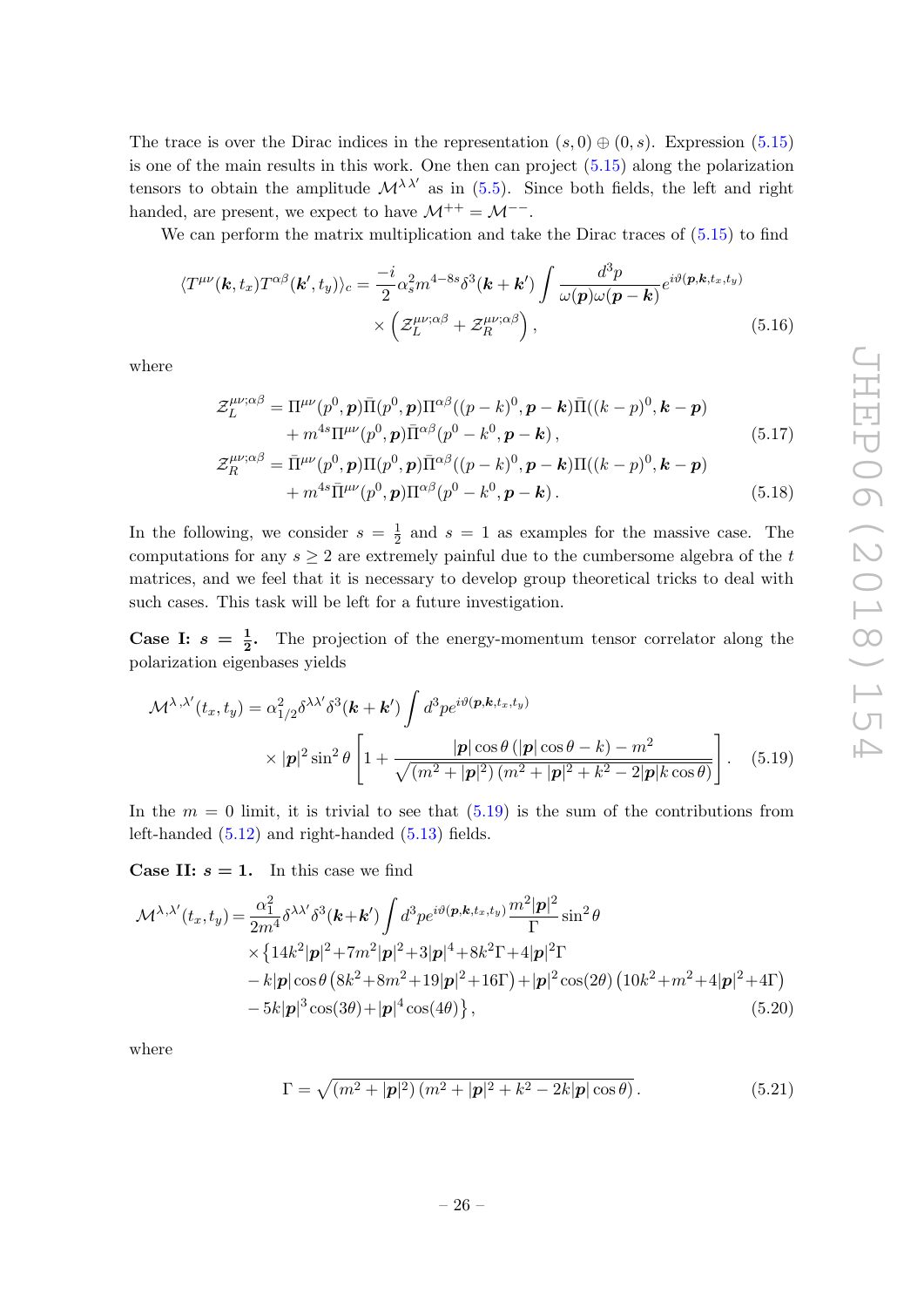Now a few points are in order:

- 1. One should refrain from comparing the result [\(5.20\)](#page-27-1) with massive electrodynamics. First, the later theory is based on the representation  $(\frac{1}{2}, \frac{1}{2})$  $\frac{1}{2}$ ) and uses the gauge potential  $A_{\mu}$  instead of the physical fields. The  $(\frac{1}{2}, \frac{1}{2})$  $(\frac{1}{2})$  representation contains  $s = 1$ and  $s = 0$  spin fields and one needs to isolate the  $s = 1$  component by applying the constraint  $\partial^{\mu}A_{\mu} = 0$ . This is in contrast with the  $(1,0) \oplus (0,1)$  causal field con-struction.<sup>[8](#page-28-1)</sup> Second, one needs to bear in mind that the energy momentum tensor of massive electrodynamics (derived from Proca Lagrangian) is different from the one adopted in this work and given by [\(3.13\)](#page-18-1).
- 2. It is easy to check that  $\langle T_{-}(k)T_{-}(-k)\rangle > 0$  and  $\langle T_{+}(k)T_{+}(-k)\rangle > 0$  for both  $s = \frac{1}{2}$ 2 and  $s = 1$ , and therefore, our theory respects unitarity in the checked cases. Eventhough one could have expected the  $s=\frac{1}{2}$  $\frac{1}{2}$  theory to be unitary, the higher spin case is far from obvious.
- 3. Since both fields  $(0, 1)$  and  $(1, 0)$  are present on equal footing, we have  $\langle T_{-}(k)T_{-}(-k)\rangle$  $= \langle T_+(k)T_+(-k)\rangle$ . This is attributed to the fact that both the left [\(5.17\)](#page-27-2) and right [\(5.18\)](#page-27-3) amplitudes enter the calculations of  $\mathcal{M}^{\lambda,\lambda'}$  with the same weight. In principle, one could imagine a mechanism<sup>[9](#page-28-2)</sup> that prefers the left over the right component, or vice versa. In this case the sum  $\left( \mathcal{Z}_L^{\mu\nu;\alpha\beta} + \mathcal{Z}_R^{\mu\nu;\alpha\beta} \right)$  $\binom{\mu\nu;\alpha\beta}{R}$  in [\(5.16\)](#page-27-4) is replaced by the weighted sum  $\left(W_L \mathcal{Z}_L^{\mu\nu;\alpha\beta} + W_R \mathcal{Z}_R^{\mu\nu;\alpha\beta}\right)$  $\binom{\mu\nu;\alpha\beta}{R}$ , where  $W_{L,R}$  is the left(right) weight. Thus, we conclude that in general  $\langle T_{-}(k)T_{-}(-k)\rangle \neq \langle T_{+}(k)T_{+}(-k)\rangle$ . Such signal violates the macroscopic parity symmetry [\[36,](#page-34-6) [37\]](#page-34-7).

## <span id="page-28-0"></span>5.3 Energy-momentum tensor correlators in curved space: massless  $s=\frac{1}{2}$  field

In the remaining of this section we calculate the energy-momentum tensor in FRW background for the massless  $s=\frac{1}{2}$  $\frac{1}{2}$  field. The energy-momentum tensor correlator is

$$
\langle T^{\mu\nu}(x) T^{\alpha\beta}(y) \rangle = 2i \langle \mathcal{O}^{\mu\nu}(x) G_0(x, y) \mathcal{O}^{\alpha\beta}(y) G_0(y, x) \rangle, \qquad (5.22)
$$

where  $\mathcal{O}^{\mu\nu}$  is given by [\(4.17\)](#page-22-1). To compute this correlator, we first consider the quantity  $D^aG^0$ , which appears from the action of the vertex on  $G^0$ . Recalling that the Green's function is a bispinor with indices  $G_{MN}^0$  such that  $M, N = -1/2, 1/2$ , we have

$$
D^a G_{NM}^0 = \eta^{ab} V_b^\rho \left[ \partial_\rho \delta_N^P + (\Gamma_\rho)_N^P \right] G_{PM}^0 \,. \tag{5.23}
$$

As we pointed out in section [2.5,](#page-12-0) the best strategy to compute this quantity in de Sitter background is to perform the Weyl transformation  $\eta_{\mu\nu} \to \bar{g}_{\mu\nu} = \eta_{\mu\nu} \Omega^2$ ,  $\Omega = \frac{1}{H\tau}$ . After some algebra we find

$$
\bar{D}^a G_{NM}^0 = \Omega^{-1} \left[ \partial^a \delta_N^P - (\Omega)^{-1} \left( \mathcal{T}^{0a} \right)_N^P \Omega_{,0} \right] G_{PM}^0 , \qquad (5.24)
$$

<span id="page-28-2"></span><span id="page-28-1"></span><sup>&</sup>lt;sup>8</sup>It was also shown in [\[26\]](#page-34-0) that the conformal anomalies of  $(1,0)$  and  $(\frac{1}{2},\frac{1}{2})$  fields are different.

<sup>9</sup>For example, coupling to axions can lead to the preference of one component over the other [\[33–](#page-34-8)[35\]](#page-34-9). A similar effect can be obtained by turning on parity-violating operators.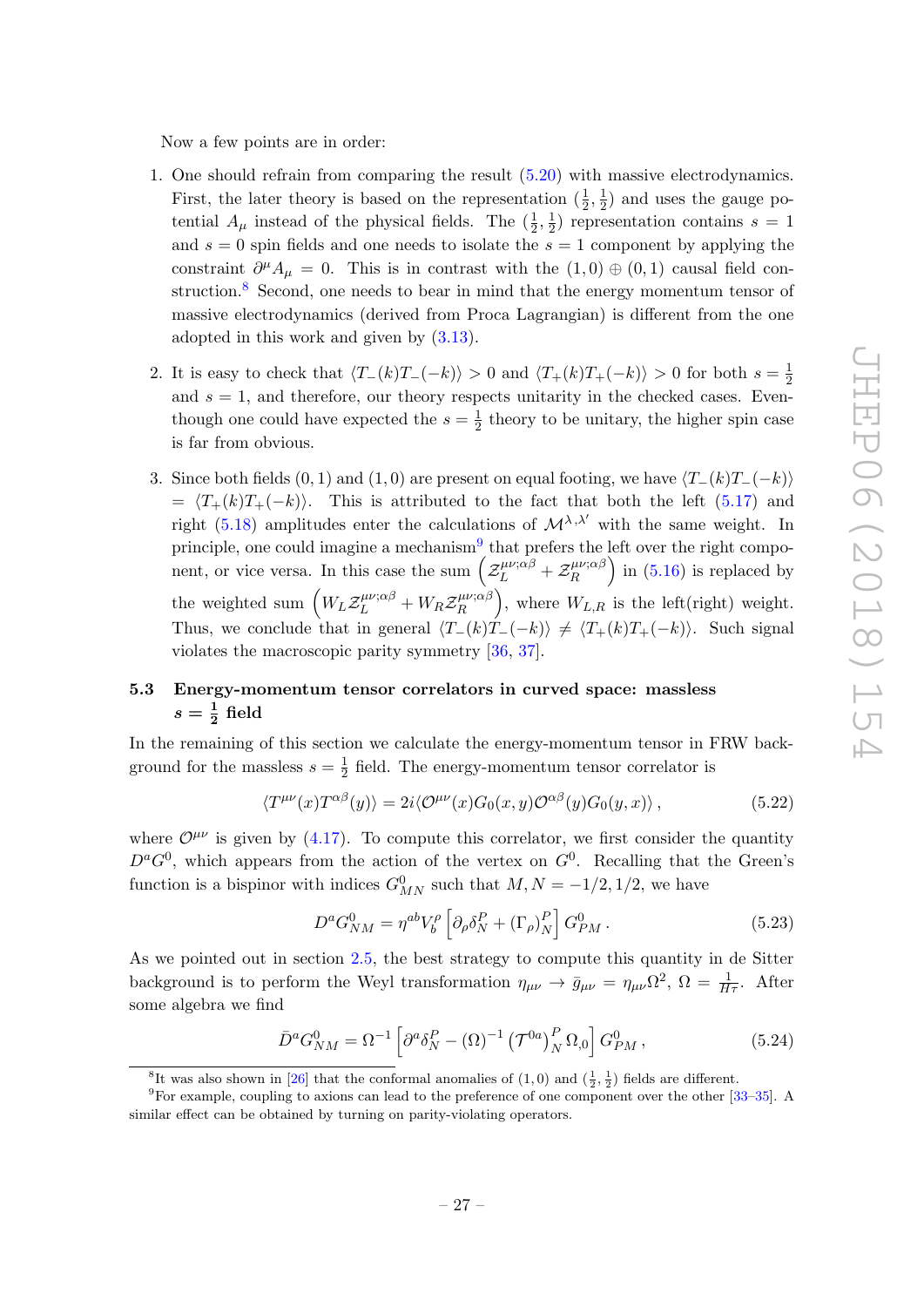where  $\mathcal{T}^{0a} = \sigma^a$  are the Lorentz generators of  $s = 1/2$  representation. Taking this into account, we obtain

$$
\bar{\mathcal{O}}_{MN}^{ij} G_{PN}^0 = \frac{i}{2} \Omega^{-3} \left[ \left( \sigma_{MN}^i \partial^j + \sigma_{MN}^j \partial^i \right) G_{PN}^0 + \frac{\delta^{ij}}{\tau} G_{PM}^0 \right],\tag{5.25}
$$

where we limited our computation to the spatial components of  $\mathcal{O}^{ij}$  since these are the only components that survive after projecting the energy-momentum tensor along the helicity eigenstates. After straightforward algebra we find

$$
\mathcal{M}^{\lambda,\lambda'}(\tau_x,\tau_y) = 2\alpha_{1/2}\Omega^{-3}(\tau_x)\Omega^{-3}(\tau_y)\delta^3(\mathbf{k}+\mathbf{k}') \int \frac{d^3p}{(2\pi)^3}\mathbf{p}\cdot\boldsymbol{\epsilon}(\mathbf{k})\mathbf{p}\cdot\boldsymbol{\epsilon}(-\mathbf{k})n_c(\mathbf{p})n_d(\mathbf{k}-\mathbf{p})
$$
  
 
$$
\times \epsilon_i^{\lambda}(\mathbf{k})\epsilon_l^{\lambda}(-\mathbf{k})\text{tr}\left[\sigma^i\sigma^c\sigma^l\sigma^d\right]u^*(\mathbf{p},\tau_x)u(\mathbf{p},\tau_y)v^*(\mathbf{p}-\mathbf{k},\tau_y)v(\mathbf{p}-\mathbf{k},\tau_x).
$$

After taking the trace we finally obtain

$$
\mathcal{M}^{\lambda,\lambda'}(\tau_x,\tau_y) = 2\alpha_{1/2}\Omega^{-3}(\tau_x)\Omega^{-3}(\tau_y)\delta^3(\mathbf{k}+\mathbf{k}') \int \frac{d^3p}{(2\pi)^3} |\mathbf{p}|^2 \sin^2\theta
$$
  
 
$$
\times u^*(\mathbf{p},\tau_x)u(\mathbf{p},\tau_y)v^*(\mathbf{p}-\mathbf{k},\tau_y)v(\mathbf{p}-\mathbf{k},\tau_x)
$$
  
 
$$
\times \left(1 - \frac{\lambda+\lambda'}{2}\cos\theta\right) \left(1 - \frac{\lambda+\lambda'}{2}\frac{|\mathbf{p}|\cos\theta - k}{\sqrt{k^2+|\mathbf{p}|^2-2k|\mathbf{p}|\cos\theta}}\right), \quad (5.26)
$$

which exactly matches the result obtained previously in [\[2\]](#page-32-1) via canonical quantization methods.

#### <span id="page-29-0"></span>6 Comments on the gravitational wave spectrum

In the previous sections we determined the form of the energy-momentum tensor correlator,  $\mathcal{M}^{\lambda\lambda'}$ , for a general causal field with spin s. Given  $\mathcal{M}^{\lambda\lambda'}$ , we now can calculate the metric tensor correlator, and hence, the gravitational waves (GW) power spectrum. This is a standard procedure that can be found in various places in the literature, see e.g., [\[2,](#page-32-1) [3\]](#page-32-2). However, we choose to review it here for the sake of completeness. To this end, we write the full metric as  $g_{\mu\nu} = a^2(\tau) (\eta_{\mu\nu} + h_{\mu\nu})$ , where the background is taken to be FRW and  $a(\tau)$  is the scale factor. After gauge fixing, the linearized equations of motion for the tensor perturbations  $h_{\mu\nu}$  are

$$
\left(\partial_{\tau}^{2} + 2\mathcal{H}\partial_{\tau} - \nabla^{2}\right)h^{\mu\nu}(\boldsymbol{x},\tau) = \frac{2}{m_{p}^{2}}T^{\mu\nu}(\boldsymbol{x},\tau),\tag{6.1}
$$

where  $\mathcal{H} = \frac{da}{ad\tau}$  is the conformal Hubble parameter and  $m_p$  is the reduced Planck mass. One can also take the spatial Fourier transform of the above equation to obtain

$$
\left(\partial_{\tau}^{2} + 2\mathcal{H}\partial_{\tau} + k^{2}\right)h^{\mu\nu}(\mathbf{k},\tau) = \frac{2}{m_{p}^{2}}T^{\mu\nu}(\mathbf{k},\tau). \tag{6.2}
$$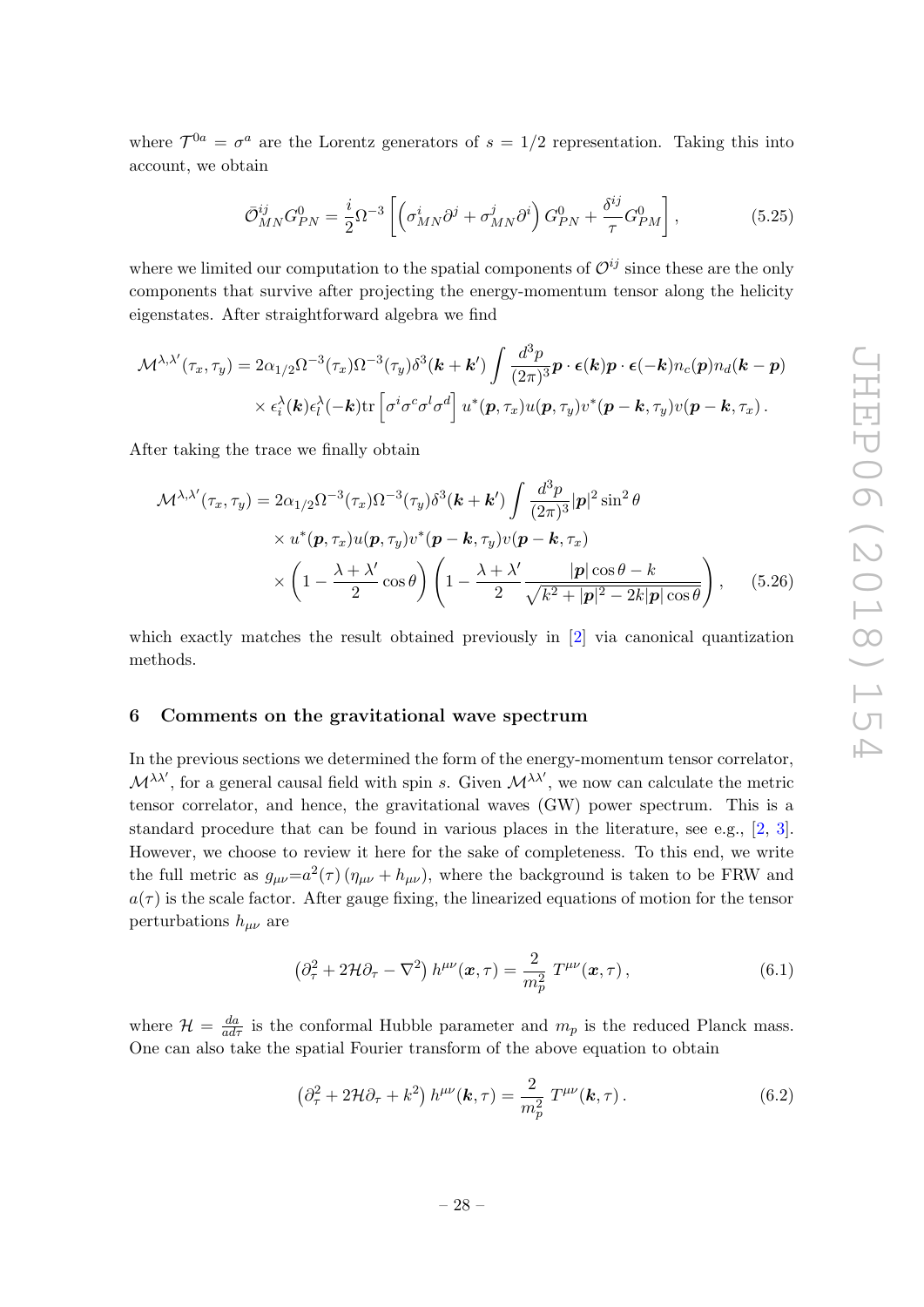The gravitational perturbations  $h^{\mu\nu}$  can be expressed in terms of the two circular helicity modes  $h_{+}$  as

<span id="page-30-0"></span>
$$
h^{\mu\nu}(\mathbf{k},\tau) = \sum_{\lambda=\pm} \epsilon^{\mu}_{\lambda}(\mathbf{k}) \epsilon^{\nu}_{\lambda}(\mathbf{k}) h_{\lambda}(\mathbf{k},\tau).
$$
 (6.3)

This decomposition is consistent with the transverse and traceless conditions  $h_{00} = h_{0i} =$  $h_i^i = h_{i,j}^i = 0$ , and hence, it projects only the physical degrees of freedom. One then uses the projection operator  $\Pi_{\mu\nu,\alpha\beta}(\mathbf{k}) = \mathcal{P}_{\mu\alpha}(\mathbf{k})\mathcal{P}_{\nu\beta}(\mathbf{k}) - \frac{1}{2}\mathcal{P}_{\mu\nu}(\mathbf{k})\mathcal{P}_{\alpha\beta}(\mathbf{k})$  along with the identity  $\epsilon_{\lambda}^{\mu\nu}$  $_{\lambda}^{\mu\nu}(\bm{k})\,\,\Pi_{\mu\nu}^{\,\,\,\,\,\alpha\beta}(\bm{k})=\epsilon_{\lambda}^{\alpha\beta}$  $\chi^{\alpha}(\mathbf{k})$  to project out the physical components of the tensor perturbations  $h_{\lambda=\pm}$ . Finally, we find that the equation of motion of  $h_{\lambda=\pm}$  reads

$$
\left(\partial_{\tau}^{2} + 2\mathcal{H}\partial_{\tau} + k^{2}\right)h_{\lambda}(\mathbf{k},\tau) = \frac{1}{m_{p}^{2}}\epsilon_{-\lambda}^{\mu\nu}(\mathbf{k})\;T_{\mu\nu}(\mathbf{k},\tau). \tag{6.4}
$$

The solution of  $(6.4)$  is given by

$$
h_{\lambda}(\boldsymbol{k},\tau) = h_{\lambda}^{\text{hom}}(\boldsymbol{k},\tau) + \frac{2}{m_p^2} \int d\tau' G_k(\tau,\tau') \epsilon_{-\lambda}^{\mu\nu}(\boldsymbol{k}) T_{\mu\nu}(\boldsymbol{k},\tau'), \qquad (6.5)
$$

where  $h_{\lambda}^{\text{hom}}(\mathbf{k},\tau)$  is the homogeneous solution of  $(6.4)$  and  $G_k(\tau,\tau')$  is the retarded Green's function of the differential operator on the left hand side of  $(6.4)$ , i.e.,

<span id="page-30-1"></span>
$$
\left(\partial_{\tau}^{2} + 2\mathcal{H}\partial_{\tau} + k^{2}\right)G_{k}(\tau, \tau') = \delta(\tau - \tau'). \qquad (6.6)
$$

Finally, with the aid of definition [\(5.5\)](#page-24-1), the correlator  $\langle h_{\lambda}(\mathbf{k}, \tau) h_{\lambda'}(\mathbf{k}, \tau) \rangle$  is given by the expression:

$$
\langle h_{\lambda}(\mathbf{k},\tau)h_{\lambda'}(\mathbf{k}',\tau)\rangle = -i\frac{4}{m_p^4}\delta(\mathbf{k}-\mathbf{k}')\int d\tau'\tau''G_k(\tau,\tau')G_{k'}(\tau,\tau'')\mathcal{M}^{\lambda\lambda'}(\tau',\tau'')\,. \tag{6.7}
$$

Expression [\(6.7\)](#page-30-1) gives the GW spectrum in terms of a complicated function  $\mathcal{M}^{\lambda\lambda'}(\tau',\tau'')$ . Irrespective of these complications, the conformal symmetry of de Sitter space is sufficient to determine the GW correlators. For a Hubble parameter much larger than the particle mass,  $H \gg m$ , the general form of the GW correlators take the form

$$
\langle h_{-}(\mathbf{k},\tau)h_{-}(\mathbf{k},\tau)\rangle \cong \frac{H^2}{\pi^2 m_p^2} \left[1 + \mathcal{N}_1 \frac{H^2}{m_p^2} \left(\frac{k}{k_0}\right)^{n_{-}}\right],
$$
  

$$
\langle h_{+}(\mathbf{k},\tau)h_{+}(\mathbf{k},\tau)\rangle \cong \frac{H^2}{\pi^2 m_p^2} \left[1 + \mathcal{N}_2 \frac{H^2}{m_p^2} \left(\frac{k}{k_0}\right)^{n_{+}}\right],
$$
(6.8)

where the first term is the vacuum contribution (the homogeneous term),  $\mathcal{N}_{1(2)}$  are left (right) coefficients,  $k_0$  is a reference wavevector, and  $n_{\pm}$  are exponents that quantify the deviation from an exact scale invariance. In a quasi de Sitter space we expect to have  $|n_{+}| \ll 1$ . In addition, any imbalance between the production of  $(s, 0)$  and  $(0, s)$ fields translates into  $\mathcal{N}_1 \neq \mathcal{N}_2$ . Therefore, an observation of parity violation in the primordial GW power spectrum, i.e.,  $\langle h_-(\mathbf{k}, \tau)h_-(\mathbf{k}, \tau) \neq \langle h_+(\mathbf{k}, \tau)h_+(\mathbf{k}, \tau) \rangle$ , will point to parity violating physics in the early Universe. The coefficients  $\mathcal{N}_{1,2}$  are proportional to  $\alpha_s$  that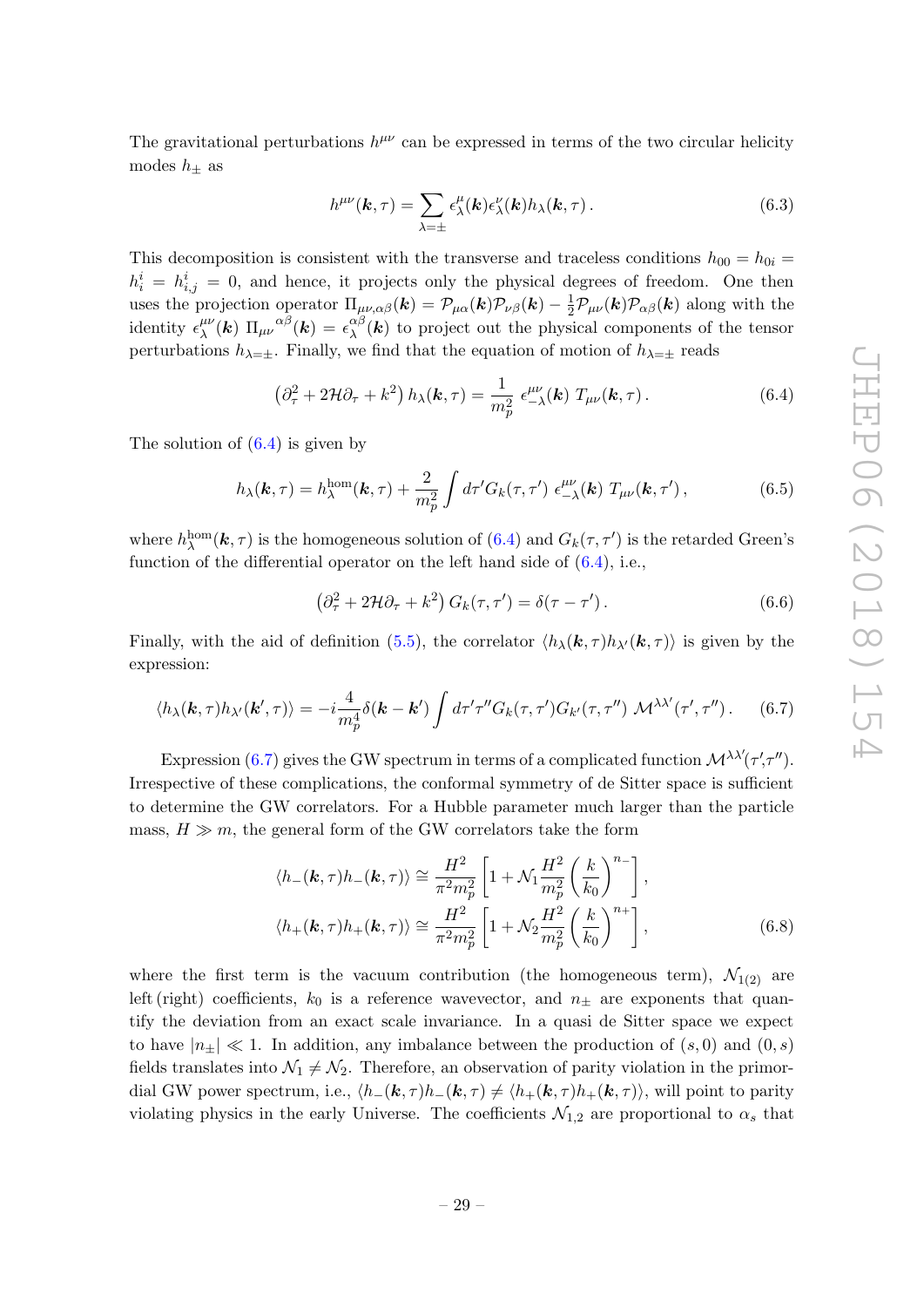appears in the vertex operator [\(4.13\)](#page-22-2). Although in this work we do not give a detailed particle physics model that explains the origin of  $\alpha_s$ , we expect on general grounds that a sufficient mechanism can produce higher spin bosonic fields from vacuum with an effective  $\alpha_s \gg 1$ . On the other hand, the production of fermionic higher spin fields from vacuum yields  $\alpha_s \sim 1$ , which is a result of the Pauli exclusion principle.

#### <span id="page-31-0"></span>7 Discussion

Higher spin fields remains one of the most challenging topics in physics. In particular, their coupling to gravity or electromagnetism has proven to be a highly non-trivial task. Over the past few years there has been a noticeable progress toward a better understanding of higher spin fields, their interactions, as well as their behavior in external background fields, see [\[38–](#page-34-10)[45\]](#page-34-11) for a non-comprehensive list of references. In this work we argued that irrespective of these difficulties, general principles of Poincaré covrainace and analaticity of the Green's functions are enough to dictate the form of the energy-momentum tensor correlators and to conclude that the production of massive higher spin fields from vacuum is accompanied by large-scale signals that can be printed in the Cosmic Microwave Background (CMB) or detected in terrestrial or space-based gravitational wave interferometry (GWI) [\[46\]](#page-34-12).

The explicit form of the energy-momentum tensor correlator depends on the formalism used to describe the higher spin particles. There are two main methods in the literature that are used to describe fields with spin  $s \geq \frac{1}{2}$  $\frac{1}{2}$ : the Fronsdal construction, which is based on the  $(s, s)$  symmetric representation, and the general causal (Weinberg-type) fields that transform under  $(s, 0)$ ,  $(0, s)$ , or  $(s, 0) \oplus (0, s)$ . In this work we chose to use the latter formalism as it provides a shortcut way to make our points explicit and avoid the hassle of introducing spurious degrees of freedom and/or auxiliary fields. Weinberg-type fields are physical, and therefore, no question of inconsistencies or ghosts can appear. The lack of a Lagrangian formulation of these fields forced us to postulate an energy-momentum tensor. Its form is inspired by the transformation properties under the Poincaré group.

The fact that we can infer most information about the energy-momentum tensor correlators from general considerations of Poincaré group and analytic structure of Green's function may sound puzzling. Here, we provide an argument that elucidates this observation. The traditional method of computing field theory correlators in cosmology is to start from the Bunch-Davies vacuum  $|0\rangle_a$  and then evolve the field theory operators using the Bogoliubov transformation. Let  $\{a_i, a_i^{\dagger}\}$  $\begin{bmatrix} 1 \\ i \end{bmatrix}$  be a set of annihilation and creation operators, such that the operators  $\{a_i\}$  annihilate the vacuum:  $a_i|0\rangle_a = 0$ . In the presence of a time varying background the set  $\{a_i, a_i^{\dagger}\}$  $\binom{†}{i}$  evolves into a new set of operators  $\{b_i, b_i^{\dagger}\}$ . The latter ones are linear combinations of  $\{a_i, a_i^{\dagger}\}$ i }. Therefore, an energy-momentum tensor correlator of the form  $\langle 0 | \sum_{ijkl} ( \mathcal{C}_i a_i + \mathcal{C}_i^* a_i^\dagger)$  $\left(\begin{smallmatrix} \dagger \ i \end{smallmatrix}\right) \left(\mathcal{C}_j a_j + \mathcal{C}_j^* a_j^\dagger \right)$  $\left(\begin{smallmatrix} \dagger \ j \end{smallmatrix}\right) \left(\mathcal{C}_k a_k + \mathcal{C}_k^* a_k^\dagger \right)$  $\binom{\dagger}{k}\left(\mathcal{C}_l a_l + \mathcal{C}_l^* a_l^\dagger\right)$ l |0ia, which is vanishing in the Bunch-Davies vacuum, will evolve into the correlator  $\alpha\langle 0| \sum_{ijkl} \left( {\cal C}_i b_i + {\cal C}_i^* b_i^{\dagger} \right)$  $\left(\begin{matrix} \dagger \ \end{matrix} \right) \left( \begin{matrix} \mathcal{C}_j b_j + \mathcal{C}_j^* b_j^\dagger \end{matrix} \right)$  $\left(\begin{smallmatrix} \dagger \ \j \end{smallmatrix}\right) \left(\mathcal{C}_k b_k + \mathcal{C}_k^* b_k^\dagger \right)$  $\binom{\dagger}{k} \left( \mathcal{C}_l b_l + \mathcal{C}_l^* b_l^{\dagger} \right)$  $\binom{\dagger}{l} |0\rangle_a$ , which is not zero. Now, one can immediately see that the final product is a collection of correlators of the form  $\langle 0|b_i^{\dagger}$  $\int_{i}^{T}b_{j}|0\rangle_{a}$ , which are nothing but Green's functions of on-shell particles. Therefore,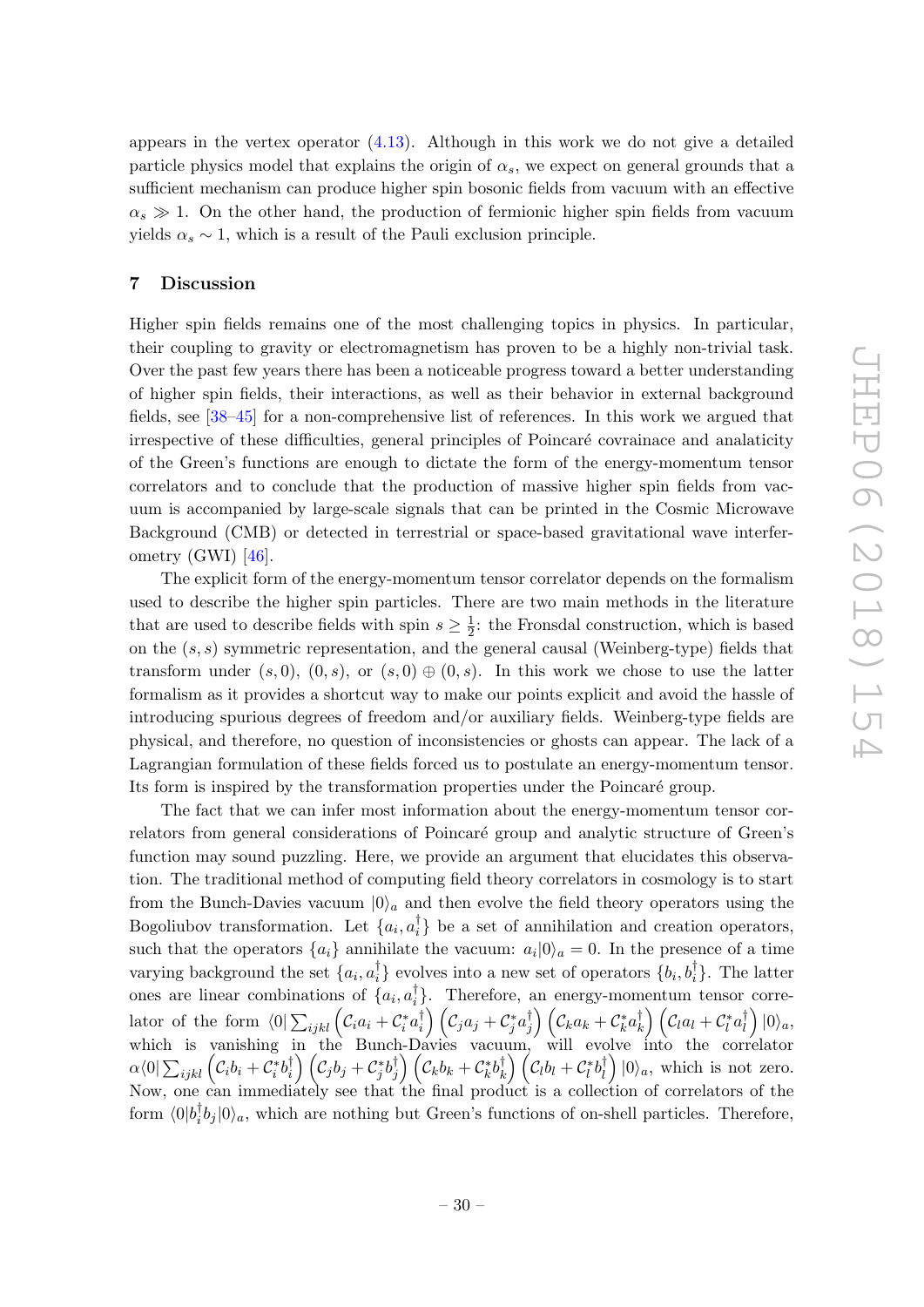all information about the energy-momentum tensor correlators are encoded in the analytic structure of Green's functions. The coefficients  ${C_i}$  are group theoretical constants that depend on the specific representation at hand, while  $\alpha$  is some number that depends on the specifics of the physical process that lead to the particle production, e.g., parametric resonance. This is  $\mathcal{O}(1)$  number for fermions, thanks to the Pauli-blocking. However, one can have  $\alpha \gg 1$  for bosonic fields. Thus, one expects that an abundant production of higher spin bosons can leave an "in principle detectable" imprint on the CMB or GWI.

Another question concerns the parity symmetry of the Universe. We have shown in this work that any mechanism that causes an imbalance between the on-shell production of  $(s, 0)$ and  $(0, s)$  fields leads to imbalance between the left- and right-handed energy momentum correlators,  $\langle T_{-}(k)T_{-}(-k)\rangle \neq \langle T_{+}(k)T_{+}(-k)\rangle$ , and hence, a violation of the macroscopic parity symmetry. This generalizes the previous observation that the production of fermions with a definite helicity is accompanied by the generation of chiral gravitational waves [\[2\]](#page-32-1).

General causal fields is useful as a proof of concept for a few ideas that we discussed in this work. However, we found that this formalism is not suitable to study the production of massless fields in flat space. In addition, one needs to deal with cumbersome algebra for  $s > 1$ . There are also difficulties regarding the ordering of the covariant derivatives in curved background. All these questions call for more investigations of the production of higher spin fields in a cosmological context, either using the general causal field recipe or by other means.

#### Acknowledgments

I would like to thank Dario Francia, Elias Kiritsis, Erich Poppitz, Rakibur Rahman, Riccardo Rattazzi, Augusto Sagnotti, and Sergey Sibiryakov for useful discussions, and Lorenzo Sorbo for critical comments on the manuscript. Special thanks go to Eray Sabancilar for many intense conversations that inspired the idea of this work and for collaboration at various stages of this project. Also, I would like to thank Crete Center for Theoretical Physics for the hospitality and the Dean's Office at Lewis & Clark College for the faculty retreat at the Pacific ocean coast, where parts of this work were completed. My research is supported by NSF grant PHY-1720135 and the Murdock Charitable Trust.

Open Access. This article is distributed under the terms of the Creative Commons Attribution License [\(CC-BY 4.0\)](https://creativecommons.org/licenses/by/4.0/), which permits any use, distribution and reproduction in any medium, provided the original author(s) and source are credited.

#### References

- <span id="page-32-0"></span>[1] Y. Shtanov, J.H. Traschen and R.H. Brandenberger, Universe reheating after inflation, [Phys.](https://doi.org/10.1103/PhysRevD.51.5438) Rev. D 51 [\(1995\) 5438](https://doi.org/10.1103/PhysRevD.51.5438) [[hep-ph/9407247](https://arxiv.org/abs/hep-ph/9407247)] [IN[SPIRE](https://inspirehep.net/search?p=find+EPRINT+hep-ph/9407247)].
- <span id="page-32-1"></span>[2] M.M. Anber and E. Sabancilar, Chiral Gravitational Waves from Chiral Fermions, [Phys.](https://doi.org/10.1103/PhysRevD.96.023501) Rev. D 96 [\(2017\) 023501](https://doi.org/10.1103/PhysRevD.96.023501) [[arXiv:1607.03916](https://arxiv.org/abs/1607.03916)] [IN[SPIRE](https://inspirehep.net/search?p=find+EPRINT+arXiv:1607.03916)].
- <span id="page-32-2"></span>[3] L. Sorbo, *Parity violation in the Cosmic Microwave Background from a pseudoscalar* inflaton, JCAP 06 [\(2011\) 003](https://doi.org/10.1088/1475-7516/2011/06/003) [[arXiv:1101.1525](https://arxiv.org/abs/1101.1525)] [IN[SPIRE](https://inspirehep.net/search?p=find+EPRINT+arXiv:1101.1525)].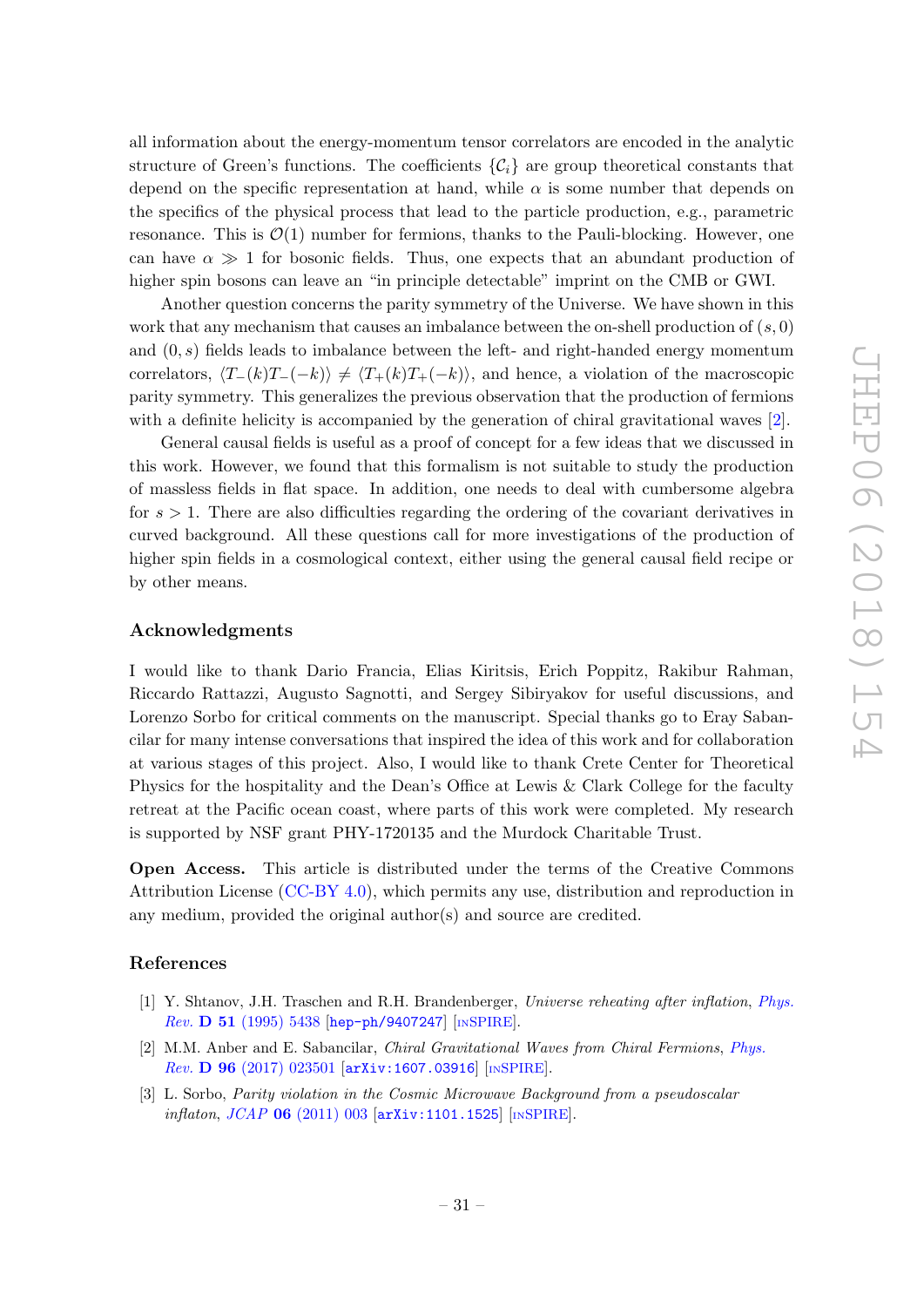- <span id="page-33-12"></span>[4] N. Arkani-Hamed and J. Maldacena, Cosmological Collider Physics, [arXiv:1503.08043](https://arxiv.org/abs/1503.08043) [IN[SPIRE](https://inspirehep.net/search?p=find+EPRINT+arXiv:1503.08043)].
- <span id="page-33-13"></span>[5] D. Baumann, G. Goon, H. Lee and G.L. Pimentel, Partially Massless Fields During Inflation, JHEP 04 [\(2018\) 140](https://doi.org/10.1007/JHEP04(2018)140) [[arXiv:1712.06624](https://arxiv.org/abs/1712.06624)] [IN[SPIRE](https://inspirehep.net/search?p=find+EPRINT+arXiv:1712.06624)].
- <span id="page-33-14"></span>[6] G. Franciolini, A. Kehagias and A. Riotto, Imprints of Spinning Particles on Primordial Cosmological Perturbations, JCAP 02 [\(2018\) 023](https://doi.org/10.1088/1475-7516/2018/02/023)  $arXiv:1712.06626$  [IN[SPIRE](https://inspirehep.net/search?p=find+EPRINT+arXiv:1712.06626)].
- <span id="page-33-0"></span>[7] M. Fierz and W. Pauli, On relativistic wave equations for particles of arbitrary spin in an electromagnetic field, [Proc. Roy. Soc. Lond.](https://doi.org/10.1098/rspa.1939.0140) A 173 (1939) 211 [IN[SPIRE](https://inspirehep.net/search?p=find+J+%22Proc.Roy.Soc.Lond.,A173,211%22)].
- <span id="page-33-1"></span>[8] J. Fang and C. Fronsdal, *Massless Fields with Half Integral Spin, [Phys. Rev.](https://doi.org/10.1103/PhysRevD.18.3630)* D 18 (1978) [3630](https://doi.org/10.1103/PhysRevD.18.3630) [IN[SPIRE](https://inspirehep.net/search?p=find+J+%22Phys.Rev.,D18,3630%22)].
- [9] C. Fronsdal, Singletons and Massless, Integral Spin Fields on de Sitter Space (Elementary Particles in a Curved Space. 7., [Phys. Rev.](https://doi.org/10.1103/PhysRevD.20.848) D 20 (1979) 848 [IN[SPIRE](https://inspirehep.net/search?p=find+J+%22Phys.Rev.,D20,848%22)].
- [10] C. Fronsdal, Massless Fields with Integer Spin, Phys. Rev. D 18 [\(1978\) 3624](https://doi.org/10.1103/PhysRevD.18.3624) [IN[SPIRE](https://inspirehep.net/search?p=find+J+%22Phys.Rev.,D18,3624%22)].
- [11] L.P.S. Singh and C.R. Hagen, *Lagrangian formulation for arbitrary spin. 1. The boson case*, [Phys. Rev.](https://doi.org/10.1103/PhysRevD.9.898) **D 9** (1974) 898 [IN[SPIRE](https://inspirehep.net/search?p=find+J+%22Phys.Rev.,D9,898%22)].
- <span id="page-33-2"></span>[12] L.P.S. Singh and C.R. Hagen, Lagrangian formulation for arbitrary spin. 2. The fermion case, [Phys. Rev.](https://doi.org/10.1103/PhysRevD.9.910) D  $9$  (1974) 910 [IN[SPIRE](https://inspirehep.net/search?p=find+J+%22Phys.Rev.,D9,910%22)].
- <span id="page-33-3"></span>[13] M.A. Vasiliev, Higher spin gauge theories: Star product and AdS space, [hep-th/9910096](https://arxiv.org/abs/hep-th/9910096) [IN[SPIRE](https://inspirehep.net/search?p=find+EPRINT+hep-th/9910096)].
- [14] N. Bouatta, G. Compere and A. Sagnotti, An Introduction to free higher-spin fields, in Higher spin gauge theories: Proceedings, 1st Solvay Workshop, Brussels, Belgium, 12–14 May 2004, pp. 79–99 [[hep-th/0409068](https://arxiv.org/abs/hep-th/0409068)] [IN[SPIRE](https://inspirehep.net/search?p=find+EPRINT+hep-th/0409068)].
- <span id="page-33-4"></span>[15] R. Rahman and M. Taronna, From Higher Spins to Strings: A Primer, [arXiv:1512.07932](https://arxiv.org/abs/1512.07932) [IN[SPIRE](https://inspirehep.net/search?p=find+EPRINT+arXiv:1512.07932)].
- <span id="page-33-5"></span>[16] S. Weinberg and E. Witten, Limits on Massless Particles, [Phys. Lett.](https://doi.org/10.1016/0370-2693(80)90212-9) B 96 (1980) 59 [IN[SPIRE](https://inspirehep.net/search?p=find+J+%22Phys.Lett.,B96,59%22)].
- <span id="page-33-6"></span>[17] M. Porrati, Massive spin 5/2 fields coupled to gravity: Tree level unitarity versus the equivalence principle, [Phys. Lett.](https://doi.org/10.1016/0370-2693(93)91403-A)  $\bf{B}$  304 (1993) 77 [[gr-qc/9301012](https://arxiv.org/abs/gr-qc/9301012)] [IN[SPIRE](https://inspirehep.net/search?p=find+EPRINT+gr-qc/9301012)].
- <span id="page-33-7"></span>[18] E.S. Fradkin and M.A. Vasiliev, On the Gravitational Interaction of Massless Higher Spin Fields, [Phys. Lett.](https://doi.org/10.1016/0370-2693(87)91275-5) B 189 (1987) 89 [IN[SPIRE](https://inspirehep.net/search?p=find+J+%22Phys.Lett.,B189,89%22)].
- <span id="page-33-8"></span>[19] V. Bargmann and E.P. Wigner, Group Theoretical Discussion of Relativistic Wave Equations, [Proc. Nat. Acad. Sci.](https://doi.org/10.1073/pnas.34.5.211) 34 (1948) 211 [IN[SPIRE](https://inspirehep.net/search?p=find+J+%22Proc.Nat.Acad.Sci.,34,211%22)].
- <span id="page-33-9"></span>[20] S. Weinberg, Feynman Rules for Any Spin, Phys. Rev. 133 [\(1964\) B1318](https://doi.org/10.1103/PhysRev.133.B1318) [IN[SPIRE](https://inspirehep.net/search?p=find+J+%22Phys.Rev.,133,B1318%22)].
- <span id="page-33-10"></span>[21] S. Weinberg, Feynman Rules for Any Spin. 2. Massless Particles, [Phys. Rev.](https://doi.org/10.1103/PhysRev.134.B882) 134 (1964) [B882](https://doi.org/10.1103/PhysRev.134.B882) [IN[SPIRE](https://inspirehep.net/search?p=find+J+%22Phys.Rev.,134,B882%22)].
- <span id="page-33-11"></span>[22] S. Weinberg, The Quantum theory of fields. Vol. 1: Foundations, Cambridge University Press (2005) [IN[SPIRE](https://inspirehep.net/search?p=find+IRN+3355144)].
- <span id="page-33-15"></span>[23] W.K. Tung, *Group theory in physics*, World Scientific (1985).
- <span id="page-33-16"></span>[24] A.O. Barut, I. Muzinich and D.N. Williams, Construction of Invariant Scattering Amplitudes for Arbitrary Spins and Analytic Continuation in Total Angular Momentum, [Phys. Rev.](https://doi.org/10.1103/PhysRev.130.442) 130 [\(1963\) 442](https://doi.org/10.1103/PhysRev.130.442) [IN[SPIRE](https://inspirehep.net/search?p=find+J+%22Phys.Rev.,130,442%22)].
- <span id="page-33-17"></span>[25] S. Weinberg, Gravitation and Cosmology, John Wiley and Sons, New York (1972) [IN[SPIRE](http://inspirehep.net/record/1410180/)].